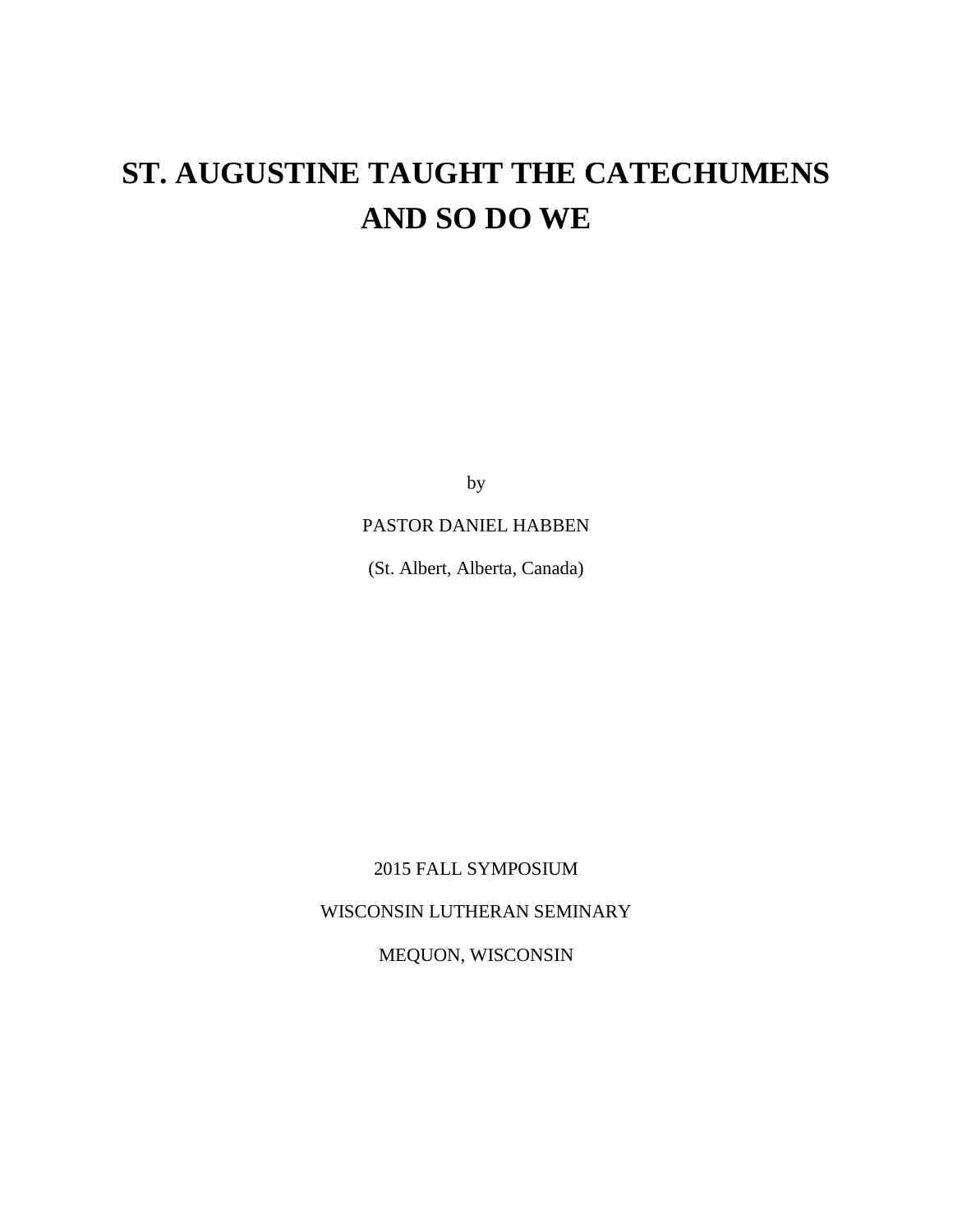#### **INTRODUCTION**

"Take the lid off it. See where it can go."<sup>1</sup> That's what Duke basketball coach Mike Krzyzewski is fond of saying when studying game tape of his opponents—something he often does until four in the morning.<sup>2</sup> Just think about that. The winningest coach in Division I basketball, who recently claimed his fifth national title, still rewinds and fast-forwards game footage to find an opponent's weakness to exploit, as if he's a rookie coach hungry for his first national title. It's no wonder Coach K. continues to be so successful.

I invite you to adopt Coach K.'s tenacity in figuring out how we can best reach adults with God's Word in a Bible class setting.<sup>3</sup> In order to do that, we'll "rewind the tape" and look at how instructors from the past like Augustine taught adults. We'll also "fast forward" to see what contemporary research tells us about teaching adults. And we'll "slow down the tape" to analyze common teaching practices and habits in our circles. By the end of this paper, I hope I will have encouraged you to either keep doing what you've been doing, or to incorporate some new teaching techniques in your adult Bible classes. So, let's take the lid off, and see where it can go.

#### **PEDAGOGY & ANDRAGOGY**

Do you prefer teaching children or adults? After you've introduced yourself to your neighbor, share your answer to that question along with an explanation. You have 90 seconds to do this. The clock starts now.

There's been a lot of current research about teaching children (pedagogy), but not nearly as much about teaching adults (andragogy). That's ironic when you consider how the great teachers of ancient times were teachers of *adults*, not children. Plato's Academy and Aristotle's Lyceum, for example, were adult education institutions. These teachers of old used dialogue, parables, and what we would call "problem-based learning activities" with adults. It was not until the monasteries in the seventh century established schools for children that the term "pedagogy" came into use.<sup>4</sup>

 $\overline{a}$ <sup>1</sup> C. L. Brown, "USA Basketball Helped Shape Duke Blue Devils' Title Run," April 7, 2015, [\(http://espn.go.com/blog/collegebasketballnation/post/\\_/id/106868/usa-basketball-helped-shape-duke-blue-devils](http://espn.go.com/blog/collegebasketballnation/post/_/id/106868/usa-basketball-helped-shape-duke-blue-devils-title-run)[title-run\)](http://espn.go.com/blog/collegebasketballnation/post/_/id/106868/usa-basketball-helped-shape-duke-blue-devils-title-run), accessed May 1, 2015.

<sup>2</sup> Brown, "USA."

 $3$  This paper focuses on a normal Sunday morning/midweek adult Bible class setting rather than a small group setting, though many of the principles and techniques discussed in this paper would apply to both.

<sup>4</sup> Sharan B. Merriam, Laura L. Bierema, ed. *Adult Learning Linking Theory and Practice* (San Francisco: Jossey-Bass, 2014), 44.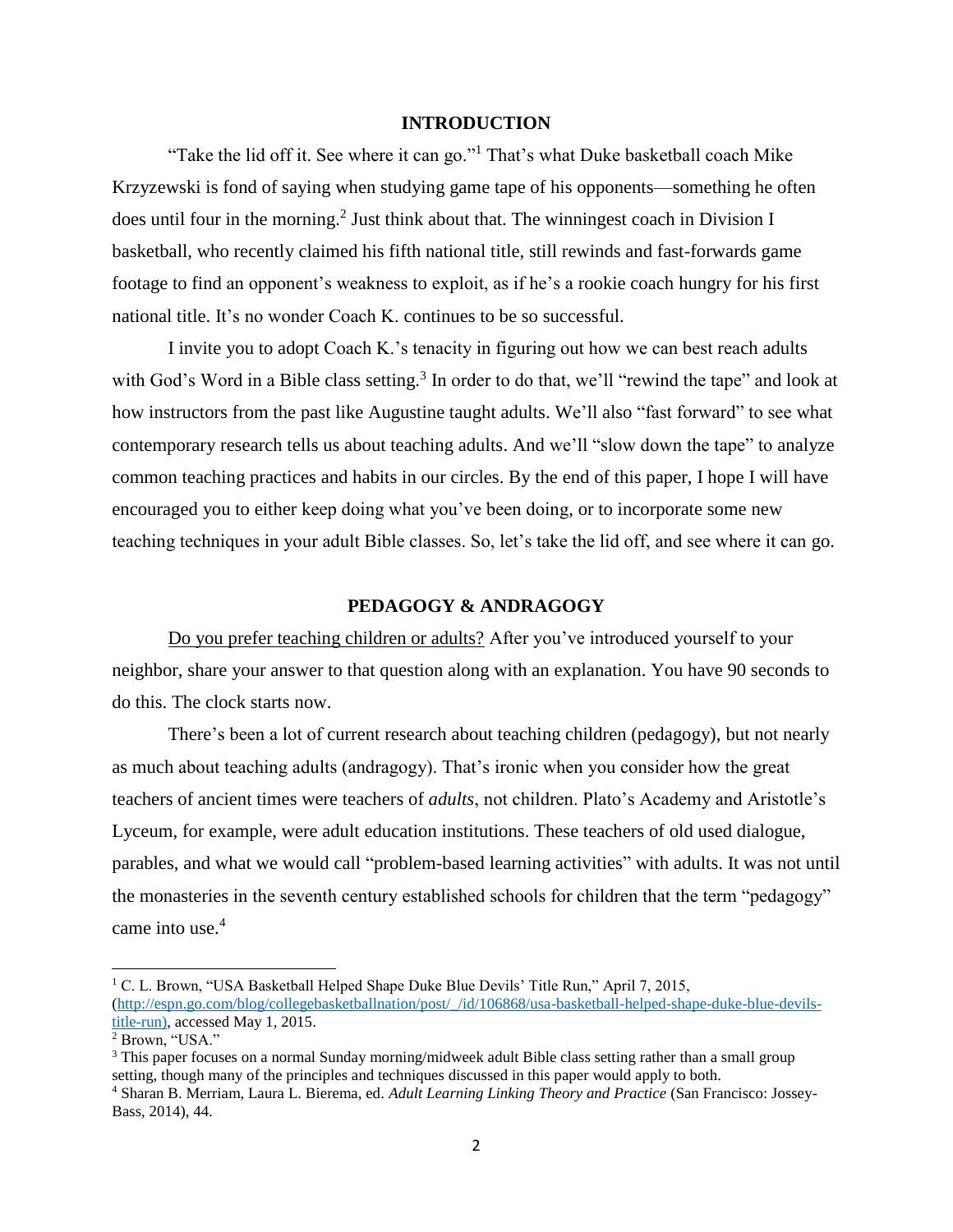Because of the modern emphasis on pedagogy, and our Lutheran emphasis on confirmation instruction, I felt more prepared to teach children than adults when I graduated from the seminary. Our synod has rightly invested much time and material into improving our teaching of children, but for many years we have perhaps assumed that the same efforts are unnecessary for adults. We may have falsely concluded that an adult's greater capacity for patience and attention means that we can relax our efforts to engage them as learners. That assumption is now being corrected by WELS Adult Discipleship with the workshops they've offered at various pastors' conferences. I'm also happy to see the new *Teach the Word* newsletter that Adult Discipleship is producing with Northwestern Publishing House and Wisconsin Lutheran Seminary. If you haven't received this free newsletter, be sure to sign up for it.<sup>5</sup> It's a great resource for ideas and techniques on how to better teach adult Bible class.

Before we explore what is unique about teaching adults, let's "rewind the tape" to see what men like Augustine thought about education in general.

#### **AUGUSTINE**

Augustine (354-430 AD) was from Tagaste, North Africa, an area in modern-day Algeria. He dabbled in Manicheism before becoming a Christian at age 32. Ten years after his conversion, Augustine was ordained Bishop of Hippo.<sup>6</sup> Augustine had always shown a keen interest in education; before his conversion he had even proposed a "program" for liberal arts training.<sup>7</sup> This isn't to suggest that Augustine left us with a teaching manual. Gary McCloskey observed:

Only three of St. Augustine's works deal specifically with education. The first of these is The Teacher (*De Magistro*), written in the year following his return to North Africa; it is the report of a dialogue with his son Adeodatus, who had recently died, and deals with the problem of communication between teacher and pupil. The second is Christian Education (*De Doctrina Christiana*), the greater part of which was written the year after his consecration as bishop. The third is The Instruction of the Uninstructed (*De Catechizandis Rudibus*), written about three years later. Of the last two, the former deals with the problem of Christian curriculum, the latter with the principles of teaching to be observed by the Christian teacher when he instructs those who come to seek an

l

<sup>5</sup> You can sign up for the free *Teach the Word* newsletter at [http://visitor.r20.constantcontact.com/manage/optin?v=001YkmmIsds1mou-\\_QYeIKzdqgulj42BT3D](http://visitor.r20.constantcontact.com/manage/optin?v=001YkmmIsds1mou-_QYeIKzdqgulj42BT3D) If that link doesn't work, contact NPH directly.

<sup>&</sup>lt;sup>6</sup> "Augustine" [\(http://ancienthistory.about.com/cs/earlychurch/p/staugustine.htm\)](http://ancienthistory.about.com/cs/earlychurch/p/staugustine.htm), accessed June 20, 2015. <sup>7</sup> Raymond Canning, *Teaching and Learning: An Augustinian Perspective*,

[<sup>\(</sup>http://aejt.com.au/\\_\\_data/assets/pdf\\_file/0007/395647/AEJT\\_3.4\\_Canning.pdf\)](http://aejt.com.au/__data/assets/pdf_file/0007/395647/AEJT_3.4_Canning.pdf), 1, accessed April 4, 2015.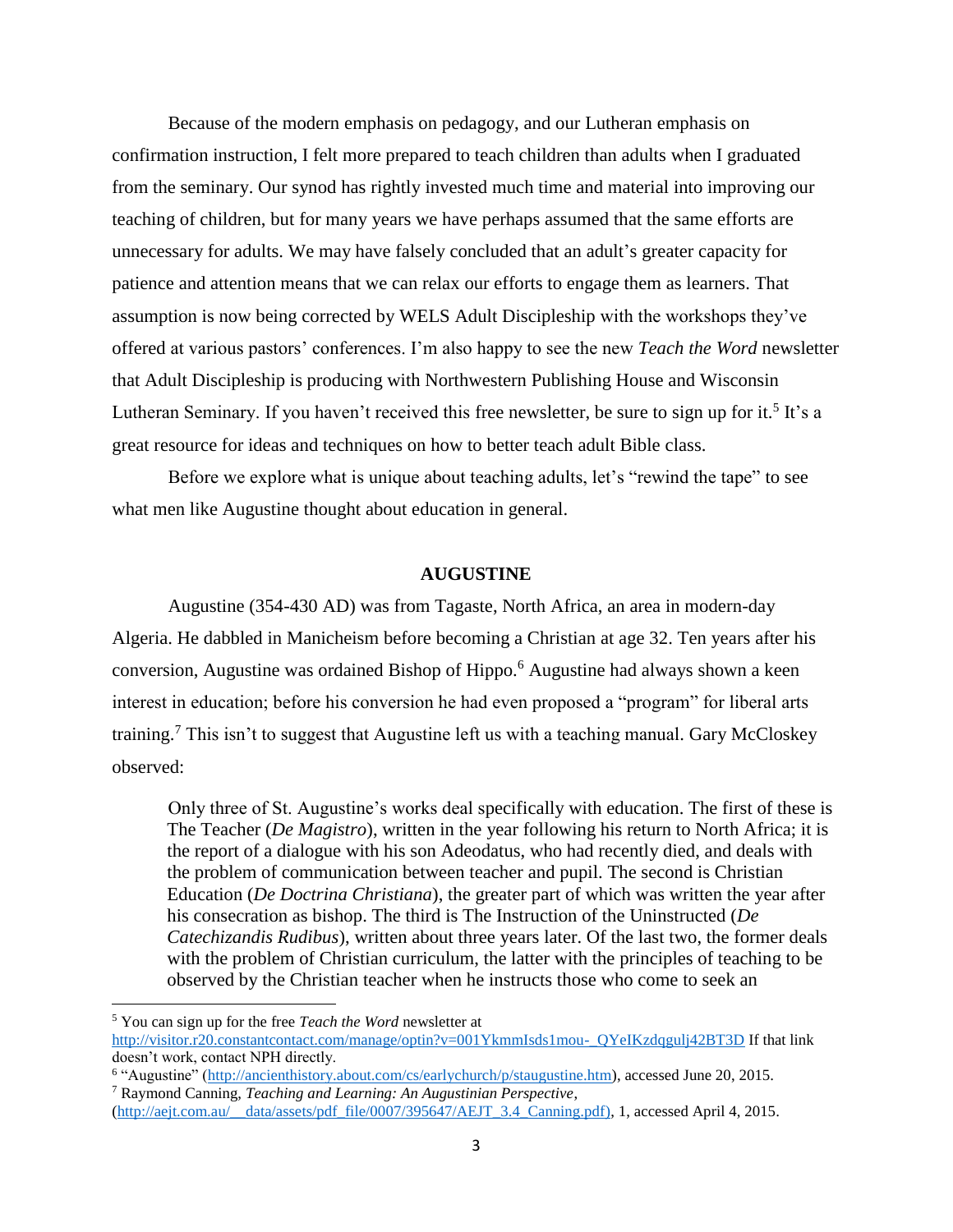understanding of the faith. Apart from these treatises, the reader must roam widely over St. Augustine's writings to receive additional insight into his educational theory.<sup>8</sup>

So what can we learn from Augustine? I think one important truth is the *purpose* of education. To Augustine, education meant "…moving the minds of the listeners, not [simply] that they may know what is to be done, but that they may *do* what they already know should be done."<sup>9</sup> Augustine's emphasis on the practical echoes the philosophy of Clement of Alexandria, who lived well over a century prior to Augustine (c.  $150 - c$ . 215 AD). Clement wrote, "The Instructor being practical, not theoretical, his aim is thus to improve the soul…and to train it up to a virtuous, not to an intellectual life."<sup>10</sup>

#### **THE PURPOSE OF BIBLE STUDY**

Augustine and Clement's ancient advice is a good reminder for us all. The purpose of any Bible class is *not* to make spiritual smarty-pants out of God's people so they can answer all the questions in Bible Trivial Pursuit. No, we want God's people to know God's Word, to believe it, *and* to put it into practice. What did Jesus say? "…everyone who hears these words of mine *and puts them into practice* is like a wise man who built his house on the rock" (Matthew 7:24 NIV '11). The well-known evangelist and publisher Dwight L. Moody (1837-1899) observed: "The Bible wasn't given for our information but for our transformation."<sup>11</sup> Christian authors Rick and Shera Melick even made up a word when they wrote: "The goal [of Bible study] is *transformactional* learning: learning that acts."<sup>12</sup>

Of course I don't want to give the impression that our Bible studies should be a series of "How To" lessons ("How to Have A Successful Marriage"; "How to Budget Wisely"; etc.). Our lessons will clearly teach God's law so that we are convicted of sin. Our lessons will also firmly center on Jesus and what he has done to win forgiveness. So yes, we will want to help our students grow in the *knowledge* of our Savior (cf. 2 Peter 3:17, 18).<sup>13</sup> But God has also promised

<sup>9</sup> Augustine, *De Doctrina Christiana*, 4.12.27. Italics added.

<sup>8</sup> Gary N. McCloskey, "Encounters of Learning: Saint Augustine on Education," Presented at the 10th Annual Augustinian Week, St. Augustine – Pilgrim on the Way to Truth, Prague, Czech Republic, (April, 2008): 1.

<sup>10</sup> Clement of Alexandria, *Paedagogus*, Chapter 1, [\(http://www.earlychristianwritings.com/text/clement-instructor](http://www.earlychristianwritings.com/text/clement-instructor-book1.html)[book1.html\)](http://www.earlychristianwritings.com/text/clement-instructor-book1.html), accessed May 30, 2015.

<sup>11</sup> Bruce Wilkinson, *The Seven Laws of the Learner* (Colorado Springs: Multnomah Books, 1992), 146.

<sup>12</sup> Rick and Shera Melick, *Teaching that Transforms* (Nashville: B&H Academic, 2010), 186.

<sup>&</sup>lt;sup>13</sup> 2 Peter 3:17, 18a "Therefore, dear friends, since you already know this, be on your guard so that you may not be carried away by the error of lawless men and fall from your secure position. <sup>18</sup> But grow in the grace and knowledge of our Lord and Savior Jesus Christ." (NIV '84)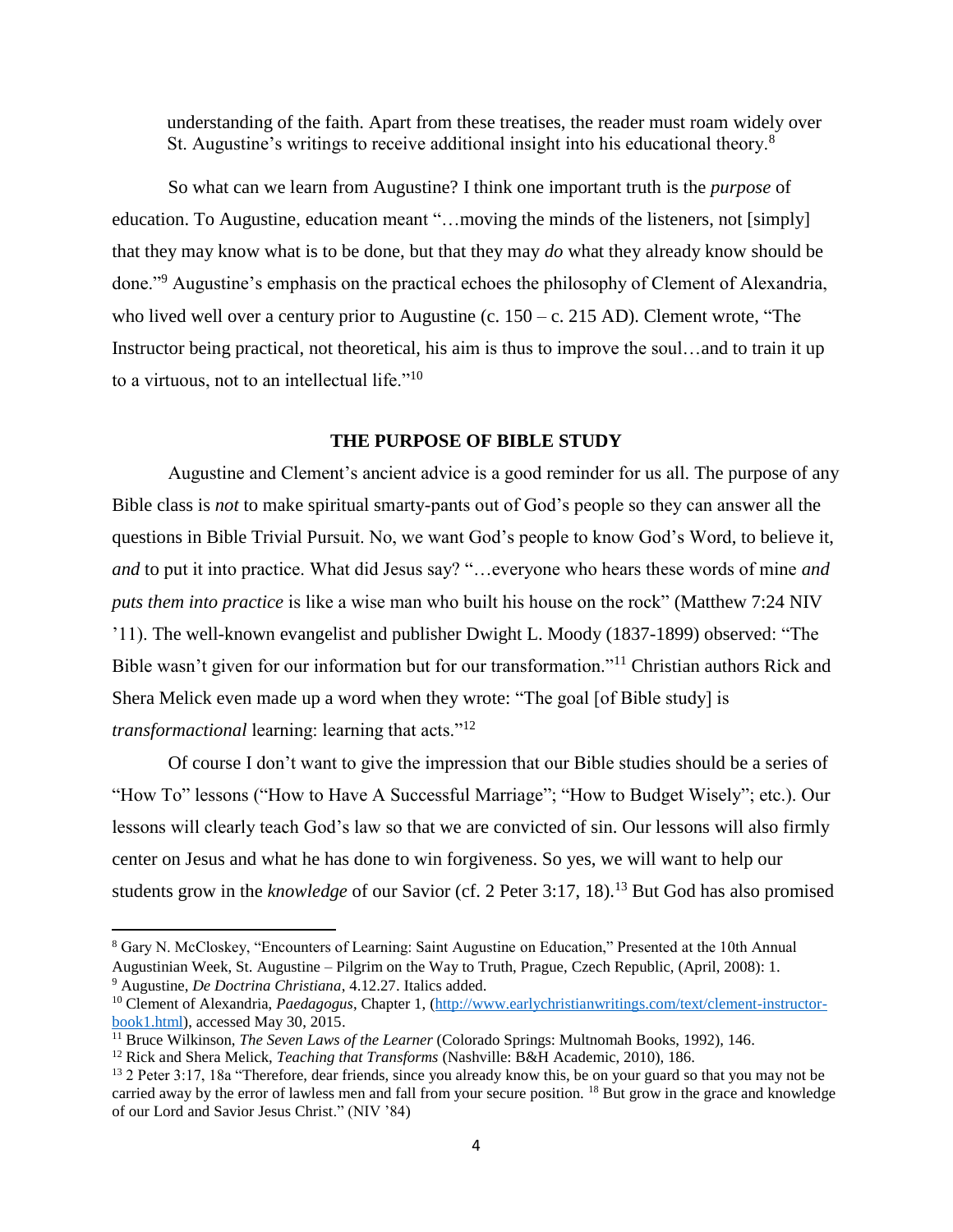that Holy Spirit-worked faith in Jesus does lead to change and action in a repentant sinner's life (cf. 1 Thessalonians 1:3).<sup>14</sup> This change and action is something we will want to *intentionally* encourage when teaching.

## **PICK A TARGET**

Since our students must first *know* God's Word before they will be empowered to act, we will want to teach with clarity and with purpose. Our confirmation instruction training can be put to good use here. We were taught that every lesson should have an "aim" that is stated clearly after the introduction. The aim is your target. Once you've established this target, you'll be less likely to make your students run all over the field trying to catch your arrows, because all the components of your lesson will drive toward the stated goal or aim. 15

Some educators insist that the stated aim of your lesson should be specific and the achievement of its goal measurable. They say you can achieve this by using "strong" verbs<sup>16</sup> when articulating the aim of the lesson. Paul Nitz, WELS missionary and professor at the Lutheran Bible Institute of Malawi, observed:

The great value of a strong verb is that the learners can feel as if they have accomplished something. For example, if I have *discussed* the Third Commandment in class, I may or may not have accomplished much learning. But if I have *diagrammed* the meaning of the Third Commandment, I am much more likely…able to say with conviction, "I learned  $it!$ "<sup>17</sup>

I admit that my lesson objectives are not usually stated in a way that are as specific and measurable as the example above. Sometimes such goals can feel too "academic" for a Sunday morning adult Bible class. Still, you should have a clear purpose for your lesson. To help clarify your lesson objective you could fill in these blanks: "By the end of this lesson I want the participants to KNOW \_\_\_\_\_\_\_\_\_\_\_\_\_\_, to FEEL \_\_\_\_\_\_\_\_\_\_\_\_\_\_, and to DO

For a lesson on Romans 6, you could fill in the blanks like this: "I want the participants to KNOW the importance of their baptism, and to (FEEL) rejoice that they are baptized, and to

\_\_\_\_\_\_\_\_\_\_\_\_\_\_\_."

l

<sup>&</sup>lt;sup>14</sup> 1 Thessalonians 1:3 "We continually remember before our God and Father your work produced by faith, your labor prompted by love, and your endurance inspired by hope in our Lord Jesus Christ." (NIV '84)

<sup>15</sup> Rick and Shera Melick, *Teaching that Transforms* (Nashville: B&H Academic, 2010), 209.

<sup>&</sup>lt;sup>16</sup> See APPENDIX A for examples of "strong" verbs to use when writing lesson objectives. Although the list is long, be sure to read through it and circle some "strong" verbs you'd like to use when developing future Bible studies. <sup>17</sup> Paul D. Nitz "A Practical Overview of Dialogue Education" paper supplied via email (Revised May 2014): 11.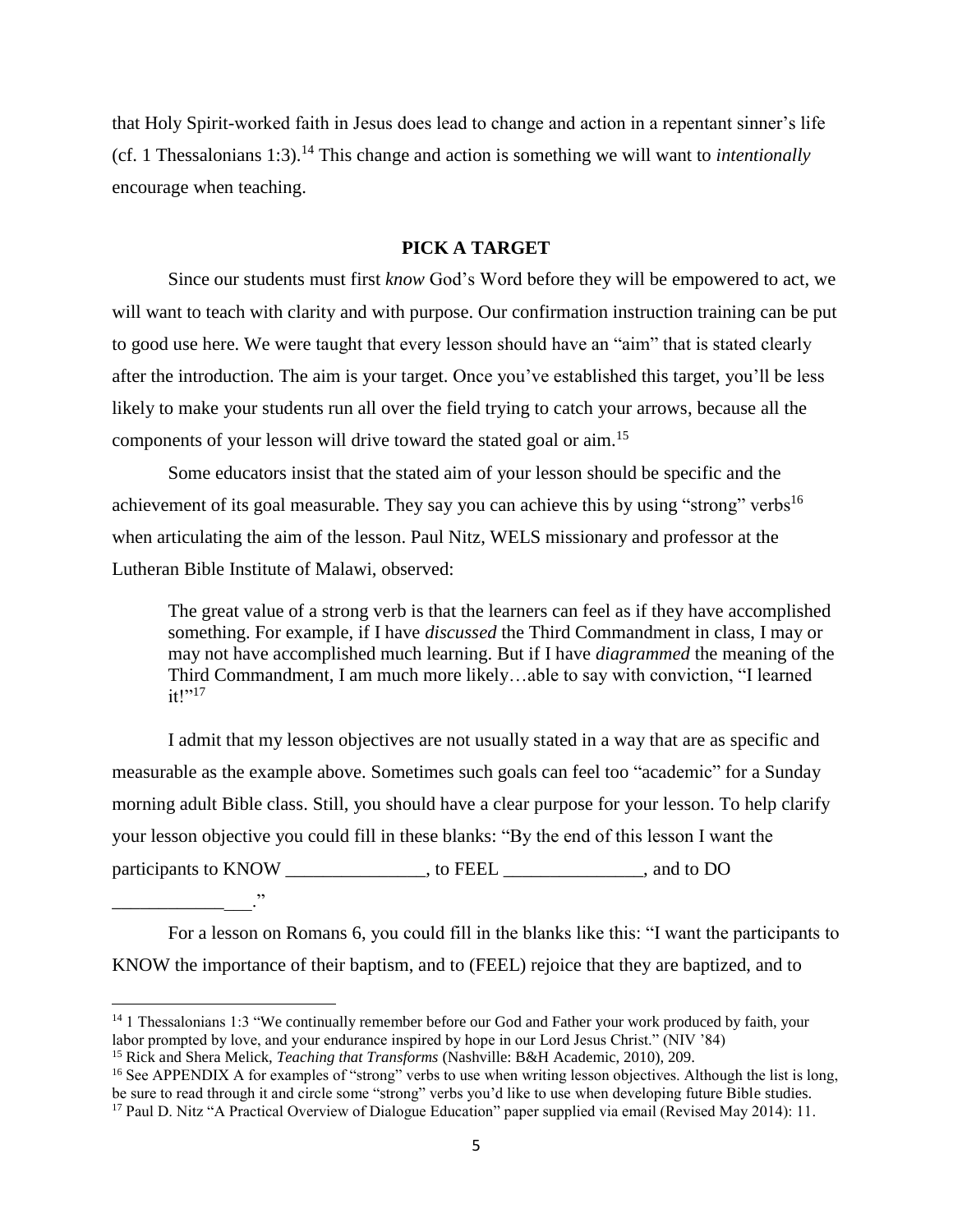(DO) adopt at least one practice that will help them remember their baptism daily." Do you *have* to fill in those three blanks to ensure a focused lesson? Of course not. But do at least think through them. It will help sharpen your lesson's focus even if you only fill in one or two of the blanks.

#### **CURRENT ANDROGOGY: PRACTICE MAKES A PATTERN**

We might be pretty good at figuring out what we want our learners to know and feel about any particular section of Scripture, but do we consistently give them the opportunity to put that knowledge into practice?

The importance of giving adult students the opportunity to *apply* what they have learned is one of the assumptions of current andragogy. It was Malcom Knowles (1913-1997) who popularized the term "andragogy" and defined it as "the art and science of helping adults learn."<sup>18</sup> Knowles observed that as people mature, their self-concept moves from one of dependency toward that of a self-directed human being.<sup>19</sup> He concluded that adults do not learn "subjects;" they learn in order to complete tasks or solve problems that they encounter in their daily lives.<sup>20</sup>

If we agree that adults learn in order to solve problems, then it seems reasonable to not only *teach* them biblical principles, to not only convince them that the principle will *benefit*  them, but to also give them a chance to *practice* the principle before they head back to work on Monday. When we do this, we are building familiarity and excitement in our students for the truth they have learned. As the poet W. B. Yeats (1865-1939) once said, "Education is not the filling of a pail, but the lighting of a fire."<sup>21</sup>

Consider again the lesson on Romans 6. We might be content to awaken in our class the desire to remember their baptism on a daily basis, but wouldn't it be wonderful to also give them time to figure out how they could put that desire into practice?

l

<sup>18</sup> Jim Gould, *Achieving QTLS Learning Theory and Classroom Practice in the Lifelong Learning Sector, 2nd Edition*  (Los Angeles: SAGE, 2012), 94-95.

<sup>&</sup>lt;sup>19</sup> Malcom Knowles' other andragogy principles are listed under APPENDIX C.

<sup>20</sup> Jim Gould, *Achieving QTLS Learning Theory and Classroom Practice in the Lifelong Learning Sector, 2nd Edition*  (Los Angeles: SAGE, 2012), 94-95.

<sup>21</sup> Jim Gould, *Achieving*, 137.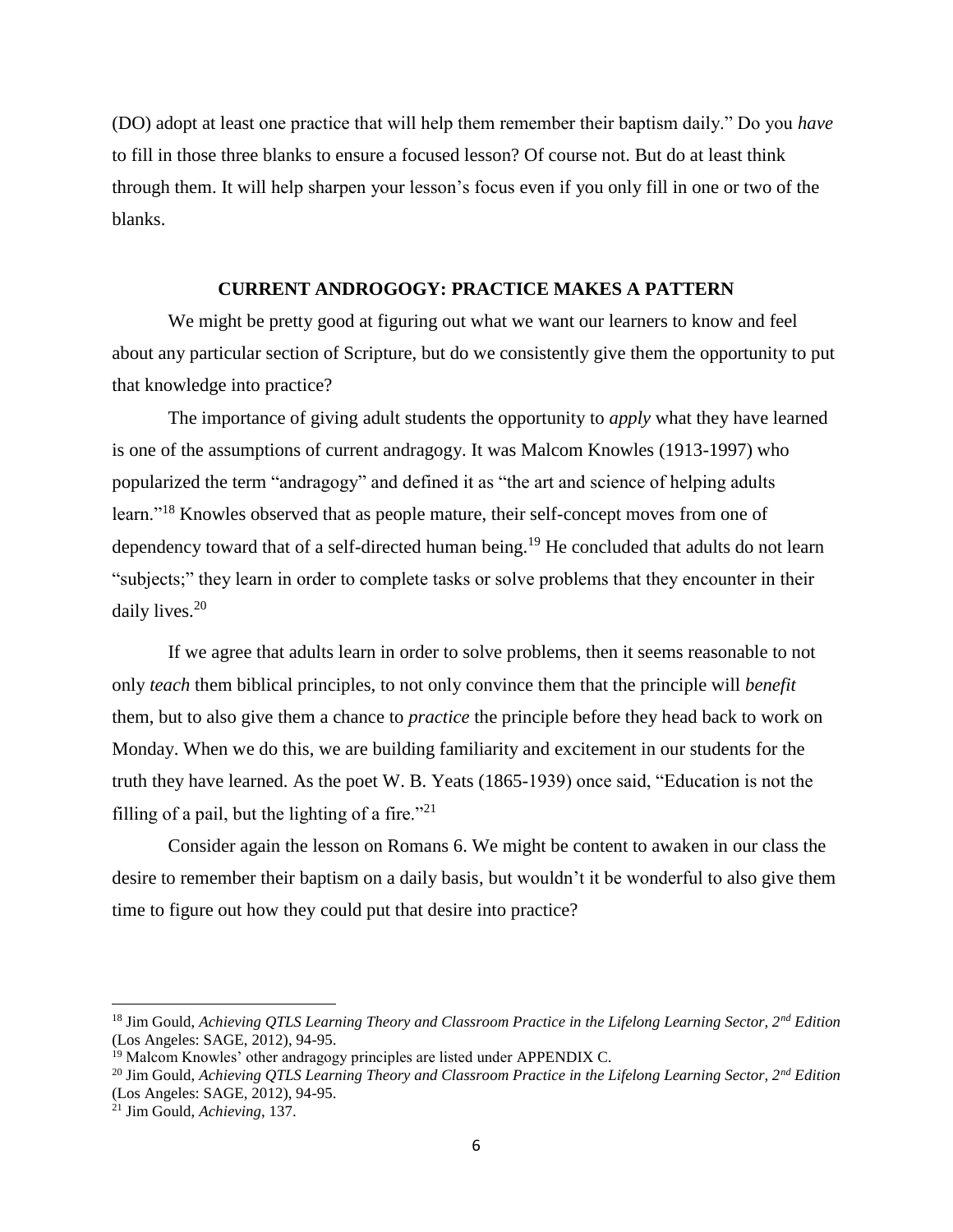Below are some examples of opportunities I gave my class to practice the truths they learned in a study on Colossians. Read the examples on your own. Then circle the learning task that would most interest you, if you were a student in the class. Don't actually work on the task, just circle it, and then glance at your neighbor's sheet to see which task he circled. You have 2 minutes. The clock starts now.

- 1. Paul wrote that God rescued us from the dominion of darkness and brought us into the kingdom of light (Colossians 1:13). If your unchurched friend asks what that means, how would *you* explain it? Jot down a response and share it with your neighbor.
- 2. In Colossians 1:23 and 28, Paul tells his listeners that he is working hard to ground them in the Word so that they will remain faithful to the end. Pick *one* of the following activities to help ground yourself further in the verses we've studied today, so that your faith in Jesus may grow even stronger.
	- a) Compose a "rap" or figure out actions to help your family commit Colossians 1:16, 17 to memory.
	- b) Work the truths of Colossians 1:18 into a motto that would fit on a t-shirt for a church youth event.
	- c) Your pastor has had a difficult few months of ministry. Compose an email to encourage him, using the thoughts of Colossians 1:28, 29 as a guide.
	- d) Write a Facebook profile page for Jesus or for the Apostle Paul based on Colossians 1:15-29.
	- e) Colossians 1:15-29 speaks about how our salvation depends on Christ alone. Use the words and the concepts you find there to create an additional verse to the hymn *In Christ Alone*.
- 3. Pick one of the following scenarios and use the section you just read (Colossians 3:18- 4:1) to prepare to role-play the scenario with the instructor.
	- a) You want to give direction to your grandchild and her fiancé on their God-given roles in marriage. Help them understand these key concepts: submission and love. (Also consult Ephesians 5:22-33.)
	- b) A family comes to you for counselling. The child thinks that the dad is overbearing. The dad is fed up with his child's stubbornness. (Also consult Ephesians 6:1-4.)
	- c) Your teenager is about to begin his first job. What encouragement and advice do you give him?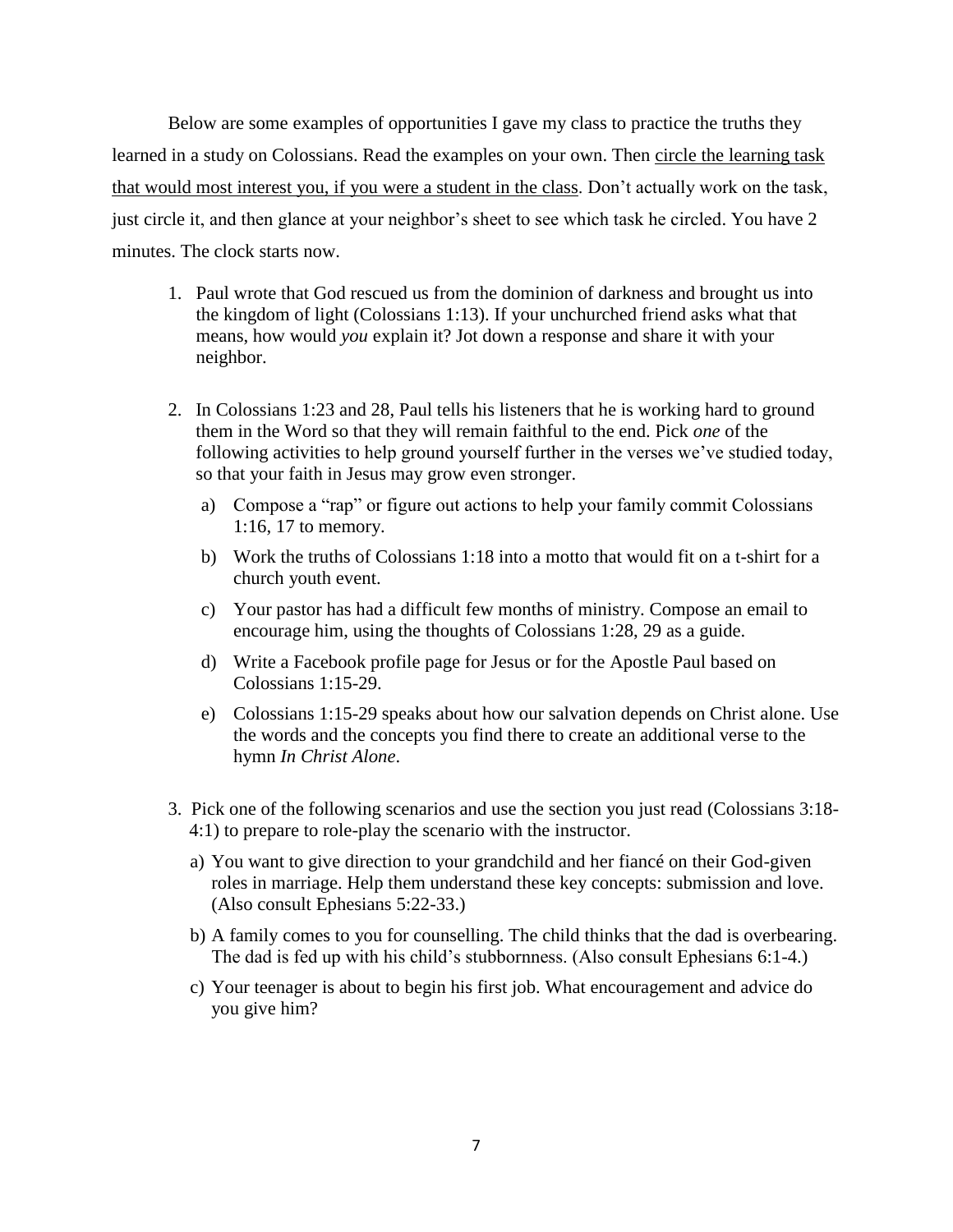Did your neighbor circle the same learning task as you? I doubt if everyone in the room chose the same task, because we all have different interests. One of these learning tasks brought out the hidden poet in one of my Bible class students, who composed a great verse for *In Christ Alone* and was happy to share it out loud. Others in class who were too shy to answer questions were more than happy to design a t-shirt logo. *You* might not be a poet or an artist, but others are…so don't hesitate to include learning tasks that wouldn't necessarily interest you. Educator Tom Sappington wrote: "In good learning, we set the table well, with succulent, nutritious, and visually delightful morsels. Then we let the learners select, taste, and digest [learning tasks] for themselves."<sup>22</sup> We'll talk more about learning tasks later in this paper.<sup>23</sup>

#### **TAKE YOUR TIME**

With the examples I shared from the Colossians Bible study, I may have given the impression that I always provide my students with specific opportunities to put their learning into practice. Unfortunately, that's not true. The major reason for this is because practicing takes time, and I only have a 45-minute Sunday Bible class. I sometimes end up teaching like the computer tech who shows you how to fix your networking problems with a dizzying array of clicks, but never gives you the opportunity to troubleshoot the problem on your own while he coaches you through the steps.

If we rewind the tape back to Augustine, we will see that he has some good advice for teachers with lots of material and limited time: don't talk faster—cover less. Augustine wrote,

This does not imply…that we ought to repeat by memory the entire Pentateuch…and the entire Gospel and Acts of the Apostles…or that we should put all the matters which are contained in these volumes into our own words... For neither does the time admit for that, nor does any necessity demand it. But what we ought to do is…[select] certain of the more wonderful facts…that, instead of exhibiting them to view only in their wrappings…and then instantly snatching them from our sight, we ought to dwell on them for a certain space, and thus, as it were, unfold them and open them out to vision, and present them to the minds of the hearers as things to be examined and admired.<sup>24</sup>

<sup>22</sup> Jane Vella, *On Teaching and Learning* (San Francisco: Jossey-Bass, 2008), 105.

<sup>&</sup>lt;sup>23</sup> For more learning activity ideas, check out APPENDIX B.

<sup>24</sup> Augustine, *De Catechizandis Rudibus* (translated by S. D. F. Salmond, www.logoslibrary.org/augustine/uninstructed/), chapter 3, accessed May 4, 2015.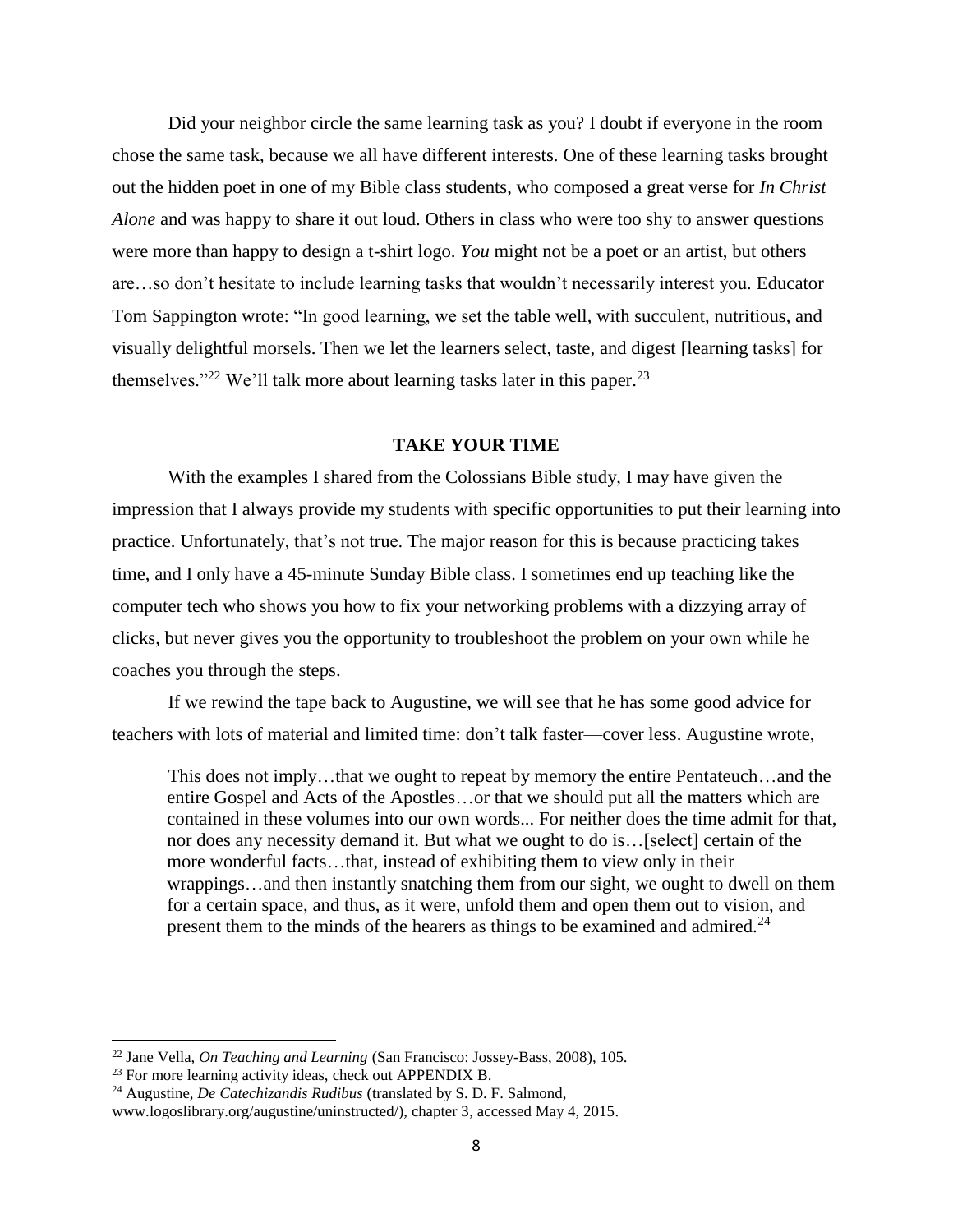#### **SAY NO TO PRE-CHEW CHARLIE**

Part of the reason I tend to rush through my material is because I've already grappled with the text and am eager to share what I've learned with the class. The easiest way to do this is simply to lecture. "Tell them what you're going to tell them. Tell them. Tell them what you have told them." That's more or less the mantra of educator David Ausubel (1918–2008).<sup>25</sup>

In contrast, Jerome Bruner (b. 1915) believes that when learners are presented with information in a highly structured manner, they become overly-dependent on their teacher. He feels that learners should be encouraged to discover information and mold it into relationships for themselves. This, he believes, will allow learners to remember the information longer and will also increase their ability to apply the new knowledge to real-life situations.<sup>26</sup> A Chinese proverb states succinctly: "What I hear I forget. What I see I remember. What I do I understand."<sup>27</sup>

Shouldn't this be our goal as Bible teachers—to help our students experience the joy of digging through God's Word and discovering the truths for themselves? A 2003 study by Sarah Gravett found that when a lecturer delivers his lesson, he actually gets a physical "high" from lecturing.<sup>28</sup> What a shame if our personal high experienced at the Bible class podium leaves everyone else in the role of static spectator. It would be better by far if an instructor shared his energy by designing appropriate learning tasks for the students—tasks that allowed them to share the learning-induced "high"; tasks that caused synapses to fire in many brains, not just one.

This point was illustrated in a memorable way by Pastor Michael Quandt at a 2013 Summer Quarter course he led on adult Bible class, when he was still professor of education here at the seminary. Pastor Quandt said that simply *telling* your class everything you learned in the course of your preparation is behaving like the character from *Saturday Night Live* called "Prechew Charlie." Pre-chew Charlie owned a restaurant in which his waiters specialized in "softening up" steaks and other foods for restaurant goers. Take a look at this video clip.<sup>29</sup>

<sup>25</sup> Jim Gould, *Achieving QTLS Learning Theory and Classroom Practice in the Lifelong Learning Sector, 2nd Edition*  (Los Angeles: SAGE, 2012), 49.

<sup>26</sup> Gould, *Achieving*, 50.

<sup>27</sup> Gould, *Achieving*, 154.

<sup>28</sup> Jane Vella and Associates, *Dialogue Education at Work* (San Francisco: Jossey-Bass, 2004), 316.

<sup>&</sup>lt;sup>29</sup> Here's the link for the "Pre-chew Charlie" video: http://www.dailymotion.com/video/xas2fz\_saturady-night-livepre-chew-charli\_fun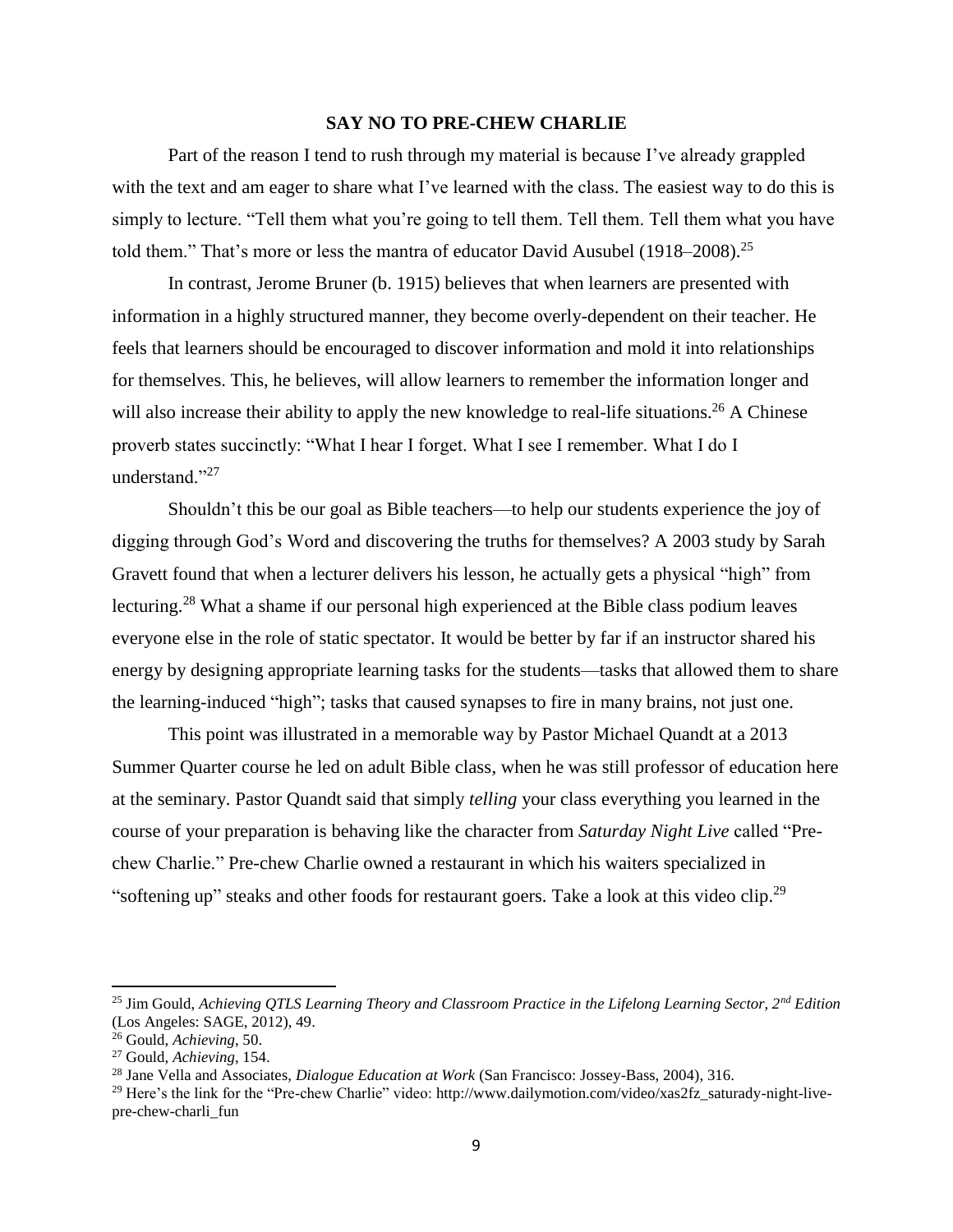Humorous…but not too appetizing! However, we do much the same thing when we simply regurgitate everything we know by lecturing. If our goal is to train life-long Bible students, then we need to give our students the opportunity to chomp into God's Word on their own. Here are some examples of how I've tried to do that:

- 1. Identify the "boastful horn" (Daniel 7:15-28) by answering these questions:
	- a) Where does he come from? (vs. 19, 20)
	- b) Who are his targets? (v. 21)
	- c) How does he fight? (vs. 20, 25)
	- d) How long will he last? (vs. 21, 22, 25-28)

*(Every other Bible study I referenced on this section of Daniel simply* told *what the "boastful horn" represented (the antichrist). Why not give your students time to figure that out on their own? Then they will walk away from the class confident of the identification of the boastful horn—not because you, the class authority said so—but because the authority of God's Word declares it!)*

2. Daniel probably slept better in the lions' den than the king did in his royal bedroom! Why? Because Daniel knew that even though the king's hands were tied by his decree, God's hands were not. (John Jeske, Daniel People's Bible) Search the book of Psalms to find verses that would have reminded Daniel of this truth. Do this by looking up psalms that correspond with the month, day, and year you were born. (e.g. March 4, '76 birthday = Psalm 3, 4, and 76)

*(I want to thank Professor Charles Cortright for modelling this technique in a Bible study he presented to the Rocky Mountain Conference a few years back. You obviously don't have time to read through all 150 Psalms, but if you match the psalms to something personal to the students, like their birth date, then the psalm itself becomes personal. This exercise proved to be a hit with both the adults and youth who sat in on this particular class.)*

3. Daniel 7 takes place about a decade *before* the events of Daniel 5 (the writing on the wall), and Daniel 6 (the lions' den). Why does the book of Daniel go back in time at this point? Compare the chapter and section headings of Daniel 1-6 with the chapter and section headings of Daniel 7-12. How are the two sections of Daniel different?

*(So often we simply give the outline of a book. At times, that's fine—determining an outline of a Bible book can be a complex undertaking. But when possible, I think it's good for the class to figure out the outline on their own. This can help them understand why a particular book of the Bible is arranged the way it is. This in turn helps them marvel at the beauty of God's Word on another level. The Bible isn't just a bunch of true stories thrown together, like a fifth-grader's journal entries. Thought went into arranging them, and there must be a reason for that.)*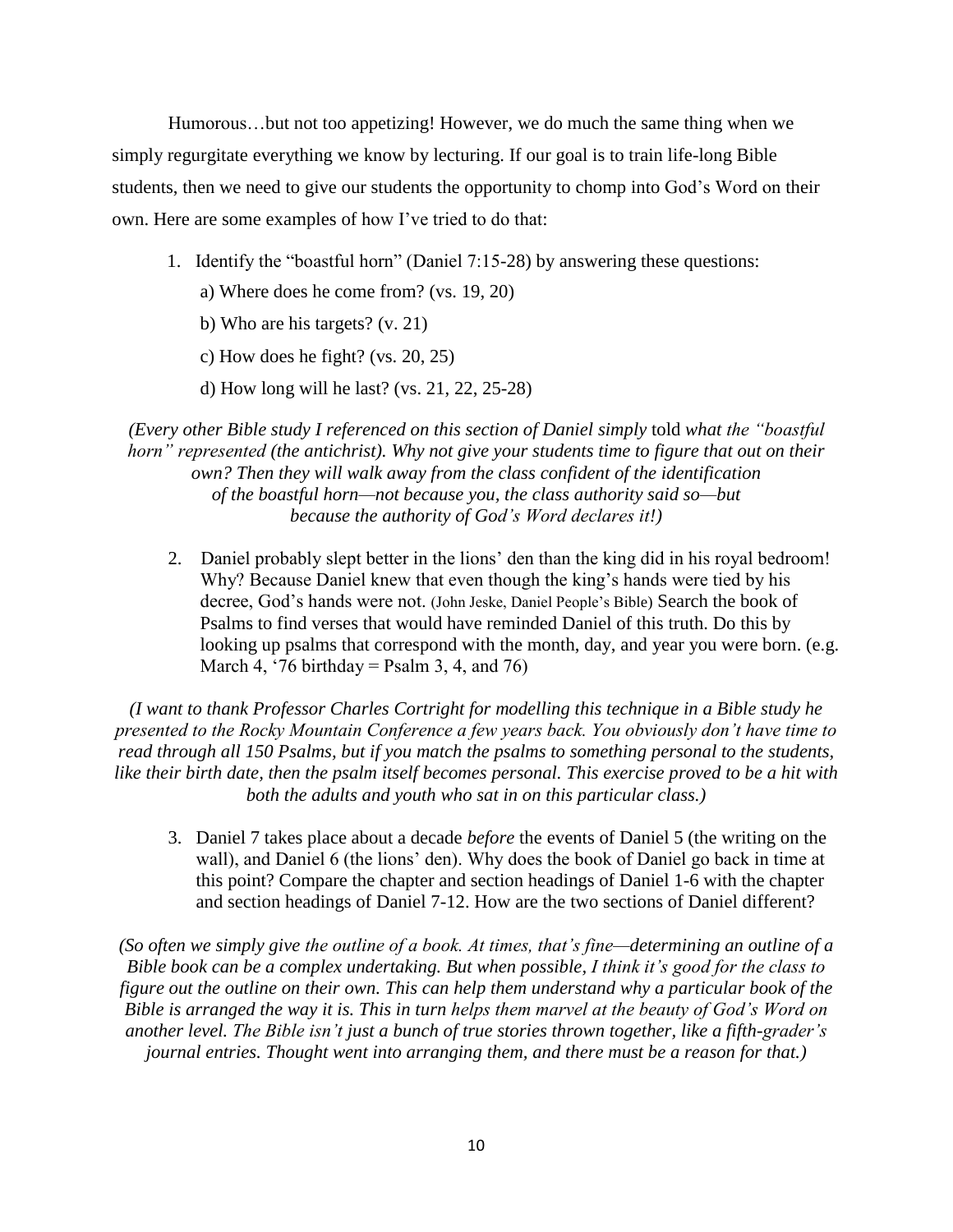Hopefully my sample questions illustrate the principles espoused by Augustine when he wrote in *De Magistro* (The Teacher):

*What father sends a child to school with the silly aim of finding out what the teacher's understanding is?*<sup>30</sup> Rather, when all subjects, even those concerning virtue and wisdom, have been expounded by those who profess them, then students, if they are really to be called that, investigate within themselves whether what they are hearing is true, strenuously putting it to the test of their own interior truth. That is the point at which they  $learn<sup>31</sup>$ 

## **PREPARATION, NOT PERFORMANCE**

Educator Jane Vella (b. 1931), whose teaching techniques I will speak of more later, once quipped: "Teaching can get in the way of learning."<sup>32</sup> Our purpose as educators, and especially as Bible study leaders, is not to cause our students to marvel at how much we know. We want our students to rejoice at how much *they learned* in class. And here's the good news: you don't have to be a brilliant classroom performer to be a good Bible study teacher, as Christian authors James Wilhoit and Leland Ryken point out:

Teachers would do well to remember the words of William Carey (1761-1834), the pioneer [British Baptist] missionary to India. Carey's missionary career was astoundingly successful, yet he described himself as a "plodder." Most good Bible teachers are plodders. They edify their students, not through brilliant lessons (which may, however, occasionally be achieved), but by serving healthy words, week in and week out, through thoughtful study of the Bible.

Living in a culture of personality cults and superheroes, we have mistakenly been led to judge effective teachers by an impossibly high standard of dazzling classroom performance…We should discard our image of the teacher as a charismatic performer who overwhelms a class with sheer forcefulness of personality and replace it with the image of the teacher as *facilitator* of class learning.<sup>33</sup>

In that regard, Cyril of Jerusalem (315-387 AD) is perhaps *not* to be emulated. Let's rewind the tape and picture the scene Edward Yarnold describes from fourth century AD Jerusalem, where Cyril presided as bishop:

 $30$  I italicized that first sentence because it's my favorite Augustine quote on education and a truth I want to remember. Bible students don't come to class to see what I know, they come to learn what God says. <sup>31</sup> Augustine, quoted in *Teaching and Learning: An Augustinian Perspective* by Raymond Canning,

[<sup>\(</sup>http://aejt.com.au/\\_\\_data/assets/pdf\\_file/0007/395647/AEJT\\_3.4\\_Canning.pdf\)](http://aejt.com.au/__data/assets/pdf_file/0007/395647/AEJT_3.4_Canning.pdf), 2, accessed May 1, 2015. <sup>32</sup> Jane Vella, *On Teaching and Learning* (San Francisco: Jossey-Bass, 2008), xxiii.

<sup>33</sup> James C. Wilhoit and Leland Ryken, *Effective Bible Teaching*, (Grand Rapids: Baker Academic, 2012), 52. Italics added.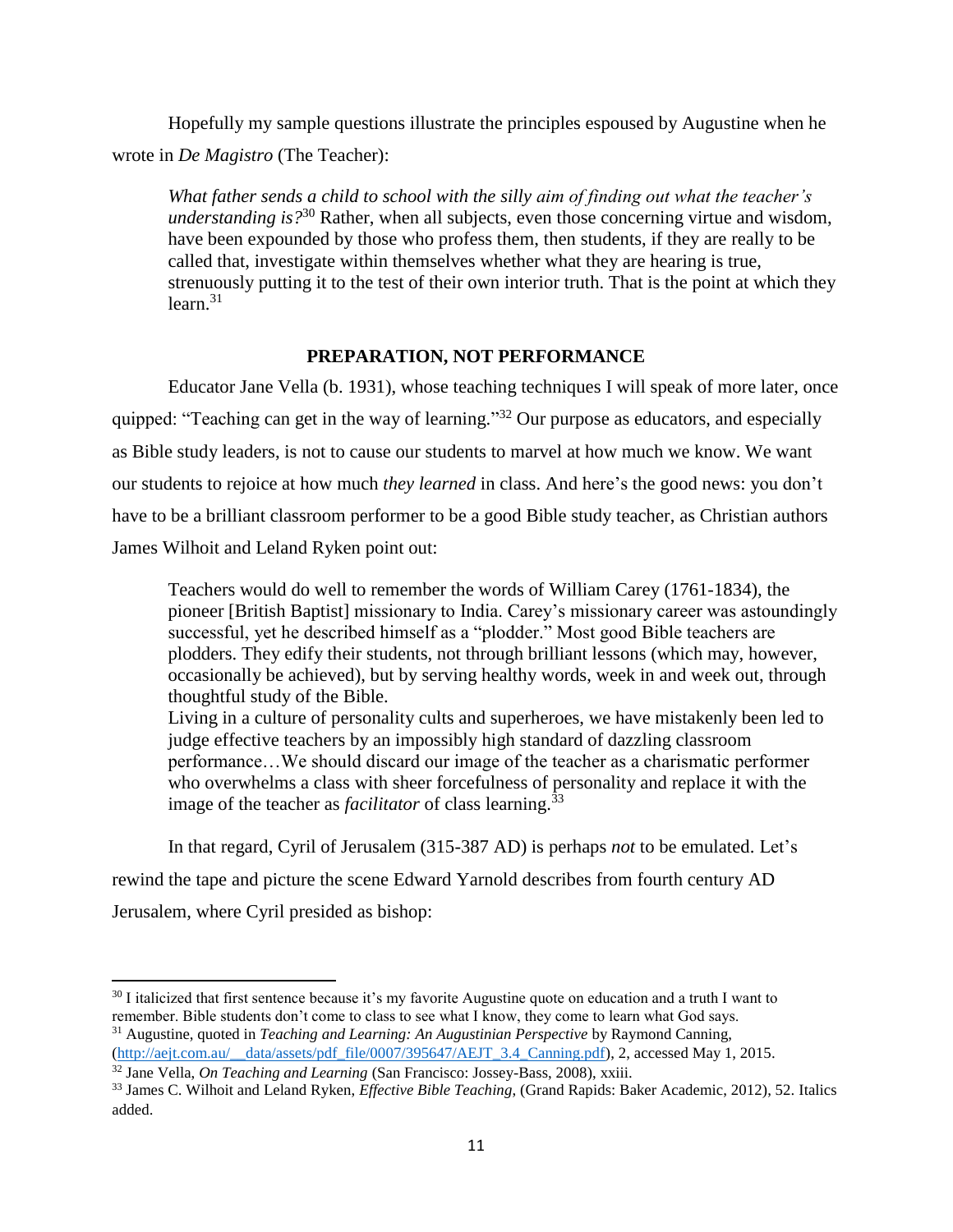Finally at the Easter Vigil after prolonged prayers, [the catechumens] are led into a corner, where a voice comes out of the darkness commanding them one by one to turn on the devil, point at him, and reject him to his face, then to turn to Christ and swear allegiance to him; they remain only half comprehending as they find themselves stripped, anointed from head to toe, pushed three times under the water; then, after fragrant oil has been poured on their heads, they are dressed in white and led to the tomb of the risen Lord, then into the Martyrium, the church which is the witness to the Passion, where they are greeted with joy and…[receive] for the first time the bread and wine over which have been said the Lord's words: "This is my body…my blood"…*all without any explanation*. 34

The catechumens of old generally received three years of instruction before they were allowed to receive Holy Communion, but, depending on who their teacher was, many didn't actually learn about the sacrament until *after* they had received it for the first time!<sup>35</sup> Cyril's reasoning for this practice was as follows. "I saw clearly that seeing is much more convincing than hearing. Only now are they able to understand the more divine mysteries." (*Mystagogic Catecheses*  $1.1$ <sup>36</sup>

Yarnold felt that Cyril's Easter Vigil baptismal ceremony was designed to elicit the same sense of religious awe that had been a feature of the Greek and Roman mystery-religions. According to Yarnold, the very word "awe-inspiring," *phrikodes* (literally "causing a shiver" or "making their hair stand on end"), had formed part of the vocabulary of the pagan mysteries.  $37$ Cyril and others seemed to adopt Aristotle's view that "…those undergoing initiation are not expected to gain knowledge (*mathein*) but an experience (*pathein*) and a disposition."<sup>38</sup>

Cyril may have come up with an emotionally-charged and tactile "lesson plan" on Holy Communion, but even the most spine-tingling teaching performance is of no value if it doesn't clearly expound God's Word. It is the *gospel*, the Apostle Paul says, and not my performance as a teacher, that is the power of God for salvation (Romans 1:16). The question then that every Bible teacher should ask is, "How can I best help my students learn the gospel?" The answer is quite simple: *intentionally involve them in the discovery process!* Let's keep figuring out how we can do that.

 $\overline{a}$ 

<sup>34</sup> Edward Yarnold, *Cyril of Jerusalem* (London: Routledge, 2000), 53-54. Italics added.

<sup>35</sup> Yarnold, *Cyril*, 50.

<sup>36</sup> Yarnold, *Cyril*, 50.

<sup>37</sup> Yarnold, *Cyril*, 52.

<sup>38</sup> Yarnold, *Cyril*, 53.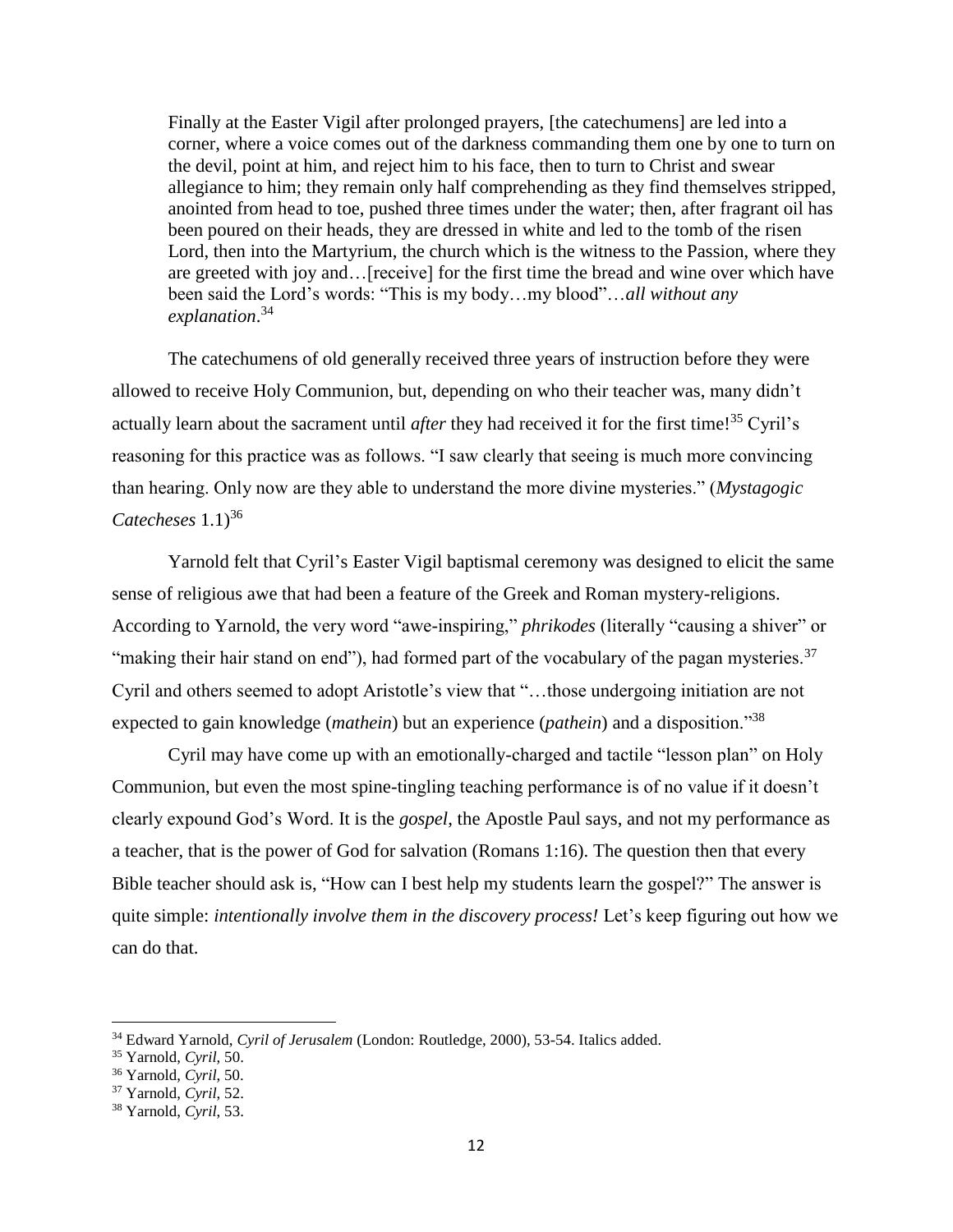#### **ACTIVE LECTURING**

So far I may have given the impression that lecturing is a poor teaching technique. It isn't if we break up the lecturing with learning tasks. Lecturing is an efficient way to share new information with students. But even when lecturing, we can keep our students engaged in the learning process. One obvious way is to provide an outline for note-taking. However, I've seen student handouts where all the transitions and pertinent points are written out in full. Here's the thing: some students will just read ahead and then zone out, waiting for the instructor to catch up. Why not provide the same information with here and there, so that have to stay with you as you 39

#### **DIALOGIC LEARNING**

A contemporary learning theory called "Dialogic Learning" supports the idea that teaching adults through lecture alone is an approach that limps. Professor Tom Kock of the seminary provided this clear explanation of the theory:

"Dialogic Learning" simply means "learning through dialogue." The idea is that the learners are given some problem to wrestle with and (perhaps) are given some tools…to answer the problem. Or, they pool their collective understandings together to discover answers to problems. This technique utilizes the teacher as more of a "guide on the side" rather than a "sage on the stage." $40$ 

One current proponent of this approach is Jane Vella. What impresses me about Vella is that she has applied the dialogic learning approach in all kinds of situations, all around the world (universities, community colleges, seminaries, hospitals, refugee camps, relief organizations, etc.). While her ultimate aim is to obtain world peace through dialogue, which we know of course is not possible, Vella's broad use of this educational approach leads me to believe that dialogic learning can be adapted for Bible class in *any* WELS church.

Having a dialogue rather than a monologue was an approach that Augustine espoused as well. Gary McCloskey writes:

[Augustine's] emphasis on the importance of community as a means of learning distinguishes his pedagogy from some others. In Ignatian (Jesuit) pedagogy the emphasis is on learning to be a "man for others." But, in Augustinian pedagogy learning "with"

<sup>&</sup>lt;sup>39</sup> The blanks should be filled in as follows: "blanks"; "students"; "lecture."

<sup>40</sup> Thomas Kock, October, 2014 email to author.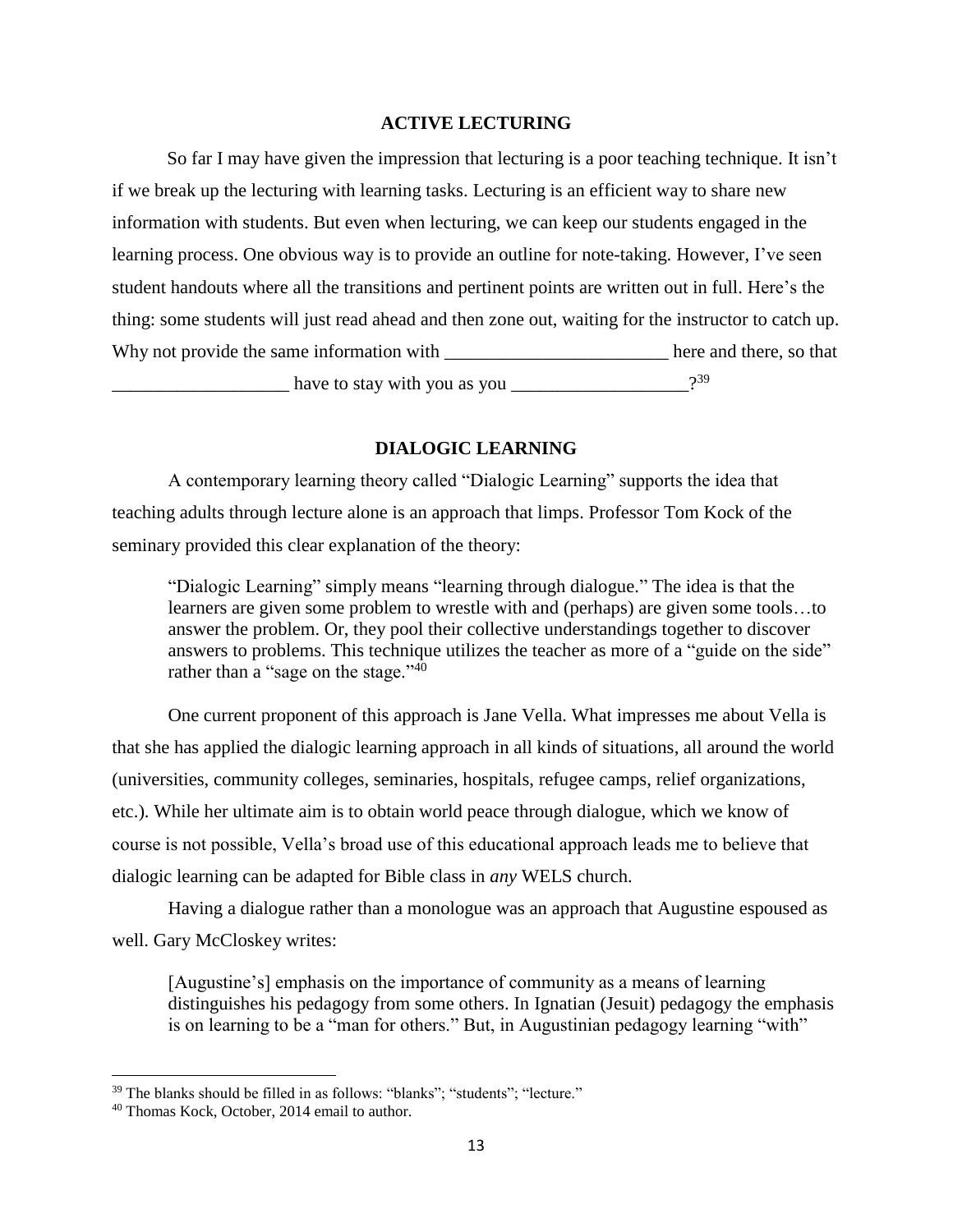others is a primary concern. Learning with others can be seen in Saint Augustine's emphasis on dialogue as the best way to learn.<sup>41 42</sup>

## **DIALOGIC LEARNING IN ACTION**

Since dialogic learning works through dialogue, that means the instructor will need to ask questions that promote discussion. You'll want to steer your ship and passengers away from the shallow waters of *closed* questions where you're likely to be grounded and end any possibility of a journey. That's because *closed* questions invite a short, focused answer (often yes or no), while *open* questions invite the respondent to reflect and to draw comparisons. Nitz offers this example of an open question in place of a closed question:

Instead of asking, "What are the Ten Commandments?" ask "Which of the Ten Commandments does your group feel is most difficult for our Lutheran members to follow?" The open question allows for more reflective thinking and will lead to a discussion. 43

Here's another example of an open question:

 $\overline{\phantom{a}}$ 

In Colossians 3:8-15, Paul lists some characteristics that Christians should take off and others we should put on. How are these characteristics related?<sup>44</sup>

Notice how the instructor did not ask, "What are the characteristics we should take off? What are the characteristics we should put on?" These are questions anyone can answer if they can read the biblical text, and therefore rarely does anyone answer such questions willingly.

If you need to establish a base of knowledge before you get to the application question, have your students work on those closed questions on their own. This is how the previous question would look with that approach:

In Colossians 3:8-15, Paul lists some characteristics that Christians should take off and others we should put on. What are they? Take 90 seconds on your own to list them. Then

<sup>&</sup>lt;sup>41</sup> Gary N. McCloskey, "Encounters of Learning: Saint Augustine on Education," Presented at the 10th Annual Augustinian Week, St. Augustine – Pilgrim on the Way to Truth, Prague, Czech Republic, (April 2008): 8.

 $42$  Augustine knew that he could learn something from his students. Veteran teachers today know this to be true as well. How often hasn't one of your students had an insight into a passage you hadn't thought of before, or made an application that you really appreciated? When you experience those moments, don't just say, "That's a good point." Take the time to write the point down in your notes while the class watches. The message you'll send is, "We're all students of God's Word here, and I value your input."

<sup>43</sup> Paul D. Nitz "A Practical Overview of Dialogue Education" paper supplied via email (Revised May 2014): 8.

<sup>44</sup> William R. Yount, ed., *The Teaching Ministry of the Church, 2nd Edition* (Nashville: Academic, 2008), 247.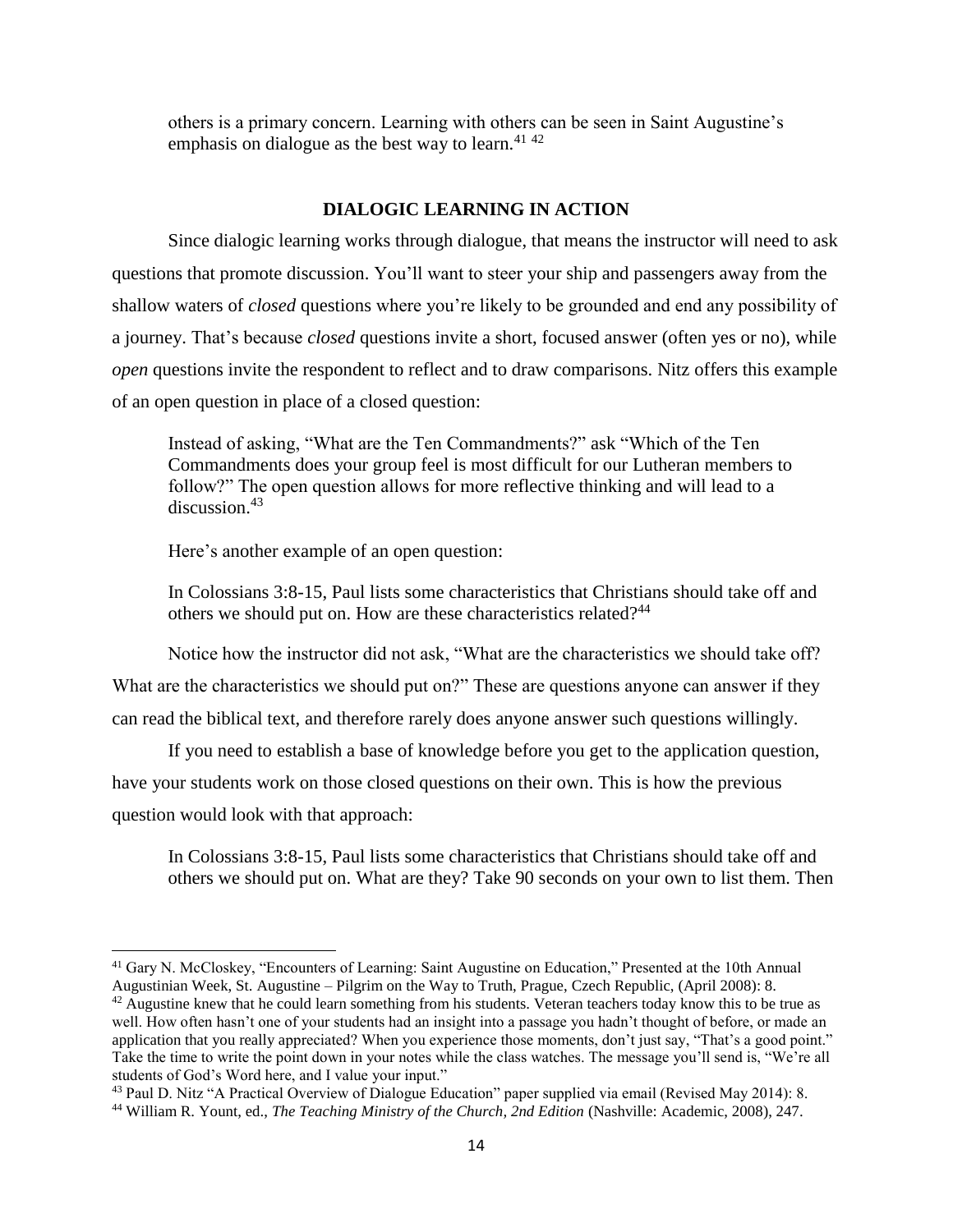take another 90 seconds to think of how these characteristics are related, and share your thoughts with a neighbor.

Now it's your turn. Below is a closed question. Turn it into an open question which would promote discussion around the main point of the verses. You have 3 minutes to write your question and to share it with a neighbor. Start now.

## CLOSED QUESTION

What did Paul ask his readers to do in Colossians 4:2, 3?

"*Devote yourselves to prayer, being watchful and thankful. <sup>3</sup>And pray for us, too, that God may open a door for our message, so that we may proclaim the mystery of Christ, for which I am in chains*" (Colossians 4:2, 3 NIV '84).

YOUR OPEN QUESTION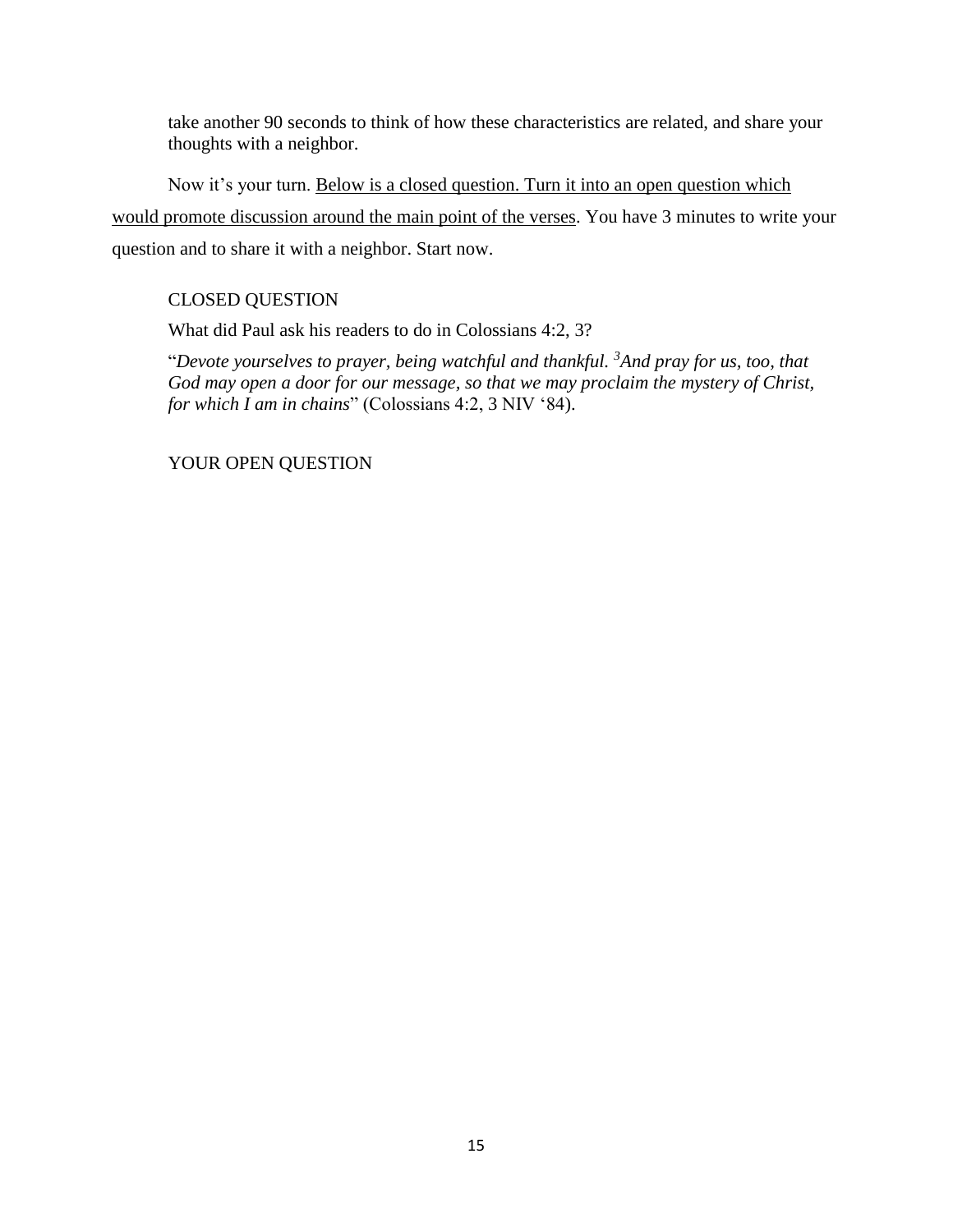#### MY EXAMPLE

What do the following *italicized* words and phrases from Colossians 4:2, 3 teach us about prayer? Take five minutes to jot down thoughts that come to mind.

"*Devote* yourselves to prayer, being *watchful* and *thankful*. <sup>3</sup>And pray for us, too, *that God may open a door for our message*, so that we may proclaim the mystery of Christ, for which I am in chains" (Colossians 4:2, 3).

- devote
- watchful
- thankful
- that God may open a door for our message

Open questions not only promote discussion, they get to the heart of the matter. Vella explains, "The open question does not belittle facts and figures; it simply moves directly to examine them, to analyze the connections, and to consider the implications."<sup>45</sup> So while it's good to know that Paul urged his readers to devote themselves to prayer while being watchful and thankful, wouldn't we ultimately want our students to know *why* Paul would urge this? And *how*  exactly does one devote himself to prayer while being "watchful" anyway? If your class can wrestle with and answer those questions, they will walk away from the lesson having learned something valuable for their own prayer life.

## **Q & A BASICS**

#### **Independent Work Time**

You may have noticed how I like to give students time to work on the questions by themselves. The introverts in your class will appreciate this! Just because learners don't offer answers and opinions in class doesn't mean they don't have them. Allowing time for independent reflection also takes away the tendency of a group to sit back and rely on the class genius to answer all the questions. Even if learners don't know the answer, they are more likely to try to think of an answer if everyone is quietly working on the question.

## **"Clean" Questions**

 $\overline{\phantom{a}}$ 

Do you ever find yourself asking a question and then immediately rephrasing it? (e.g. "Why did Jesus die on the cross…what was the purpose…what difference does his death make

<sup>45</sup> Jane Vella, *On Teaching and Learning* (San Francisco: Jossey-Bass, 2008), 113.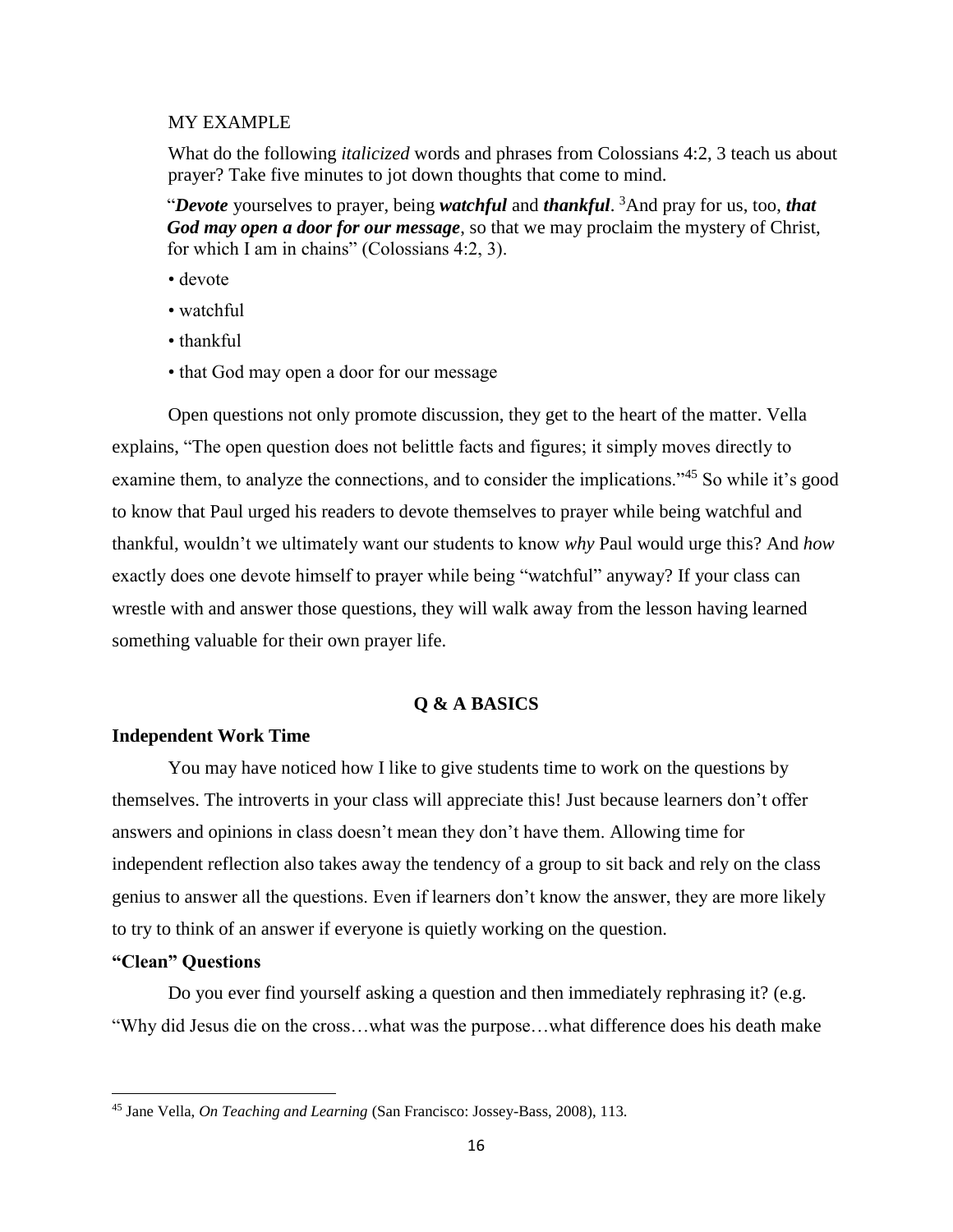to you?") In essence, you've just asked three questions. Which one do you want your students to answer? Keep the questions "clean" by asking one per concept.

## **Wait Time**

 $\overline{\phantom{a}}$ 

"Wait time" is important when teaching children, and it's just as important when teaching adults. After asking a clear question, wait at least six seconds before calling on anyone. If you don't do this, you'll end up calling on the "quick shooters" again and again, and everyone else will mentally check out. If you have to, study your shoes for a while after you ask your question, or check your notes for spelling mistakes, or take a slow sip of that yummy church coffee. This is such a simple technique to incorporate, and you'll find a lot more people participating if you give the appropriate wait time.<sup>46</sup>

#### **Encourage Multiple Responses**

Even after someone has offered an answer, you don't need to affirm or correct it immediately. This is especially helpful with "Evaluate" or "Agree/Disagree" type questions. If you remain non-committal after the first person has offered an opinion, only acknowledging them with a nod and smile before looking around the room, you will invite others to join in with their thoughts (right, Professor Brenner?). If you don't like the idea of silence, you can try these conversation prompts:<sup>47</sup>

"What did you say, Melanie? Hmm, interesting—why do you think that?" "Good. Can you say what your reasoning is?"

Or transfer responsibility away from you to the class: "Mmm-hmm. What is John getting at?"

And balance students' voices: "Others we've heard from less?" "If it's already been said, how would you say it?" "Whose opinion on this topic would you like to hear?"

#### **THE IMPORTANCE OF INTRODUCTIONS**

Clement of Alexandria compared successful catechesis to a game of catch. The game relies not just on the skill of the thrower, but also on the readiness of the catcher to join the

<sup>&</sup>lt;sup>46</sup> Ask someone in your class to count your wait time after questions. This is one sure way for you to consciously start practicing this technique of waiting after you ask a question.

<sup>47</sup> Roben Torosyan*,* "Reminders for Improving Classroom Discussion," *The Teaching Professor* November 2006, 3, [\(http://digitalcommons.fairfield.edu/\)](http://digitalcommons.fairfield.edu/), accessed November 4, 2014.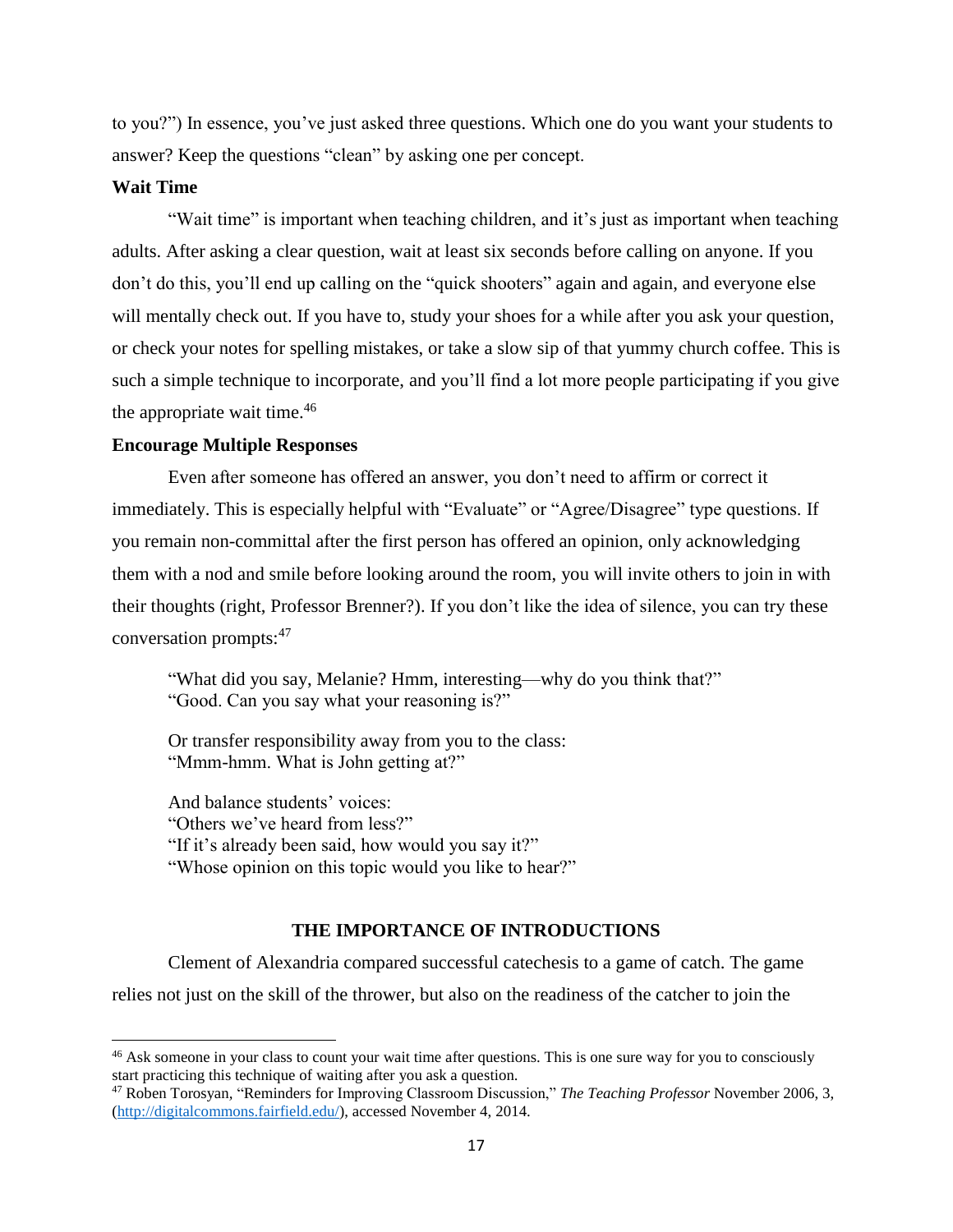rhythm of the game.<sup>48</sup> How ready are your adult learners to join the rhythm of the game when they come to your Sunday morning Bible class? You've worked hard on your Bible study all week and are eager to share God's Word with them. *You* are focused and ready to go, but your students are still thinking about the guy who cut them off on the way to church, or wondering what exactly is in Coffee-mate creamer, anyway?<sup>49</sup> Their minds are miles away from your lesson on Daniel in the lions' den. Based on his research regarding dialogic learning, Nitz observed: "If I scatter seed over a field, some plants may germinate. But, the rate of germination is much…better if I prepare the ground before I scatter the seed."<sup>50</sup>

How well do you prepare the ground at the start of your Bible classes? All too often I think our lessons start like this:

OK, I still see a few people grabbing coffee. We'll wait for them. (Small talk ensues for five minutes, frustrating those who are seated, ready to go.<sup>51</sup>) Alright, we should get started. Last week we learned about Daniel in the lions' den. Today we'll learn about a vision Daniel received. Open your Bibles to Daniel 7…

According to Knowles, adult learners need to be a made aware of why what they are studying is important for their daily lives.<sup>52</sup> We work hard in our sermons to draw in the audience with a good introduction, so why not do the same with our Bible classes?

I used to think I was doing a fairly good job of this, but my introductions were usually of the sermon-variety: I would do the speaking while my students sat passively listening. Dialogic learning proponents say that no lesson should start without a *task* by the students. An introductory task not only serves to warm up their brains, like an athlete warming up for a competition, it is also a way to signal to the class that this will be a lesson in which the teacher doesn't do all the talking—he is interested in what the students think and feel.<sup>53</sup>

 $\overline{a}$ 

<sup>48</sup> Paul Turner, *The Hallelujah Highway A History of the Catechumenate* (Stevens Point, WI: Liturgy Training Publications, 2000), 24.

<sup>&</sup>lt;sup>49</sup> Sugar, water, partially hydrogenated oil, sodium caseinate, propylene glycol, dipotassium phosphate, polysorbate 60, sucralose. Ick.

<sup>50</sup> Paul D. Nitz "A Practical Overview of Dialogue Education" paper supplied via email (Revised May 2014): 9.

<sup>&</sup>lt;sup>51</sup> If you have trouble starting class on time, try using a "countdown clock." I've used PowerPoint to make threeminute long Bible quizzes for this purpose and begin the class *immediately* after the three minutes are up. I've also had to remind my congregation from time to time the importance of the Bible study introduction, as it sets the aim for that day's class. When I've given them this gentle reminder, they've all come to class on time.

<sup>52</sup> Jim Gould, *Achieving QTLS Learning Theory and Classroom Practice in the Lifelong Learning Sector, 2nd Edition*  (Los Angeles: SAGE, 2012), 107.

<sup>&</sup>lt;sup>53</sup> Paul D. Nitz "A Practical Overview of Dialogue Education" paper supplied via email (Revised May 2014): 9.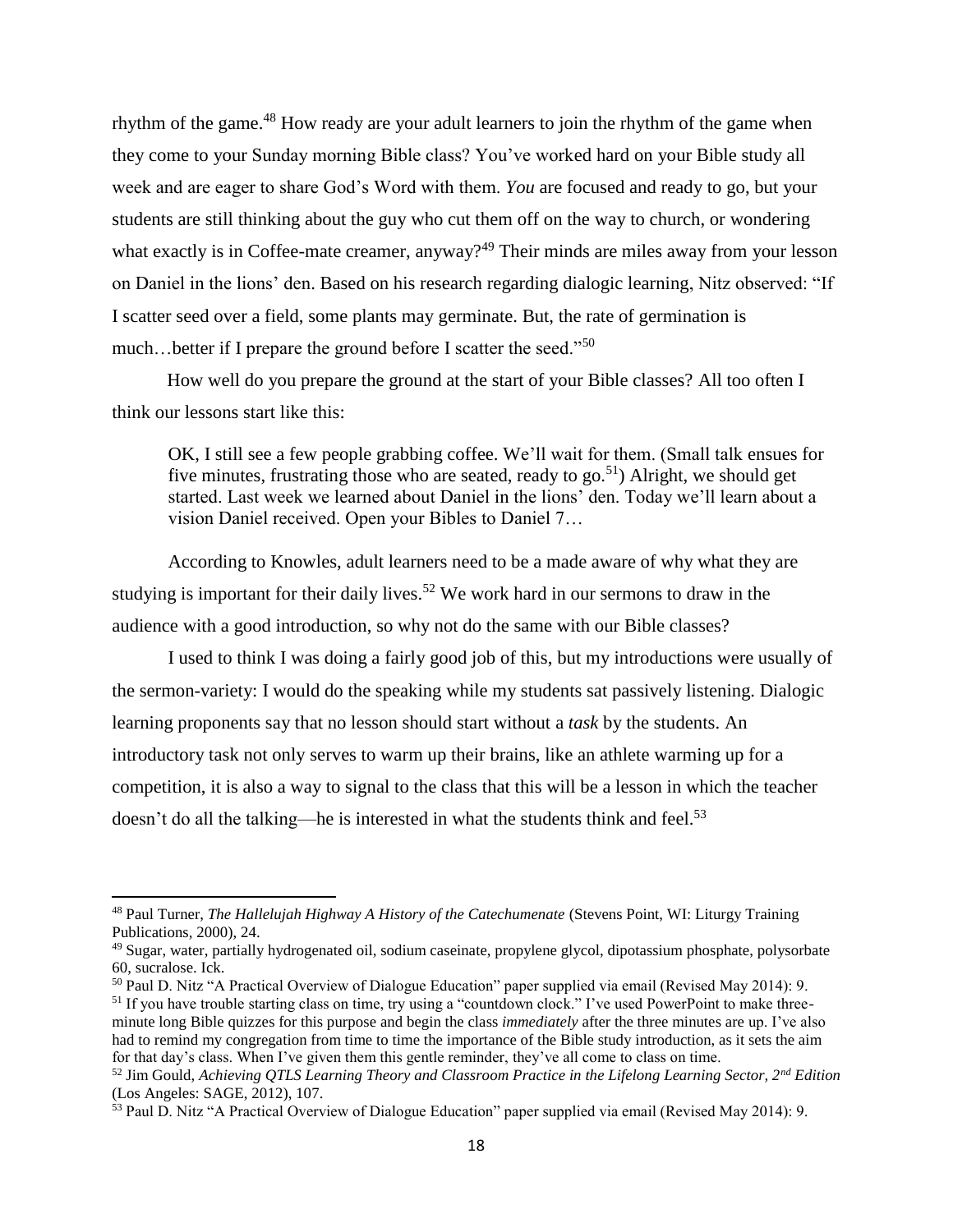Compare the following two introductions from a lesson on Colossians 1:15-20:

## Intro #1

One planned on making his horse a senator (Caligula). Another loved to sing but was so bad at it that he had to post guards to keep people from leaving the room when he performed (Nero). And still another (Commodus) dressed in a lion skin and carried a club because he fancied himself Hercules, the supposed strong-man and mortal son of Zeus. The emperors of Rome, like kings from every age and nation, could be downright silly. Many of our leaders today are also disappointments. But even if our mayor is a Caligula, our premier<sup>54</sup> a Nero, and our prime minister a Commodus, it wouldn't matter, because Christ, our savior, is king supreme! He rules over all creation on behalf of all those bound for salvation. Let's find out how this reality is an everyday comfort for us.

## Intro #2

One planned on making his horse a senator… (etc.) *Why are rulers often like this? Let's list five characteristics of rulers that can make them disappointing leaders.* (Accept ideas from the class. Then continue with the introduction.)

I submitted the first introduction as part of my 2013 Summer Quarter course work and was quite pleased with it. But the instructor suggested adding a learning task. Sure, I grumbled a bit, but I'm glad he insisted. Since then I have strived to start every adult Bible class with a learning task, because I think it really does draw in the students better.

For my next example, I will treat you as my Bible class. Normally I would do this task as a brainstorming session with the whole class, but due to the size of our assembly here, I'll invite you to work with a neighbor or two. Please watch the projector screen even though the text of my introduction is below:

List 10 memorable meals from the Bible. You have 60 seconds. Go. (The introduction continues below after the brainstorming session is done.)

Did you realize that were so many memorable meals in the Bible? Today we're going to take a closer look at one meal in particular. We'll call it the "Dinner of Doom." This Dinner of Doom will warn us away from sinful attitudes that would disqualify us from the most important meal of all—the wedding banquet of the Lamb.

The bonus of having a clear introduction is that you can return to it at the conclusion. After all, your introduction should be an arrow aimed at the heart of your lesson. Here's the conclusion to that lesson on Daniel 5. I'll include the text below, but in order to experience it as my Bible class would, please follow along on the screen.

<sup>&</sup>lt;sup>54</sup> The governor of a Canadian province. But you all knew that, right?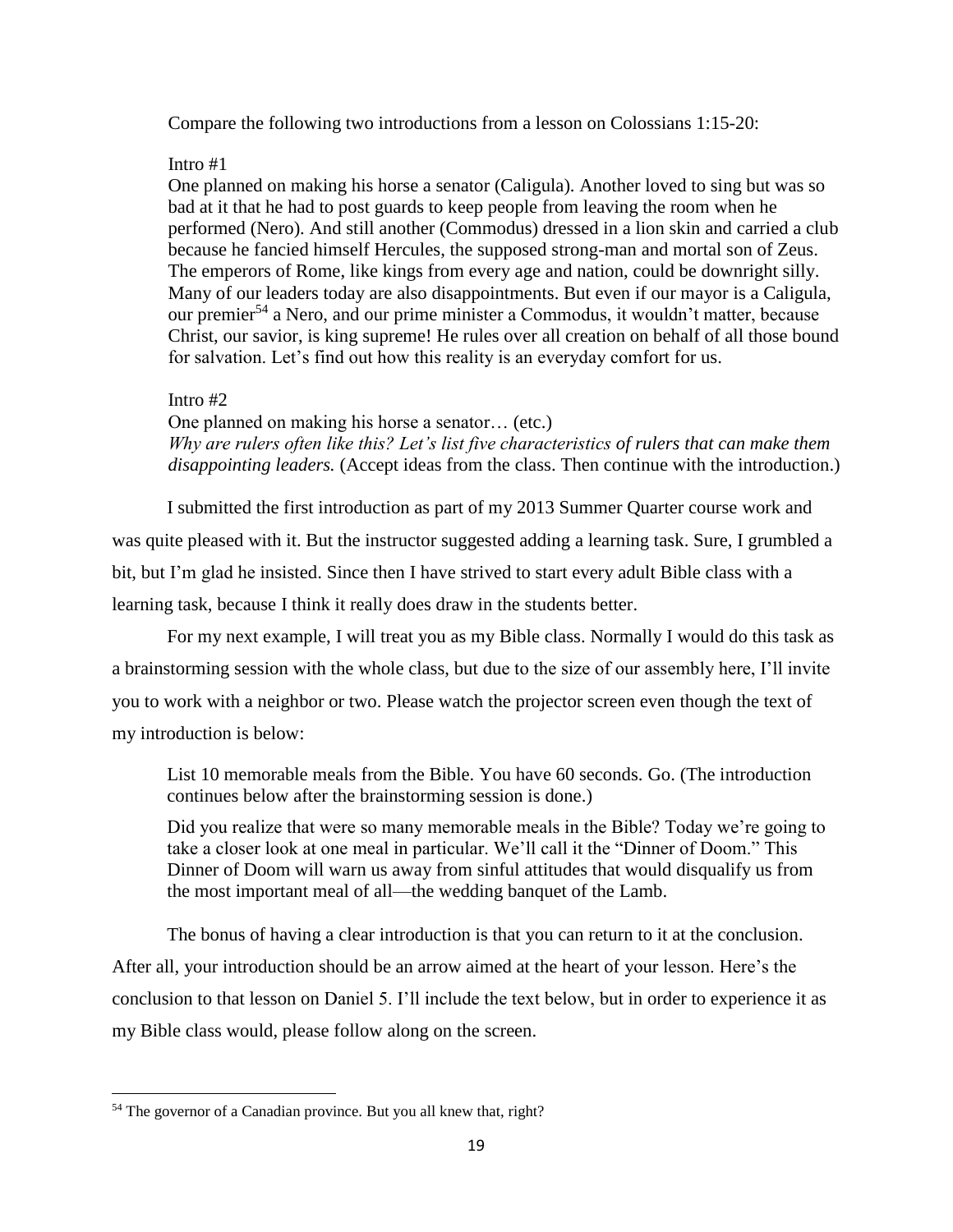There are a lot of notable meals in the Bible. But there is only one banquet worth being part of—the wedding supper of the Lamb. Belshazzar's Dinner of Doom should serve as a warning for us not to throw away our invitation to this wonderful and everlasting banquet! Indeed, Jesus reminds us in Revelation 2 that only those who overcome will enjoy this banquet. So don't become arrogant like Belshazzar and think that you can get along without God. You can't. We all need God and his Word to sustain us in the faith.

Turn to APPENDIX B on p. 30. I want you to read on your own the four types of learning tasks described there. Then concentrate on the first learning task, the "Inductive" task. Apply the concepts described there to design an introductory learning task for a Bible study you recently taught or observed. When you're done, share your example with a neighbor. You have 8 minutes for this task. Begin now.

#### **IDEAS FOR REVIEWING**

Just as I think we can work on improving our introductions, I believe we can also work on refining our review sessions. All too often I hear instructors say something like, "OK, before we get started on our material today, I want to do a quick review…" The instructor then proceeds to lecture, talking faster than the listeners are able to follow. The impression that can be given is that the review really isn't that important—it's throw-away material.

If you want to refine your review of the previous lesson, why not incorporate a learning activity? Here are some examples:

Last week we studied Colossians 1:1-14. Re-read those verses and write two questions: one about the background of Colossians, and the other about the basic content of the first fourteen verses. (Then we'll see how well our councilmen can answer your questions!)

*(I felt it was imperative that the class review Colossians 1:1-14 because it set the tone for the*  rest of the book. This activity also allowed students who had missed the first lesson to read the *first fourteen verses on their own in a thoughtful way.)*

Leaders can ask the class to fill in the blanks as another way to conduct an active review:

To review what we learned in our last class (Daniel 9:1-24), fill in the blanks.

Daniel 9 takes place during the first year of King Darius (Cyrus?). Daniel had probably just survived the \_\_\_\_\_\_\_\_\_\_\_\_\_\_\_\_\_\_\_\_\_\_\_\_\_\_\_\_ and was about \_\_\_\_\_\_ years old. After reading from the prophet \_\_\_\_\_\_\_\_\_\_\_\_\_\_\_, Daniel realized that  $\frac{1}{2}$  was about to end...<sup>55</sup>

<sup>55</sup> The blanks should be filled in like this: "lions' den"; "80"; "Jeremiah"; "the Babylonian exile."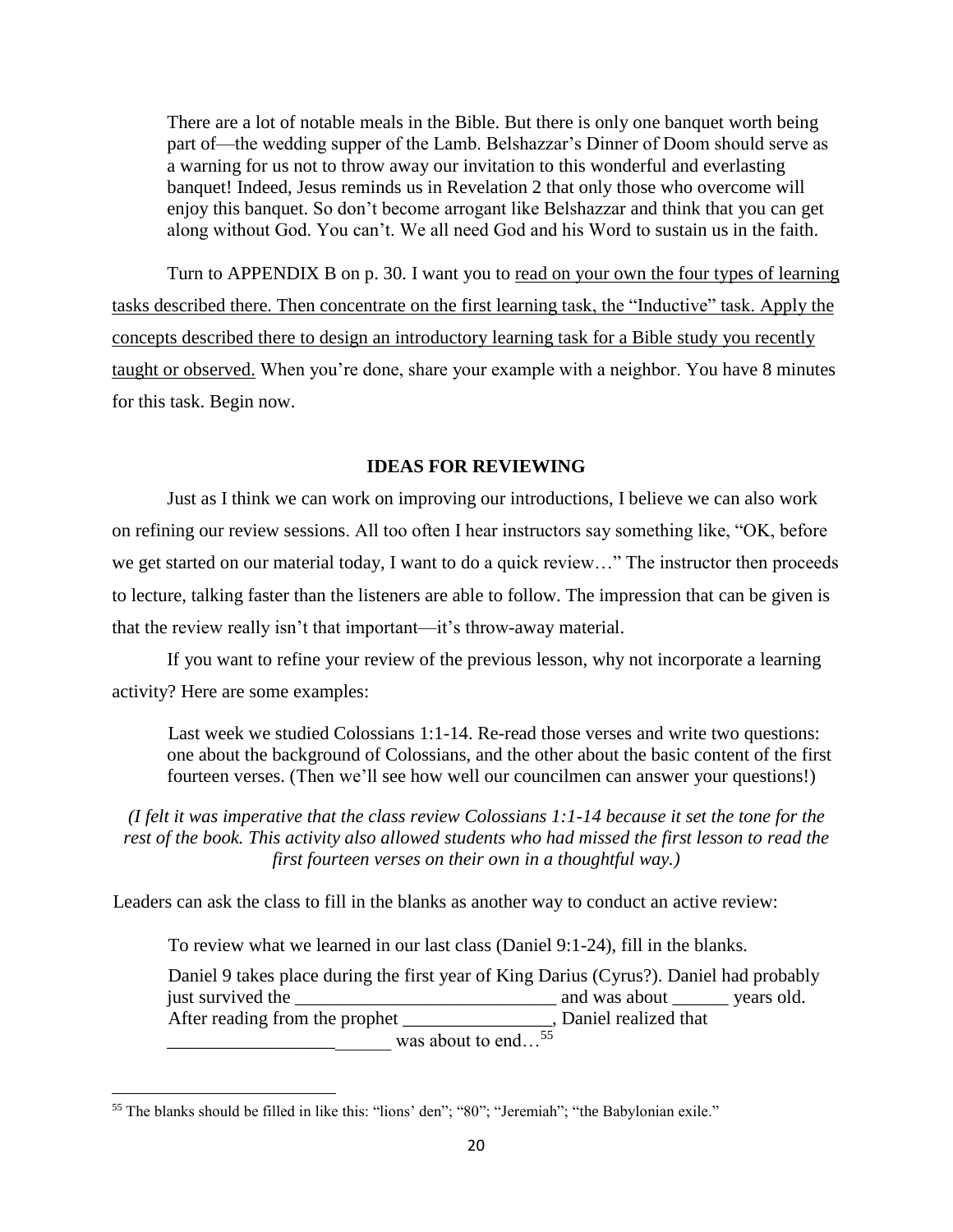*(Since we had already gone over these points several times in the course of our Daniel Bible study, I was confident that the students would be able to fill in most of the blanks on their own.)*

#### **MULTIPLE MODALITIES OF LEARNING**

"If pastors and Bible teachers want to maximize learning for…all of the students in a class, they must incorporate multiple modalities of learning in teaching practice."<sup>56</sup> You remember this point from your education classes, right? Educators usually speak of four modalities, or learning styles: visual (seeing), auditory (hearing), kinesthetic (moving), and tactile (touching).<sup>57</sup> The more styles you can incorporate into a lesson, the better. This theory has long held true in kindergarten classrooms; it's just as important for every age of learner. The challenge for educators is to use all four modalities when they teach, rather than just their personal learning style. If we're content to be lectured to, for example, then that is what we will most often do as teachers. But don't forget about those adult students like Doug, one of my members. Doug is a heavy-duty mechanic and an amateur artist, who freely admits he learns by "doing." How can you reach the "Dougs" in your class? Here are some ideas.

Thanks to technology, it's pretty easy to incorporate the visual into our classrooms. With PowerPoint-type software we can share maps and pictures with our students. But *please* use high definition pictures and a font-size and color-scheme that won't cause temporary blindness! Your font size should not be smaller than 36-point, except for captions. Every picture should have a purpose—illustrating a truth, for example. Cut back on the use of animations: use them only to draw attention to an important point. For that reason I would encourage you to reject all "random animation" and "random slide transition" features.

I love to use PowerPoint when I have the time to craft good presentations. PowerPoint helps me organize my thoughts and keeps me on track. I think it's also helpful to my students, because they know exactly where we're at on the worksheet. It also serves as a kind of closed caption service for those who are hard of hearing and who may not have caught the answer that was just given to a particular question. I'm happy to share the PowerPoints I have developed for various Bible studies, provided you overlook my early attempts to use this technology!

<sup>56</sup> Rick and Shera Melick, *Teaching that Transforms* (Nashville: B&H Academic, 2010), 177.

<sup>57</sup> S.D. Powell, "Learning Modalities" [\(http://www.education.com/reference/article/learning-modalities/\)](http://www.education.com/reference/article/learning-modalities/), July 24, 2013, accessed March 18, 2015.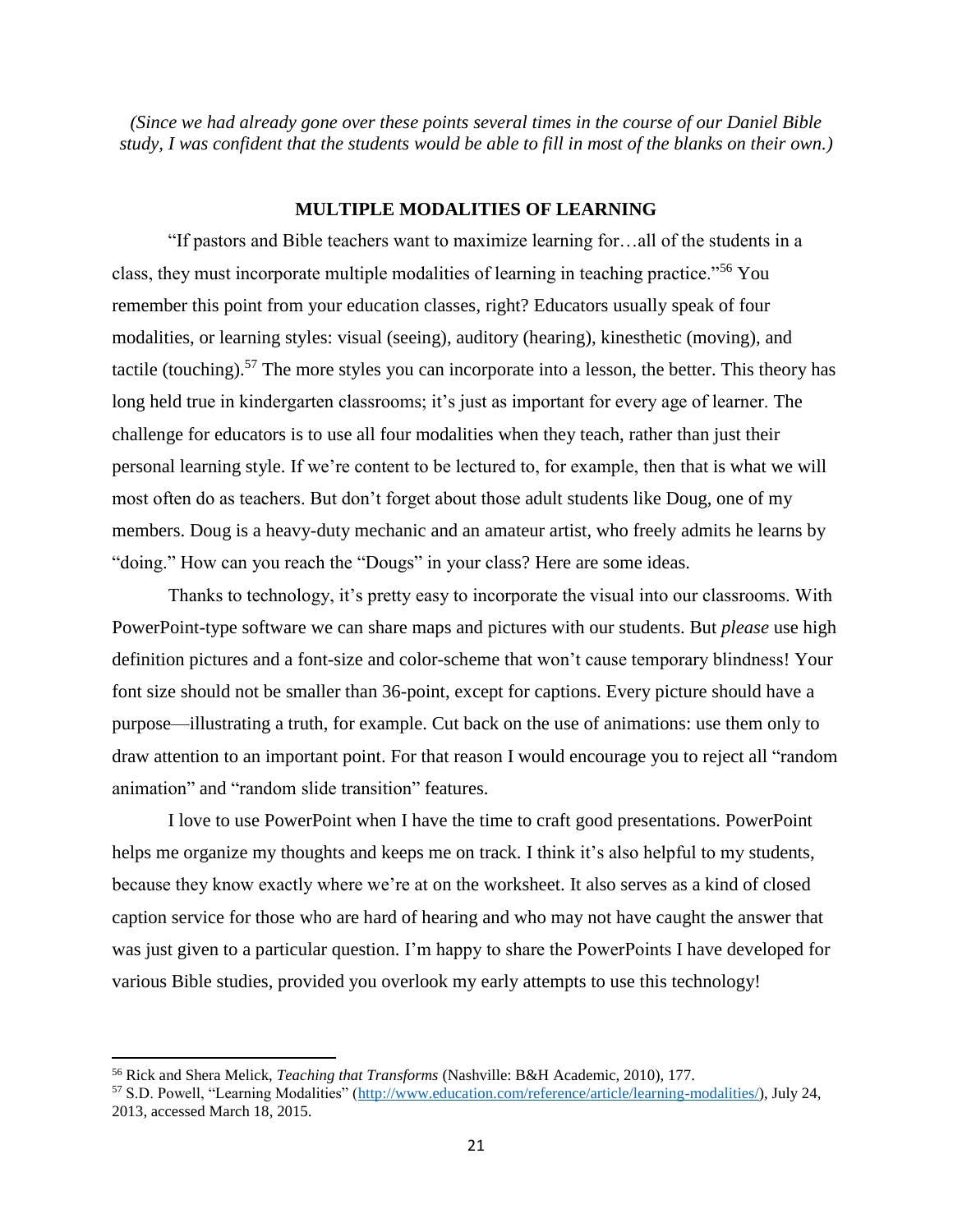Of course using PowerPoint does not automatically deliver a good learning experience. Vella correctly observes that

Teaching…is more than presenting [a lesson] in…PowerPoint; it is organising sets of content in a reasonable and well-sequenced manner, shaping it into learning tasks that are accessible and challenging to adult learners so that their experience of learning is meaningful to them.<sup>58</sup>

Even if you don't love PowerPoint, you will still want to find a way to provide your class with visuals. You could include maps and pictures on your student handout, or draw them on a white board. Bible study is so much richer with those kind of resources.

How can we reach the kinesthetic and tactile learners in our classrooms? One way is to give your class the opportunity to draw. Here are a couple of examples I created with Doug (my member) in mind:

1. Draw a four-panel comic story to illustrate King Nebuchadnezzar's real-life dream from Daniel 4:1-18. Then label your comic story with the meaning of Nebuchadnezzar's dream.

*(Look at the screen for how this question might look using a PowerPoint slide.)*

2. Preachers sometimes describe the attributes in Colossians 3:12-14 as "God's wedding clothes." But unlike normal wedding clothes, which are more for show and only used on one occasion, God's clothes are "work" clothes. Pick *one* of the following words and write a definition for it. Then draw a picture to illustrate the word in action.

compassion – kindness – humility – gentleness – patience –

 $\overline{\phantom{a}}$ 

But what if your students pulled a "D" in art class, like me? The truth is, even *I* can draw…just not well. Assure any reluctant artists that their drawings aren't going to be pinned to the church bulletin board. Or hand them a lump of playdough to sculpt instead. I think this tactile exercise can help them dig more deeply into the subject matter at hand. It's one thing to give a verbal definition of patience (see the previous question), but quite another to illustrate that word

<sup>58</sup> Jane Vella, *On Teaching and Learning* (San Francisco: Jossey-Bass, 2008), xx, xxi.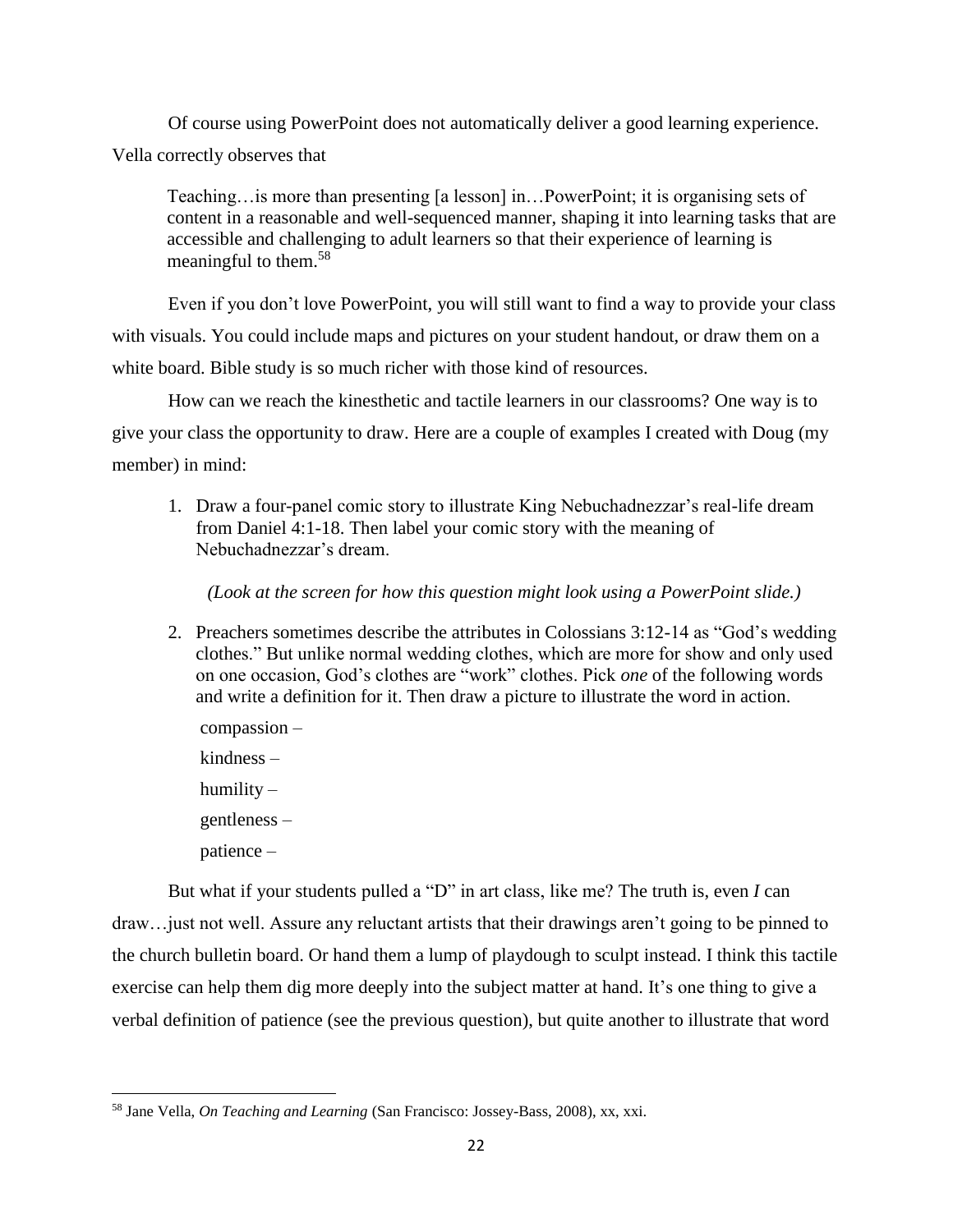in action. How would *you* do it? Take 60 seconds right now and draw a picture to illustrate "patience" in action. Use the space on the previous page, and share the result with a neighbor.

Here's one more idea for those kinesthetic and tactile learners. Once a month, or every other month, combine your adult and children's Sunday School classes. Role-play a Bible story together and then create actions or a "rap" to memorize a pertinent Bible passage. Let me give you a taste of how this might work. 59

#### **Palm Sunday Skit: "Jesus, A Humble King"**

Cast: Jesus, two disciples, a donkey and a colt, a donkey owner, a few children, a palm tree. *Be sure to have adults or older youth play some of the roles.*

The actors will act out whatever scene you pause at while you, the narrator, reads the story.

The time had come for Jesus to die on the cross and he and his disciples were walking to Jerusalem…

Outside the town of Bethphage, Jesus sat on the sidewalk and emptied the rocks out of his sandals…and said, "Gentlemen, it's time to find a ride"… One disciple ran off…oops, the other way!…and came back in the driver's seat of a slick new rental car… Jesus shook his head NO…the disciple tooted the horn…louder!…but Jesus still shook his head NO….

Another disciple ran off…oops, the other way!… and came back on a Harley… Jesus shook his head NO…the disciple revved the Harley…it was really loud…louder…but Jesus still shook his head NO…

Then Jesus told the two disciples, "Go on ahead to Bethphage and bring me back a donkey and her colt."…. The disciples looked at each other in astonishment…it was hard to tell which one's mouth dropped open farther…but off they went, tooting the horn of the rental…and revving the Harley…to find a donkey and her colt.

Sure enough, in Bethphage they found a house with a couple donkeys in the backyard, grazing…(umm, grass is on the ground, not floating in the air)…and hee-hawing… The disciples untied the donkeys…and pulled on their reins…but the donkeys sat down and refused to budge… The disciples pulled harder…the donkeys hee-hawed…the disciples pulled harder still…the donkeys brayed louder…

So the disciples changed their tactics and tried singing a motivational 80's tune, like "YMCA" with the actions…and finally the owner of the donkeys came out, yelling in a Yiddish accent, "Vy are you torturing my donkeys?"… The disciples said, "They are for the Lord!… The owner shrugged…and sent them on their way with the donkeys…

<sup>&</sup>lt;sup>59</sup> For more skit examples, look for "Crazy & Creative Bible Stories for Preteens" and other books by Steven James. (The skit and devotion provided in this paper was written by Daniel and Sarah Habben. More skits are available. Just email me: habbsdan@gmail.com.)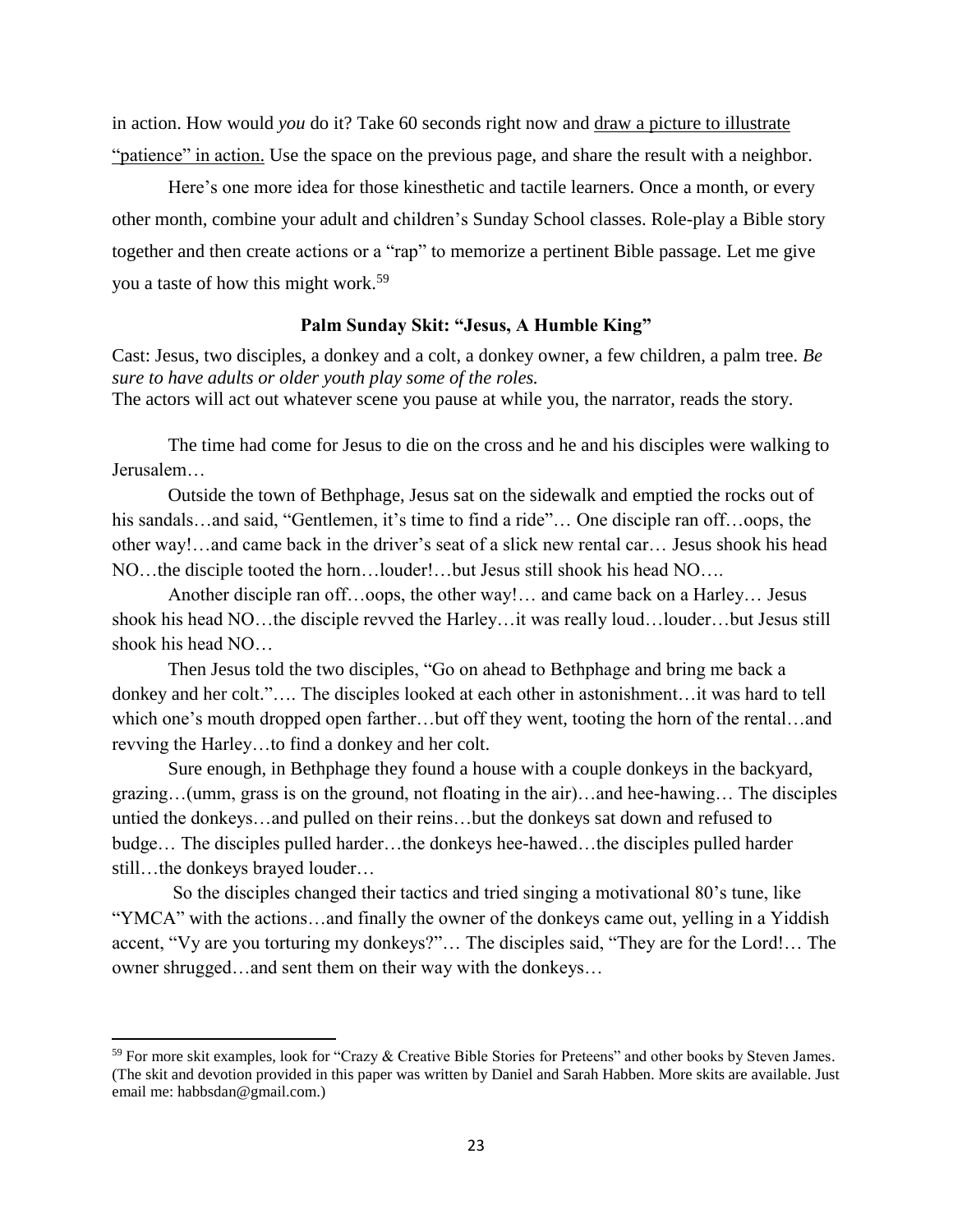This time Jesus nodded, YES!…and the disciples threw their cloaks on the colt for a saddle…Jesus hopped on…he was a really heavy load, but the colt didn't mind. Jesus and his entourage entered Jerusalem where a large crowd yelled, "Hosannah!"…and jumped up and down for a better view…and took pictures…and threw their cloaks on the ground in front of the donkeys…who tried to eat them (the cloaks, not the people)...

Some people climbed palm trees…and broke off palm branches… and then the people waved their branches…and yelled, "Hosanna in the highest!"…again…and again… These people were acknowledging Jesus as king, humble, and riding on a donkey.

**Application:** (Excitedly) "They're baaa-ack! Mid-week entertainment just got sing-ier. Who here is an American or Canadian Idol fan? Don't you love how a "Nobody" can become "Somebody" in the course of a couple months? If that small town Nobody has the pipes, works hard and plays the game just right, she might be North America's next Idol. That Idol walks away with the backing of a major record company…but EVEN BETTER THAN THAT they are handed keys to a slick new set of wheels. Their humble roots are left far behind when they scrunch down into the seat of a brand new Ferrari.

But WHAT IF that winning contestant claimed her Idol title and her car keys to the screams of multitudes of fans…and then went on her first PR tour on the seat of her old bicycle? Yeah, rrrrRight. She would never do that. She'd go zooming all over the country in her new set of wheels or a decked-out tour bus. So yeah, she might claim she is still the same small town girl, but you wouldn't know it by her actions.

(Quietly) The yells and chants of multitudes of fans. That's what the King of the Universe heard when he entered Jerusalem. That praise was rightly his. But the King of the Universe came humbly. No PR crew. No tech team. No flunkies to fluff his pillow. No Ferrari. Because the Son of man did not come to be served…. but to serve. And to give his life as a ransom. For many. For me. For you.

So when you can't help but think the King of the Universe overlooked that prayer request of yours…or that He doesn't really care what your classmates are text-messaging behind your back…or that He's put your health-concerns on the backburner… or that He maybe even forgot you exist, remember: The King of the Universe gave up heavenly glory to ransom you. He paid for you with his pain and blood. You are His dear, beloved child.

Memory Treasure: "For even the Son of Man did not come to be served, but to serve, and to give his life as a ransom for many" (Mark 10:45).

You can learn this memory treasure in the form of a "rap" like this. First, get the class to stomp their feet and clap their hands using the beat from the rock song "We will, we will rock you!" As that beat continues, the leader says: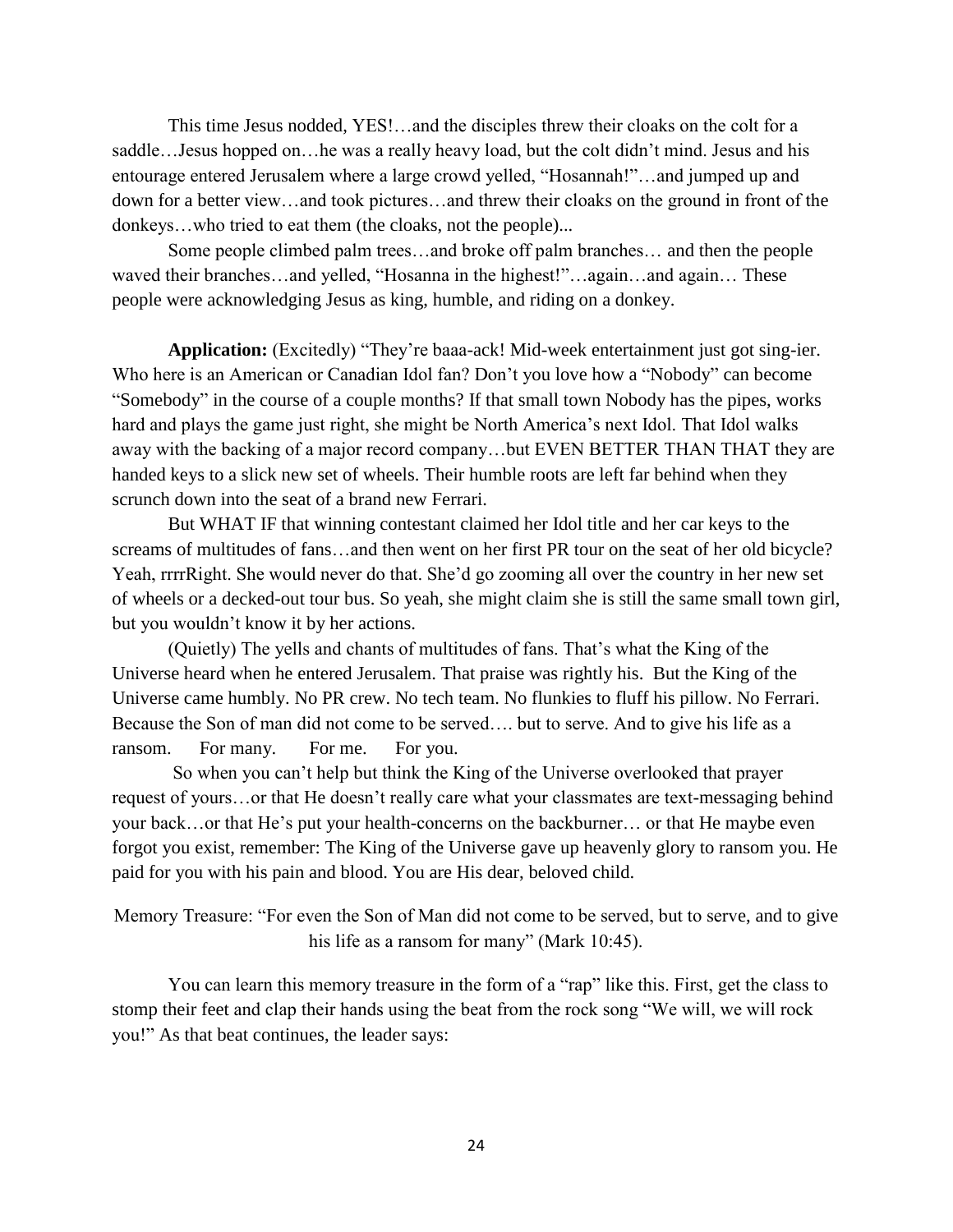Mark it well Mark 10:45. / For even the Son of Man / did not come to be served, / but to serve, (to serve) / and to give his life as a ransom for many / for you, and you, and you and you and you!

Repeat the passage, but this time pause for the class to echo each phrase. Then repeat the verse using different voices (e.g. a whisper, a Winnie-the-Pooh voice, like you just inhaled helium, like a famous actor, etc.). After a number of rounds, ask volunteers to come up and recite the passage with you. You should get a number of eager volunteers from the Sunday School kids. And by the end of the lesson, everyone, children and adults, will have committed to memory a portion of God's Word.

You might feel silly doing this skit and memory "rap" with just your adult class, but once you add kids to the mix, many adults are willing to get a little goofy. Are you wondering if this approach has any value beyond entertainment? Well, consider the following: a Bible lesson is reviewed in an interactive way that involves kinesthetic and tactile learners; a thoughtful application is shared (see the devotion included on the previous page); and both adults and children commit a section of Scripture to memory. I encourage you to try it!

## **A GOOD FIT FOR BIC?**

How much of what we covered in this paper can be used in a Bible Information Class (BIC) setting? All of it, really—especially if you have the numbers. (It's kind of hard to urge a student to turn to his neighbor to discuss a question when he's the only one in the class.) But even if you have a large enough BIC class for breakout groups, you may want to hold off until you've been able to impress on the class the authority of God's Word. Many educational institutions today are urged on by "constructivism" and "transformative" learning philosophies, neither of which embrace absolute truth. Regarding constructivism, Debra Espinor writes:

Constructivism asserts that knowledge cannot be just handed from one person to another, to be put on like an article of clothing. Knowledge must be constructed (or 'sewed,' using the clothing metaphor) and tried on and 'fitted' to the new learner. <sup>60</sup>

<sup>60</sup> Heekap Lee editor, *Faith-based Education that Constructs* (Wipf & Stock: Eugene, Oregon, 2010), 15.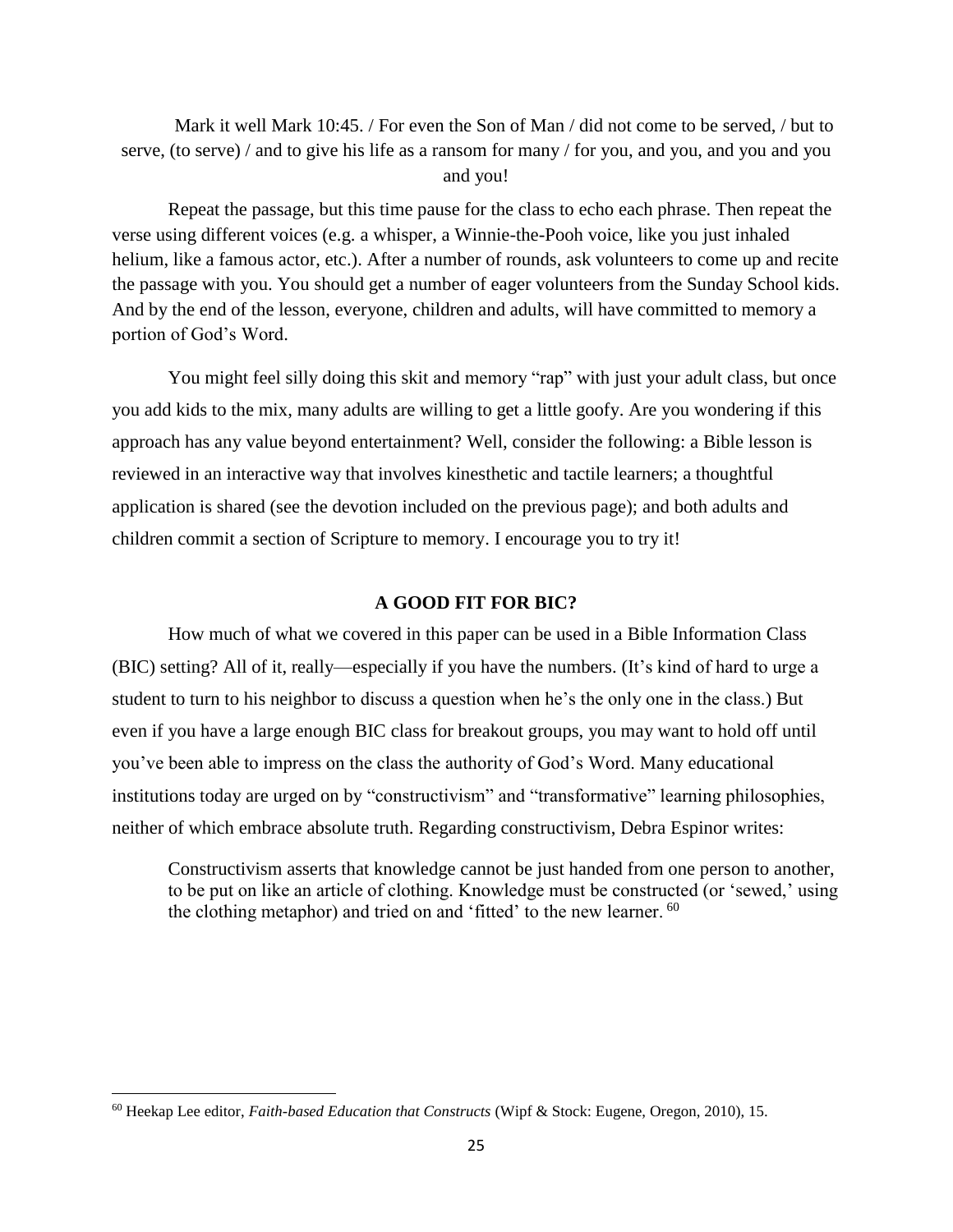Transformative theorists generally believe that "a major purpose of dialogue is to merge ideas into the greater truth."<sup>61</sup> They will therefore put great value on inclusiveness.<sup>62</sup> "The Handbook of Transformative Learning" states:

As there are no fixed truths or totally definitive knowledge, because circumstances change, the human condition may be best understood as a continuous effort to negotiate contested meanings. Milan Kundera, in The Book of Laughter and Forgetting (1981), wisely suggests that if there were too much incontestable meaning in the world we would succumb under its weight. $63$ 

If your BIC students have been exposed to such teaching philosophies, they might well conclude that your small group activities are no different than what they do at their book-of-themonth club, where everyone is entitled to their own opinion! We'd want to avoid that at all costs, as the Apostle Paul is clear in his admonition to Timothy:

What you heard from me, keep as the pattern of sound teaching, with faith and love in Christ Jesus. <sup>14</sup> Guard the good deposit that was entrusted to you—guard it with the help of the Holy Spirit who lives in us... <sup>2</sup> Preach the Word; be prepared in season and out of season; correct, rebuke and encourage—with great patience and careful instruction. (2 Timothy 1:13, 14; 4:2 NIV '84)

Let's not do anything that gives the impression that God's Word is a sandcastle that can be refashioned at will. We have been called to teach God's Word with authority and without apology! Still, this doesn't mean that BIC is the one place you can be a Pre-chew Charlie. Your students can still wrestle with open questions (questions that invite them to reflect). They can read doctrinal statements and compare them to Bible verses they read. You can also use introductory learning tasks to get your class warmed up for the material and employ various review activities to help truths become more firmly planted. Forward me your examples!

#### **CONCLUSION**

Direct your attention to APPENDIX D on p. 39. It's a two-page evaluation sheet I like to review before I write a new Bible study. Take 3 minutes to read it and circle at least two thoughts that you would like to remember the next time you prepare a Bible class. Then add any points

<sup>61</sup> Rick and Shera Melick, *Teaching that Transforms* (B&H Academic: Nashville: 2010), 145-146.

<sup>62</sup> Melick, *Teaching*, 145-146.

<sup>63</sup> Edward W. Taylor et al., *The Handbook of Transformative Learning* (Jossey-Bass: United States, 2012), 73.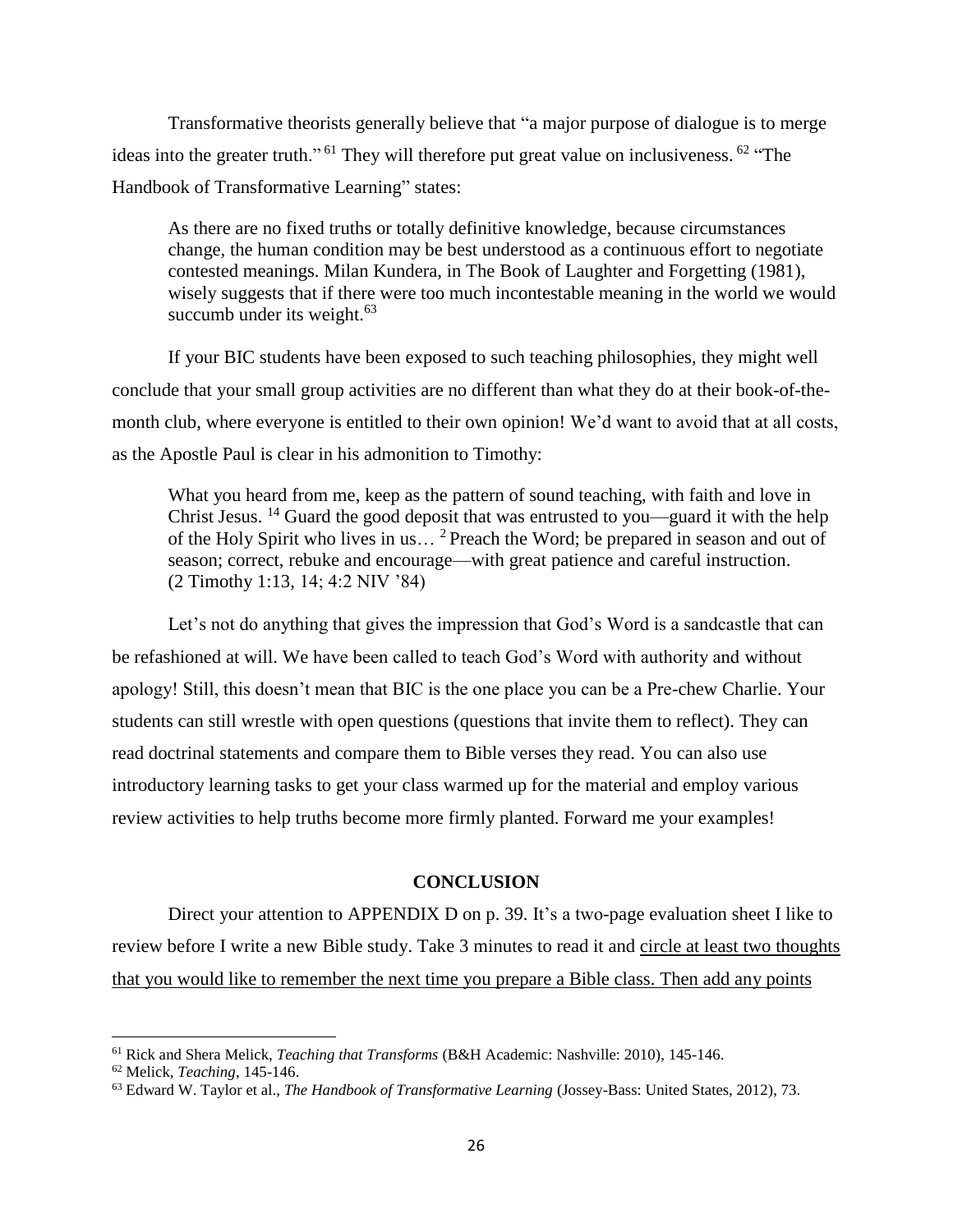you think are missing. Share with your neighbor the items you circled and added. The clock starts now.

Yes, it takes a lot of work to write a good Bible study. So wouldn't it be great if we would pool our resources more often? In APPENDIX E I direct you to some places where that's being done. Still, I wish there would be an easier way to upload and access material you all have written. (Perhaps this is something we can ask Adult Discipleship or NPH to work on again.) And can I encourage you to write more Bible studies? For example, when you're assigned a conference paper, why not ask the essay committee if you could write a Bible study instead? Do we really need more isagogical papers on the Minor Prophets, for example? We also seem to have few Bible studies on church history. Keep that in mind when you're assigned a paper commemorating the 500<sup>th</sup> anniversary of the Reformation.

We started this paper by talking about adopting the tenacity of Duke's Coach K., who still views game tape into the early hours of the morning. Augustine would have done the same, apparently. He said:

On earth we are always travelers, always on the go. Do not grow complacent with what you are. Where you have become pleased with yourself, there you get stuck. If you say "That's enough," you are finished. Always add something more. Keep on walking. Always forge ahead.<sup>64</sup>

I hope this paper has encouraged you to keep striving to be the best adult Bible study leader you can be. Try some of the techniques shared in this paper. You may find something that really works for you and connects with your people. I know my teaching style has changed since I've started thinking more pointedly about how I design my classes. And I know I will continue to change as I learn from you. Let's keep encouraging one another so that we better connect God's people to God's Word.

Daniel Habben [habbsdan@gmail.com](mailto:habbsdan@gmail.com)

<sup>64</sup> Gary N. McCloskey, "Threads to be Woven: Characteristics of Augustinian Pedagogy," Presented at The O.S.A. Educators International Congress, Rome, Italy (July 2005): 16.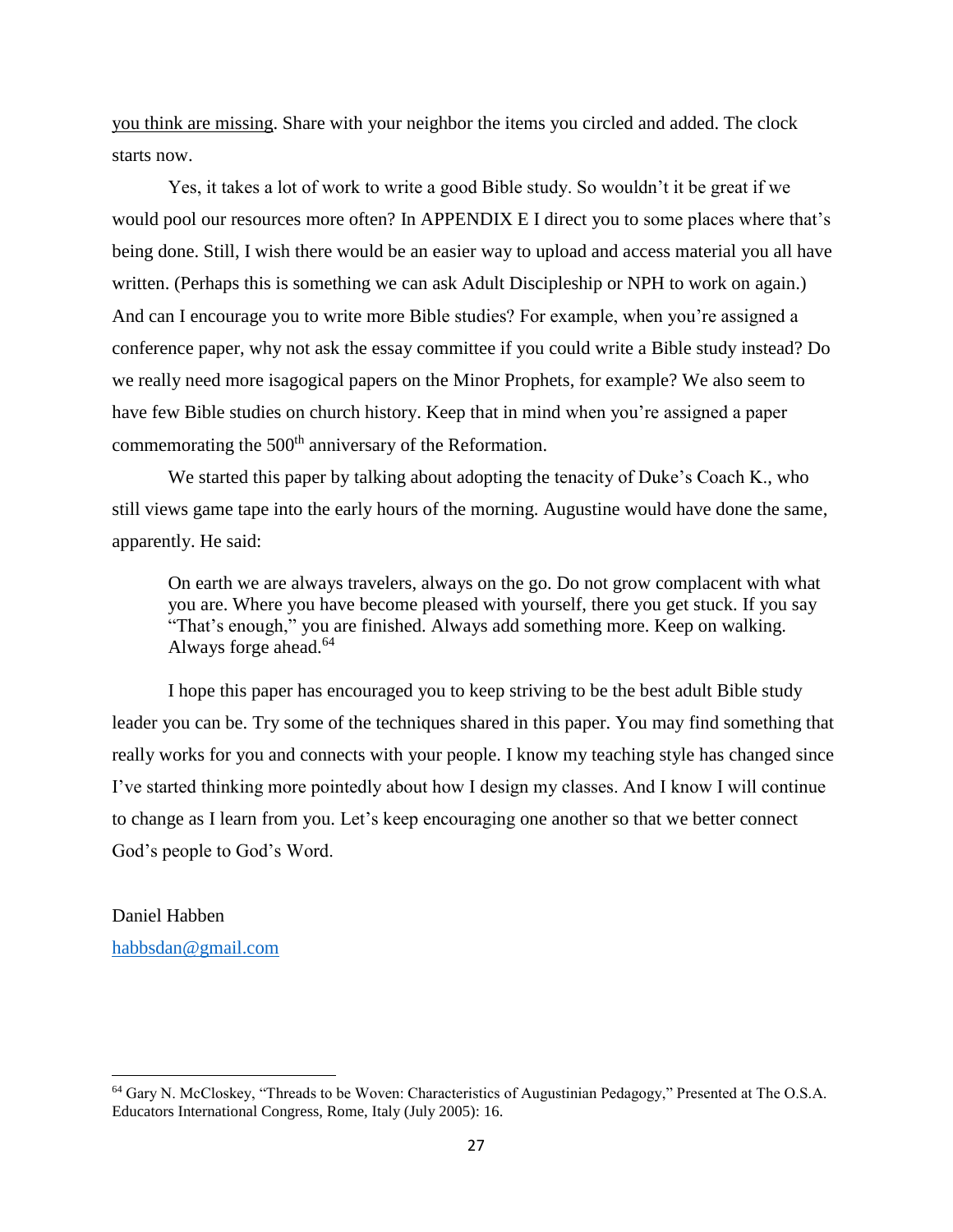## **APPENDIX A**

## **"Strong" Action Verbs for Writing Teaching Objectives**

Action verbs for writing teaching objectives should be: Measurable, Observable, Definable, Understandable.<sup>65</sup>

They can be applied to different levels of learning/performance in different domains. Here are examples of Action Verbs related to the Cognitive and Affective domains:

## COGNITIVE DOMAIN

## KNOWLEDGE

define, describe, identify, label, list, match, outline, reproduce, select, state

#### **COMPREHENSION**

convert, defend, distinguish, estimate, explain, extend, generalize, give example, infer, paraphrase, predict, rewrite, summarize

## APPLICATION

change, compute, demonstrate, discover, manipulate, modify, operate, predict, prepare, produce, relate, show, solve, use

#### ANALYSIS

break down, differentiate, discriminate, distinguish, identify, illustrate, infer, outline, point out, relate, select, separate, subdivide

#### **SYNTHESIS**

categorize, combine, compile, compose, create, devise, design, explain, generate, modify, organize, plan, rearrange, revise, categorize, combine, compile, compose, create, devise, design, explain, generate, modify, organize, plan, rearrange, revise, rewrite, summarize, tell, write

#### EVALUATION

appraise, compare, conclude, contrast, criticize, discriminate, explain, justify, interpret, relate, summarize, support

## AFFECTIVE DOMAIN

## RECEIVING

ask, choose, describe, follow, give, hold, identify, locate, name, point to, select, reply, use

#### RESPONDING (active participation)

answer, assist, compile, conform, discuss, greet, help, label, perform, practise, present, read, recite, report, select, tell, write

 $\overline{\phantom{a}}$ <sup>65</sup> Anthony Kan, "Msg. #170 Teaching Objectives - Action Verbs" *Tomorrow's Professor* [\(http://cgi.stanford.edu/~dept-ctl/tomprof/posting.php?ID=170\)](http://cgi.stanford.edu/~dept-ctl/tomprof/posting.php?ID=170), accessed May 3, 2015.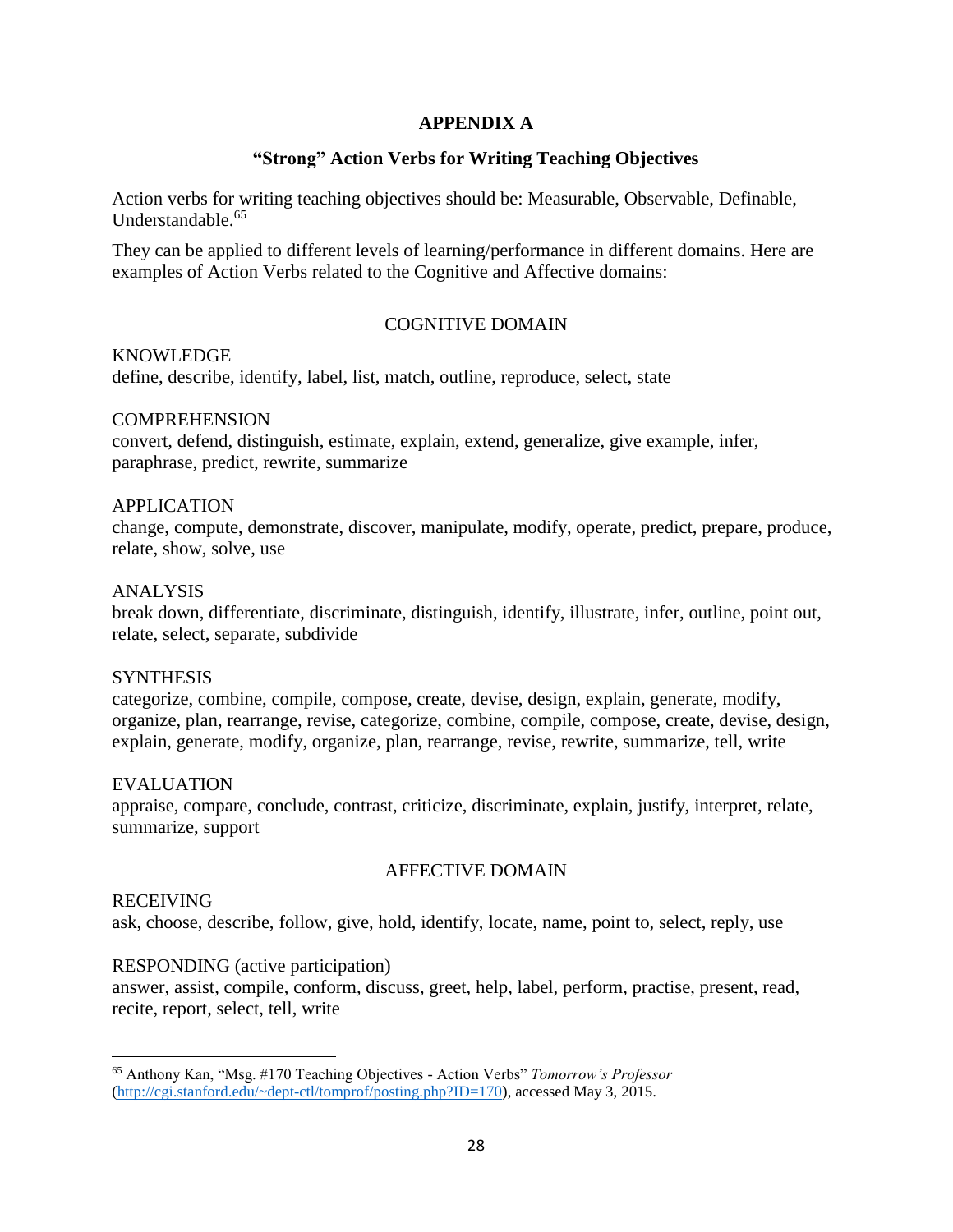VALUING (worth or value a student attaches to a particular object) complete, describe, differentiate, explain, follow, form, initiate, invite, join, justify, propose, read, report, select, share, study, work

## ORGANIZATION (bringing together different values)

adhere, alter, arrange, combine, compare, complete, defend, explain, generalize, identify, integrate, modify, order, organize, prepare, relate, synthesize

## CHARACTERIZATION BY A VALUE

act, discriminate, display, influence, listen, modify, perform, practice, propose, qualify, question, revise, serve, solve, use, verify

Jane Vella also has a good summary regarding a teacher's choice of verb when writing a lesson objective or learning task.

What verbs make a great learning task? *Tough Verbs*. By tough verbs I mean verbs that demand considered action, verbs that challenge a learner to stretch and grow. *Design, edit, decide, select, write, distinguish x from y, illustrate, organize, solve, resolve, and realign* are examples of what I call tough verbs. You can run, but you can't hide from these verbs; they do not allow pedantic play or abstract meandering.

*Productive Verbs.* You want verbs in your learning tasks that *produce* for your learners – verbs such as *list, design, compose, write, prepare, reorganize, select, develop, diagram, illustrate*, and so on. These verbs produce, and the products are indicators of the learning that is taking place… One of the verbs I avoid in learning tasks is *discuss*. The reason I don't use it is that there is no product of discuss; it can go on and on. It does not have the exhilarating immediacy in a learning task of verbs demanding a product such as *design, create, list*. 66

<sup>66</sup> Jane Vella, *Taking Learning to Task* (San Francisco: Jossey-Bass, 2001), 52.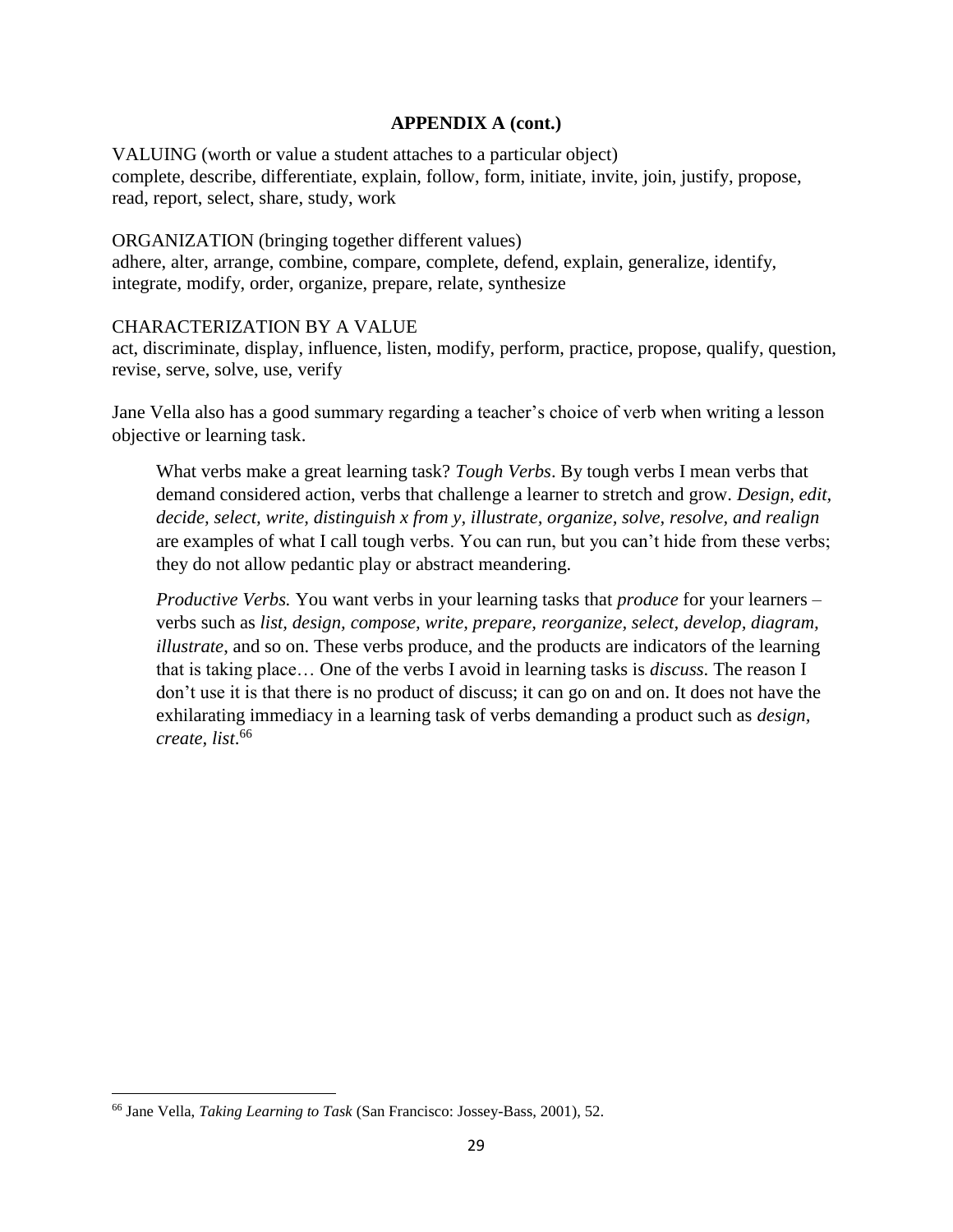## **APPENDIX B**

## **Learning Task Concepts, Techniques, and Ideas<sup>67</sup>**

Four Types of Learning Tasks<sup>68</sup>

1) **Inductive**: a learning task that connects learners with what they already know, within their unique context. It does not offer startling new information but instead invites learners to clarify what their present conception of the topic includes. Inductive tasks can use the verbs *describe, tell the story of, define, sketch, show, name, etc*.

(e.g. Describe two ways in which your congregation reaches out to the community with God's Word.)

Comparison is an instrument widely used in learning tasks. For example, to open a class on the sacraments you might ask: "How is baptism different from the Lord's Supper? List at least three differences."

Inductive tasks are also a good way to gauge the comfort level of your learners. (e.g. At the beginning of a Bible Information Course you might say, "Look over the table of contents for this course. What lesson excites you most? What lesson seems like it will be the most difficult for you?")

- 2) **Input**: a learning task (which may include lecture by the teacher) that invites learners to examine and grapple with new input (concepts, skills, or attitudes). (e.g. Read the following chapter on "come" and "go" strategies for outreach. Circle one "come" and one "go" strategy that you think would work well in your congregation.)
- 3) **Implementation**: a learning task that gets learners to do something directly with that new content, somehow implementing it. (e.g. In pairs, share the "come" and "go" strategies you circled in the previous learning task, and discuss how easy or how difficult it would be to implement them in your congregation.)
- 4) **Integration**: a learning task that integrates this new learning into their lives and work. It may be a learning task to be accomplished after the course or session, with a reporting element so that feedback can be offered. (e.g. At your table, devise a strategy and a schedule of implementation for one "come" or one "go" strategy. We'll hear a sampling of your ideas.)

The four learning tasks above are also called: Anchor, Add, Apply, Away.<sup>69</sup>

 $\overline{\phantom{a}}$  $67$  Some ideas may work better in a school classroom setting or confirmation class than in a regular Bible class.

<sup>68</sup> Jane Vella, *Taking Learning to Task* (San Francisco: Jossey-Bass, 2001), 33, 37-46.

<sup>69</sup> Jane Vella, *On Teaching and Learning* (San Francisco: Jossey-Bass, 2008), 164.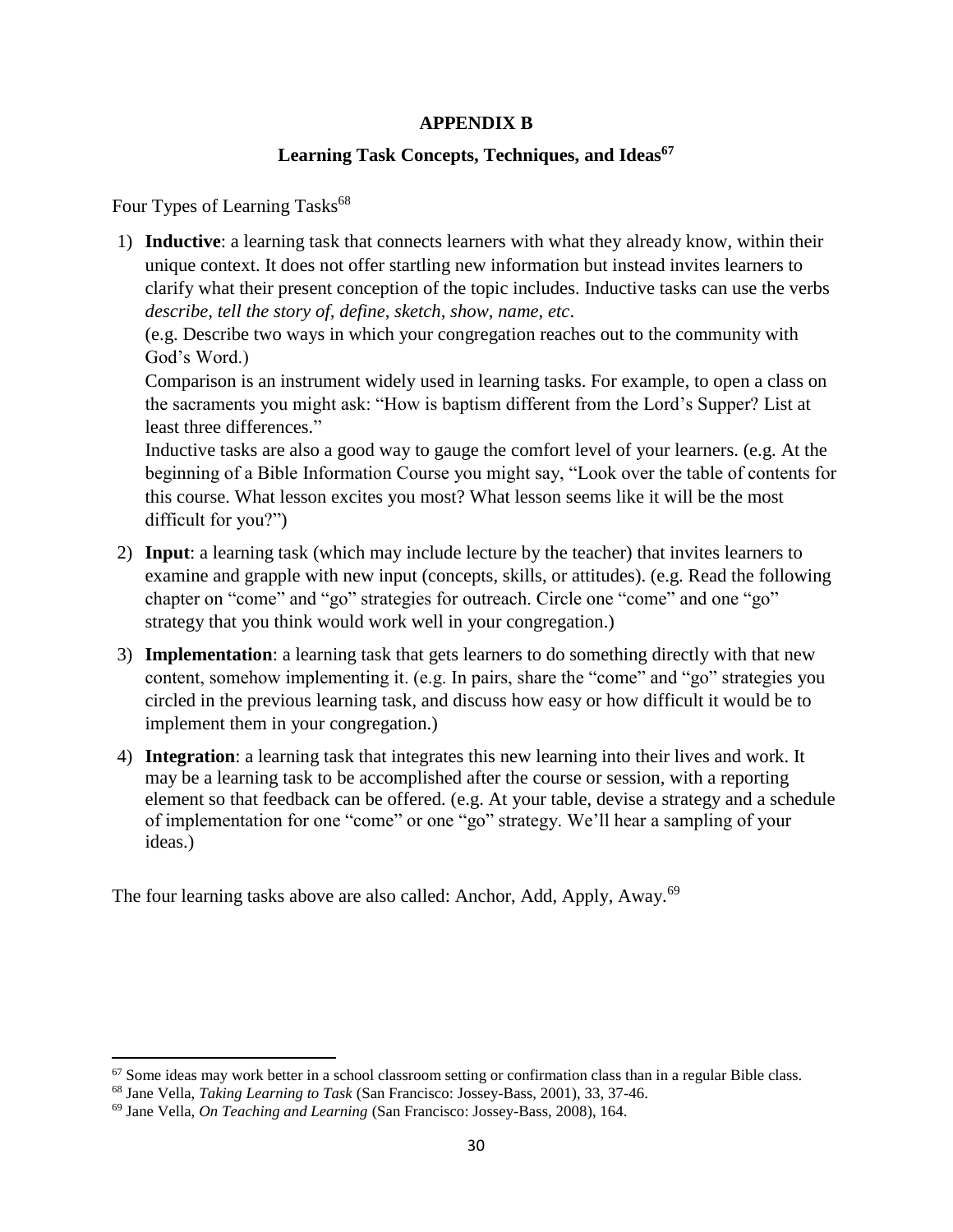Think-Pair-Share<sup>70</sup>

Students first think about an answer before sharing with a partner.

This technique builds relationships within the group, allows the learner to negotiate meaning in a small, nonthreatening environment, and it encourages everyone to think and participate.<sup>71</sup>

Albert Bandura (b. 1925) did research on how people learn by observing others. He found that people are more likely to adopt the behaviors modeled by someone they hold in high esteem or can identify with. Pairing new converts with mature Christians can capitalize on this truth. $72$ 

## The Three-Person Rule<sup>73</sup>

Designed to ensure that no one person in a discussion can monopolize the conversation. The rule is that once you have spoken, you are not allowed to make another contribution to the discussion until at least three other group members have spoken. The only time this rule is not observed is if someone directly asks you to expand on a comment you've already made.

## Pass the Ball

 $\overline{\phantom{a}}$ 

After asking a question, pause to give students time to think of an answer. Then toss a beach ball or a soft toy to a student. That person must answer the question. They then pass the object on to the student of their choice for the next question.<sup>74</sup>

Set a Psalm or Bible Passage to a Familiar Tune. <sup>75</sup>

 $70$  I prefer encouraging class members to work in pairs rather than gathering in larger groups, because my current Bible study space is limited. It also takes less time to pair class members together than it does to move them into groups of three or more. Plus, if the groups get too large (over 4?) then you may be back to the problem of having one talker while everyone else in the group passively listens.

<sup>71</sup> Rick and Shera Melick, *Teaching that Transforms* (B&H Academic: Nashville, 2010), 228.

<sup>72</sup> Jim Gould, *Achieving QTLS Learning Theory and Classroom Practice in the Lifelong Learning Sector, 2nd Edition*  (Los Angeles: SAGE, 2012), 116.

<sup>73</sup> Stephen D. Brookfield, *Ways to Evaluate Teaching,*

[<sup>\(</sup>http://stephenbrookfield.com/Dr.\\_Stephen\\_D.\\_Brookfield/Workshop\\_Materials\\_files/The\\_Skillful\\_Teacher.pdf\)](http://stephenbrookfield.com/Dr._Stephen_D._Brookfield/Workshop_Materials_files/The_Skillful_Teacher.pdf), 2006, 30, accessed January 4, 2015.

<sup>&</sup>lt;sup>74</sup> I did this when presenting a district convention paper/Bible study. If participants didn't want to answer the question posed, they were invited to simply bat the beach ball to someone else.

<sup>75</sup> Barbara Bruce, *7 Ways of Teaching the Bible to Adults* (Nashville: Abingdon Press, 2000), 30.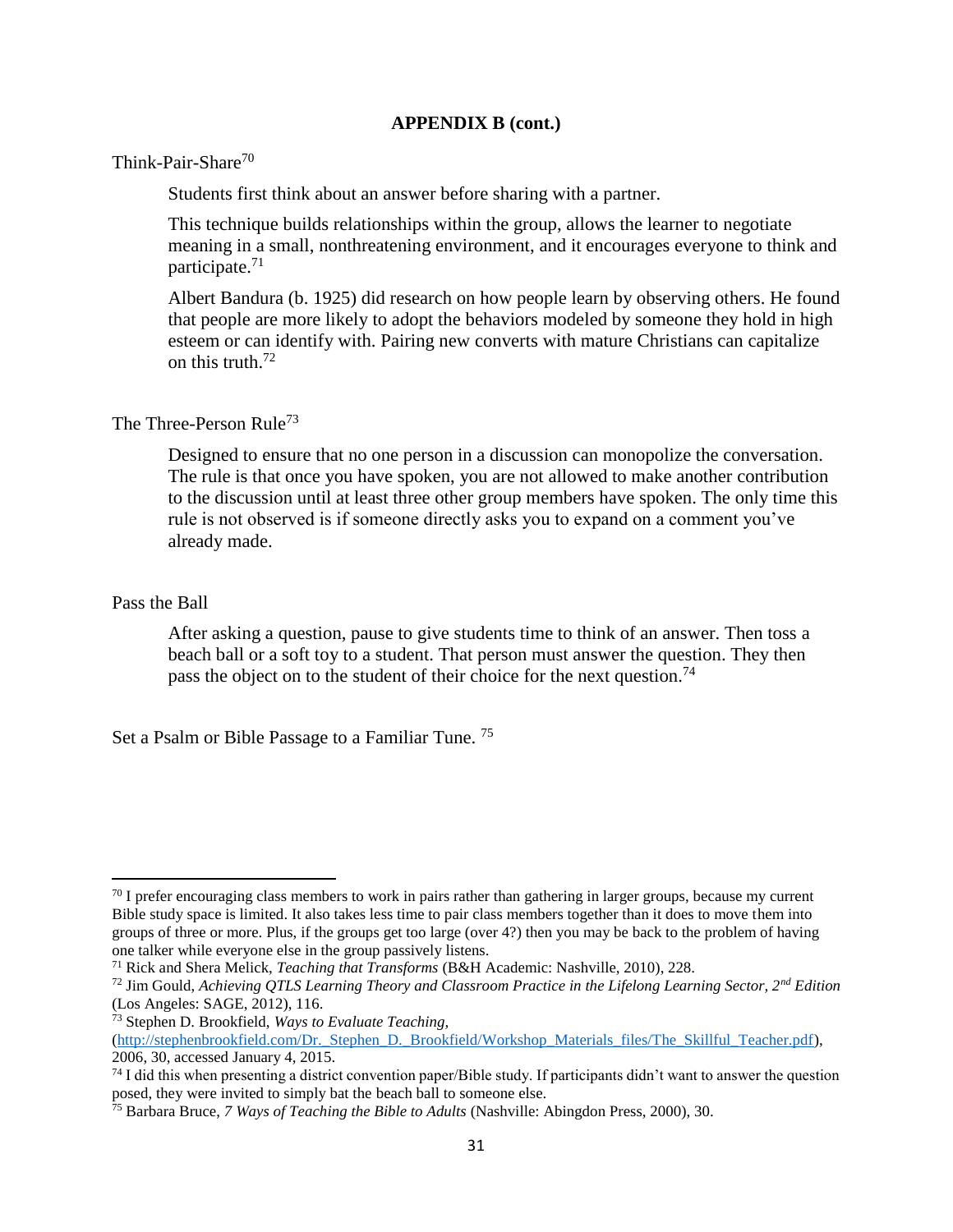## Bible Passage Rewrite<sup>76</sup>

Take a Bible passage you have studied in depth and invite the class to rewrite it in a way a non-Christian can understand it.

#### Start Your Class with a Quiz

#### Word Matching<sup>77</sup>

Example: To prime the students for a lesson on Ephesians 6, you could have cards with the various armor names on them that Paul describes in that section, and other cards with the spiritual characteristics. Ask the class to match the cards *before* they read Ephesians 6. Then have the class read through the chapter to see how they did. You then can seek to discover why Paul made the comparisons that he did.

#### Blank Map or Timeline

Same concept as above.

#### Refrigerator Passage Idea

After studying a portion of Scripture, ask the class to pick a passage they would like to stick on their fridge for the coming week. Each learner should be ready to explain why they picked that particular passage.

## Artistic Expression<sup>78</sup>

Have tables with colored paper, beads, paint, lego, play dough, pipe cleaner, crayons, old magazines to cut out pictures, etc. After studying a Bible passage in depth, invite the class to create something they could use to explain what they learned that day.

### The Interview

 $\overline{\phantom{a}}$ 

Students read a section of Scripture and then pick a character from that section whom they would like to interview. Students then design an interview with at least five questions and include the responses they expect to hear.

<sup>76</sup> Rick and Shera Melick, *Teaching that Transforms* (B&H Academic: Nashville, 2010), 235-237.

<sup>77</sup> William R. Yount, ed., *The Teaching Ministry of the Church, 2nd Edition* (Nashville: Academic, 2008), 240.

<sup>78</sup> Rick and Shera Melick, *Teaching that Transforms* (B&H Academic: Nashville, 2010), 251.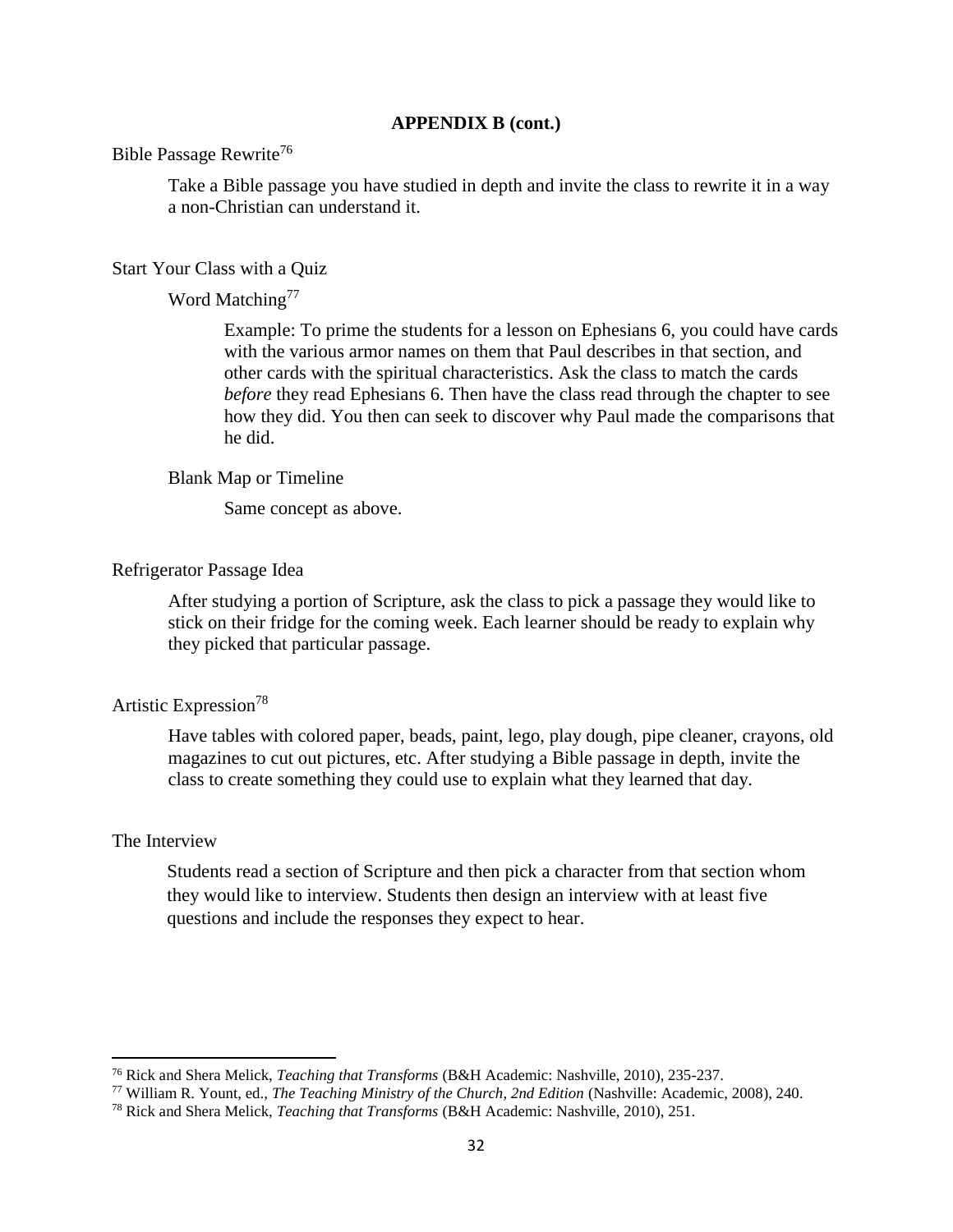## Paper Shuffle<sup>79</sup>

Ask students to write a relevant question about the material covered. Give them 60 seconds to do this. Collect the papers, then shuffle and re-distribute them. Ask each student to answer the question he or she receives.

#### Make Metaphors

Invite the students to come up with original metaphors for theological concepts and words.

Example A: "Redemption is like a..."<sup>80</sup>

Example B: "My work is like..." or "I am like..."<sup>81</sup>

(Pastors who gathered in Malawi for a conference were to finish the above-sentence using objects or pictures placed before them of a shepherd, farmer, fertilizer, fishing net, trumpet, sword, shovel, etc. They were also to be prepared to tell the rest of the group why they felt the object they chose best symbolized their work.)

#### Role-Play

Give your students time to role-play a situation with each other or with you (e.g. outreach techniques, explaining baptism to a friend, God's Great Exchange, etc.).

#### Which One Doesn't Belong? <sup>82</sup>

Example: Give the students a written list of the Scripture principles of Romans 5:1-15. Include three principles that are true but are not found in this passage. The learners are asked to use their Bible to compare the list and identify those principles that don't belong. When they have identified the three that are incorrect, they can check their work with a neighbor.

## TV Commercial<sup>83</sup>

 $\overline{\phantom{a}}$ 

In groups, students create a 30-second TV commercial for the subject currently being discussed in class. Students may also act out their commercials.

<sup>79</sup> Kevin Yee, *Interactive Techniques,* 

[<sup>\(</sup>http://www.fctl.ucf.edu/TeachingAndLearningResources/CourseDesign/Assessment/content/101\\_Tips.pdf\)](http://www.fctl.ucf.edu/TeachingAndLearningResources/CourseDesign/Assessment/content/101_Tips.pdf), accessed December 14, 2014.

<sup>80</sup> Rick and Shera Melick, *Teaching that Transforms* (B&H Academic: Nashville, 2010), 228.

<sup>81</sup> Paul D. Nitz "A Practical Overview of Dialogue Education" paper supplied via email (Revised May 2014): 13.

<sup>82</sup> Rick and Shera Melick, *Teaching that Transforms* (Nashville: B&H Academic, 2010), 254.

<sup>83</sup> Kevin Yee, *Interactive Techniques,* 

[<sup>\(</sup>http://www.fctl.ucf.edu/TeachingAndLearningResources/CourseDesign/Assessment/content/101\\_Tips.pdf\)](http://www.fctl.ucf.edu/TeachingAndLearningResources/CourseDesign/Assessment/content/101_Tips.pdf), accessed December 14, 2014.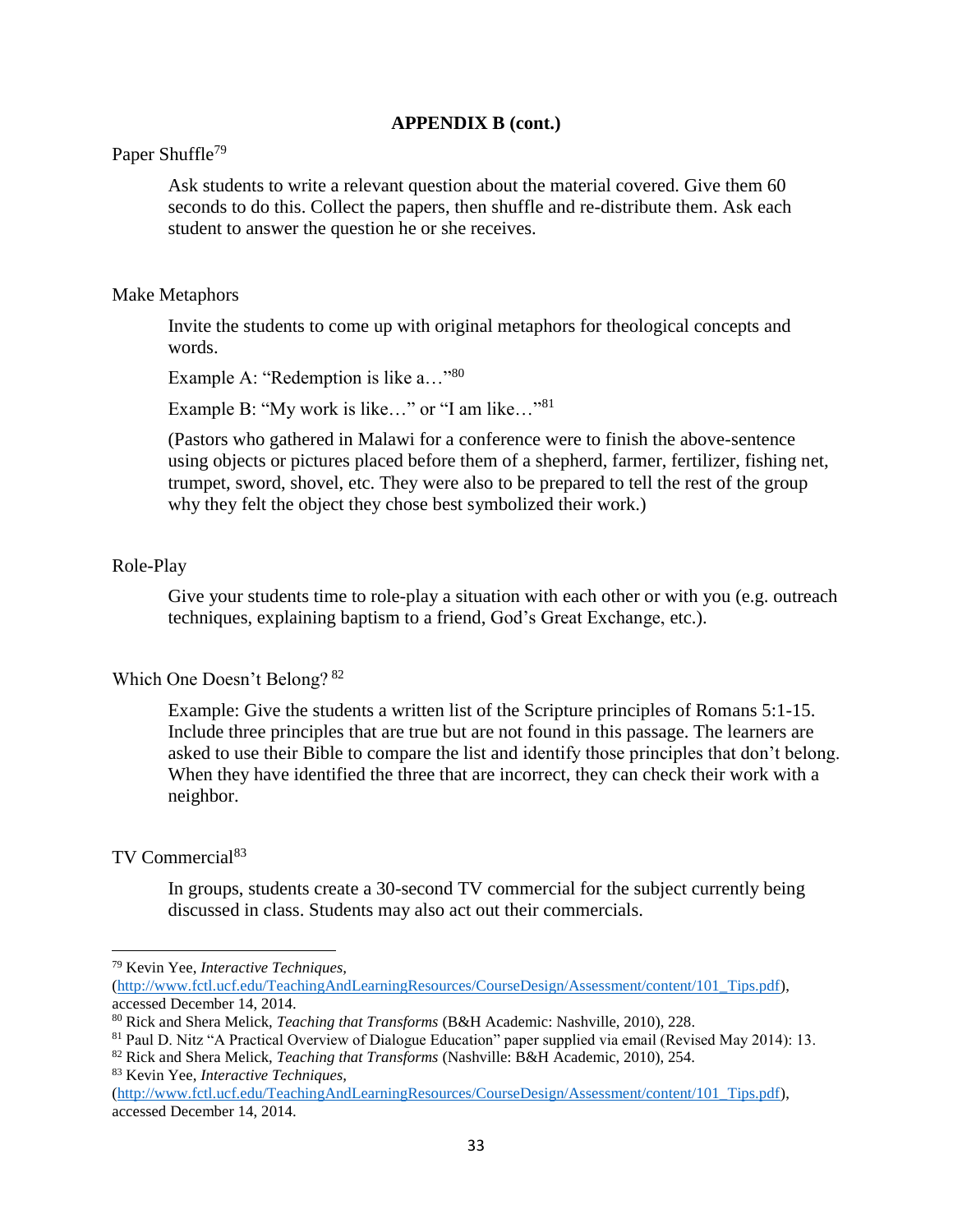The One Minute Paper<sup>84</sup>

At the end of the lesson, invite your students to spend 60 seconds answering one of the following questions:

What could you teach someone to know or do that you couldn't teach them before this lesson?

What was the most important idea or insight in today's lesson?

What was the muddiest point in today's lesson?

Why did God include this passage in the Bible? <sup>85</sup>

What do you learn about people from this story? <sup>86</sup>

What do you learn about God?

What in this story will change your life this week? Or, How will you apply something from this story this week?

Who else needs to hear this truth and how will you share it with them?

Case Study<sup>87</sup>

 $\overline{\phantom{a}}$ 

Example: The teacher introduces 1 Timothy 6:17-19 with the following case study: Jason, a 58-year-old financial planner, had a large house with a swimming pool, a vacation cabin, two BMWs, a ski boat, and \$800,000 in his retirement plan. He felt good about his future. He attended church regularly and gave several hundred dollars a month. He thought God was happy with him. Then the bottom dropped out of the economy. In two months' time, Jason found himself without a job and unable to make payments on his stuff. Look at 1 Timothy 6:17-19. How might this passage apply to his situation?

Use Crossword Puzzles/Word Searches to Conclude a Lesson

You can make use of several free online crossword puzzle and word-search makers to create your own crossword puzzle and word-search of key concepts you covered in a Bible study. This also works well for sermon summaries and can be easily included in the bulletin. This provides a fun way for parents to review the sermon with their children.

<sup>84</sup> Stephen D. Brookfield, *Ways to Evaluate Teaching,*

[<sup>\(</sup>http://stephenbrookfield.com/Dr.\\_Stephen\\_D.\\_Brookfield/Workshop\\_Materials\\_files/The\\_Skillful\\_Teacher.pdf\)](http://stephenbrookfield.com/Dr._Stephen_D._Brookfield/Workshop_Materials_files/The_Skillful_Teacher.pdf), 2006, 49, accessed January 4, 2015.

<sup>85</sup> Rick and Shera Melick, *Teaching that Transforms* (B&H Academic: Nashville, 2010), 235-237.

<sup>86</sup> Christine, Dillon, *Telling the Gospel Through Story: Evangelism That Keeps Hearers Wanting More* (Downers Grove: Intervarsity Press, 2012), 113-114.

<sup>87</sup> Rick and Shera Melick, *Teaching that Transforms* (B&H Academic: Nashville, 2010), 297-298.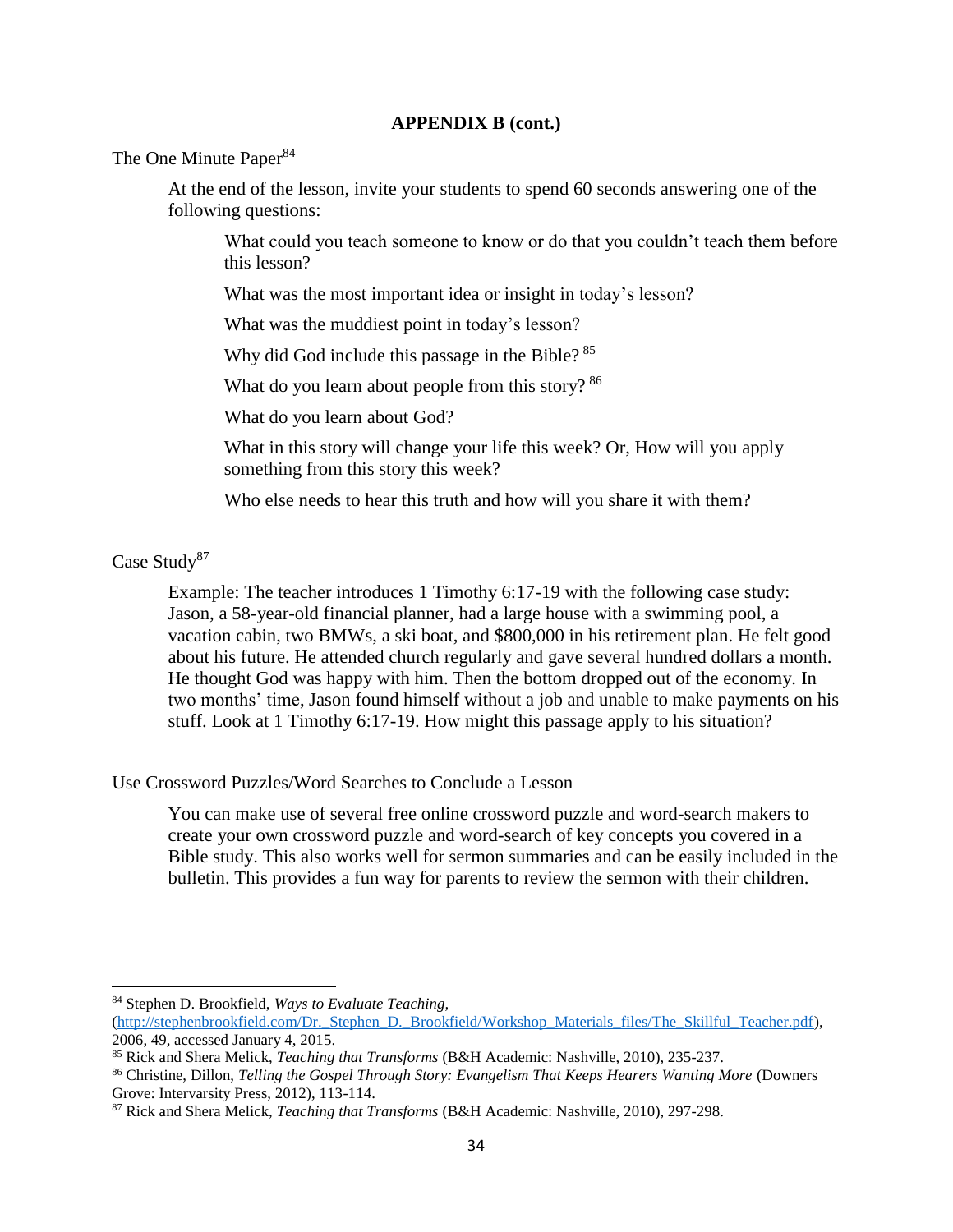## Speed Sharing

Students write definitions, concepts, quiz questions, etc. on index cards about the material they have just studied and form two concentric circles, facing each other. For 30-60 seconds they share their knowledge with the person opposite them. Then the outer circle "rotates" so that everyone has a new partner, and the sharing is repeated. This can be done until each student has completed the circuit.

Or, you, the teacher, can provide the statements/questions for the pairs to react to (for 60- 90 seconds) before they move on to the next partner to discuss the next statement/question. Here's an example of questions from a lesson on prayer:

1. Agree or disagree? Prayer is more of a burden than a pleasure.

2. Is prayer a dialogue or a monologue? Explain your answer. (Etc.)

After all the questions have been asked, the students return to their seats. The class is structured so that, by the end of the lesson, all the questions posed at the beginning of class will get answered, though perhaps not in the order they appeared in the introduction.

## Tabloid Titles<sup>88</sup>

Ask students to write a tabloid-style headline that would illustrate the main concept learned in class. Share with the rest of the class.

#### Bumper Stickers<sup>89</sup>

Ask students to write a slogan-like bumper sticker to illustrate a particular concept from the class. Share with the rest of the class.

#### Pen a Proverb

Write a two-line proverb to succinctly capture a Biblical concept learned in class.

#### The "Hook-Book-Look-Took" Method

We're taught this method at the seminary for constructing Bible studies. I commend it to you. Give your class a good introduction (hook) which drives them to the Word (book). Study the Word (look) and then apply it (took). Just make sure you're not doing all the work. Incorporate learning activities in each stage of the lesson.

<sup>88</sup> Kevin Yee, *Interactive Techniques,* 

[<sup>\(</sup>http://www.fctl.ucf.edu/TeachingAndLearningResources/CourseDesign/Assessment/content/101\\_Tips.pdf\)](http://www.fctl.ucf.edu/TeachingAndLearningResources/CourseDesign/Assessment/content/101_Tips.pdf), accessed December 14, 2014.

<sup>89</sup> Yee, *Interactive*.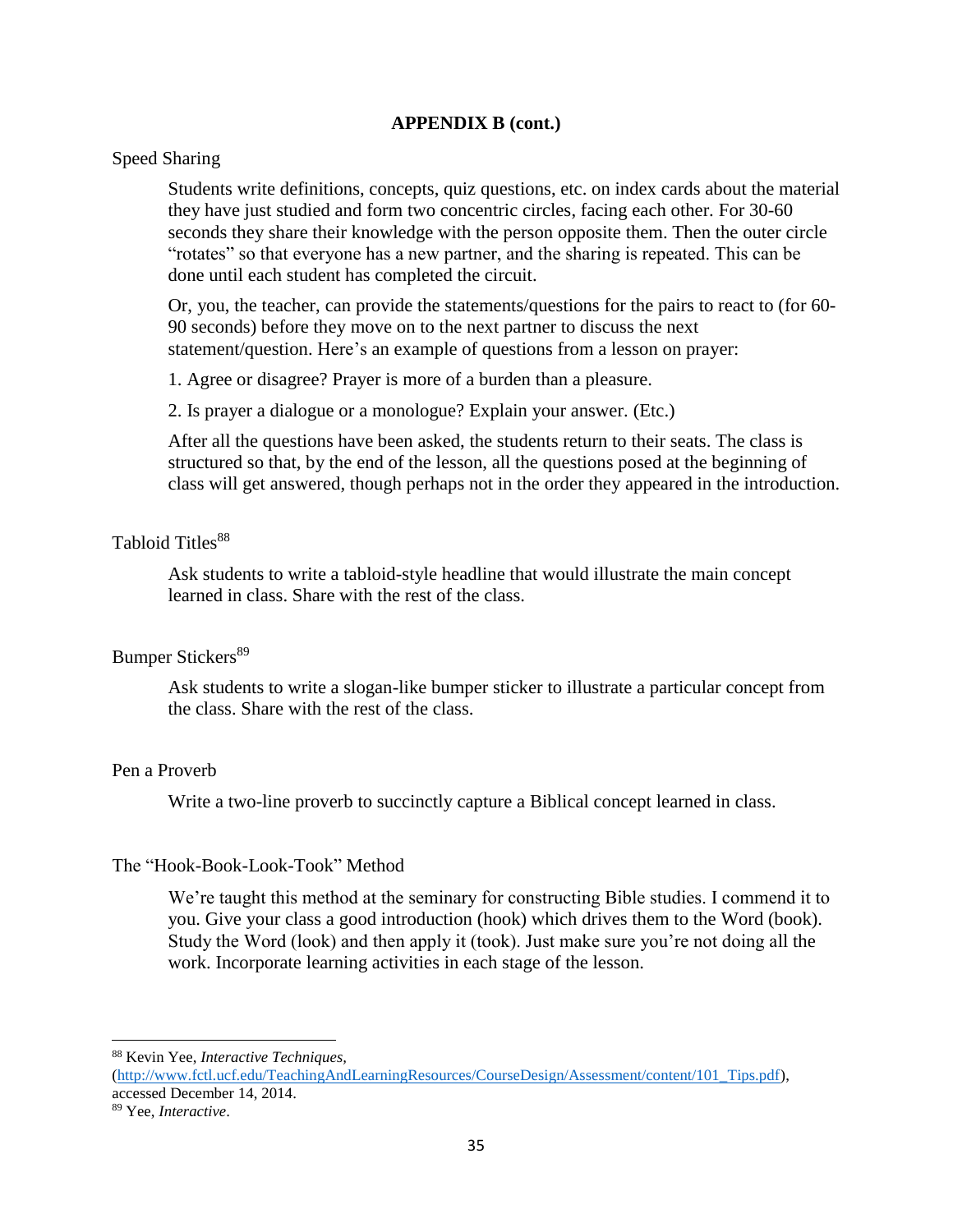#### Affirm/Challenge $90$

Have learners do a reading assignment and pick one quote they affirm and one quote they wish to challenge. (*You could do this with doctrinal statements from other church bodies*.)

Have the students discuss their quotes in a small group. Then bring the group together and ask: "As you dialogued with other students, what new information or perspectives did you learn about the topic? If nothing new emerged, what parts of your thinking were confirmed?"

## "Teacher, What Do YOU Think?" <sup>91</sup>

When students ask you directly for an opinion on an issue, or the correct way to understand or apply a concept, you may be reluctant to state your view for fear of shortcircuiting further discussion. One option is to tell the students you will give them two or three possible answers, only one of which represents your actual opinion (or the truth being illustrated in that particular Bible class). You then provide these options and ask the students to vote on which they think represents your actual opinion.

You then ask the students to explain why they chose answer A or B. What was it about that answer that connected them back to something they learned from God's Word in that class? This will encourage continued critical thinking and analysis on the part of your class.

#### Sermon Note Questions

 $\overline{a}$ 

Include questions in your Sunday bulletin that not only ask content questions (What was this sermon about?), but which also encourage your listeners to put what they have learned into action (What does this sermon move you to DO this week?).

You can use these sermon note questions to review the sermon with your family each week, or you can use them in a small-group setting as a summer Bible study. In the latter case, divide the group into "families" and designate a communicant male member to be the head of that "household." His job is to keep discussion going. If you use this idea, you might want to start with an icebreaker question (e.g. "If you could vacation anywhere in the world, where would you go?" "If you could be any character from a cereal box, who would you be and why?") These fun activities will break the ice and help the group feel more comfortable with one another before they tackle the sermon note questions.

<sup>90</sup> Sharan B. Merriam, Laura L. Bierema, ed. *Adult Learning Linking Theory and Practice* (San Fransico: Jossey-Bass, 2014), 231.

<sup>91</sup> Stephen D. Brookfield, *Ways to Evaluate Teaching,* (http://stephenbrookfield.com/Dr. Stephen D. Brookfield/Workshop Materials files/The Skillful Teacher.pdf), 2006, 30.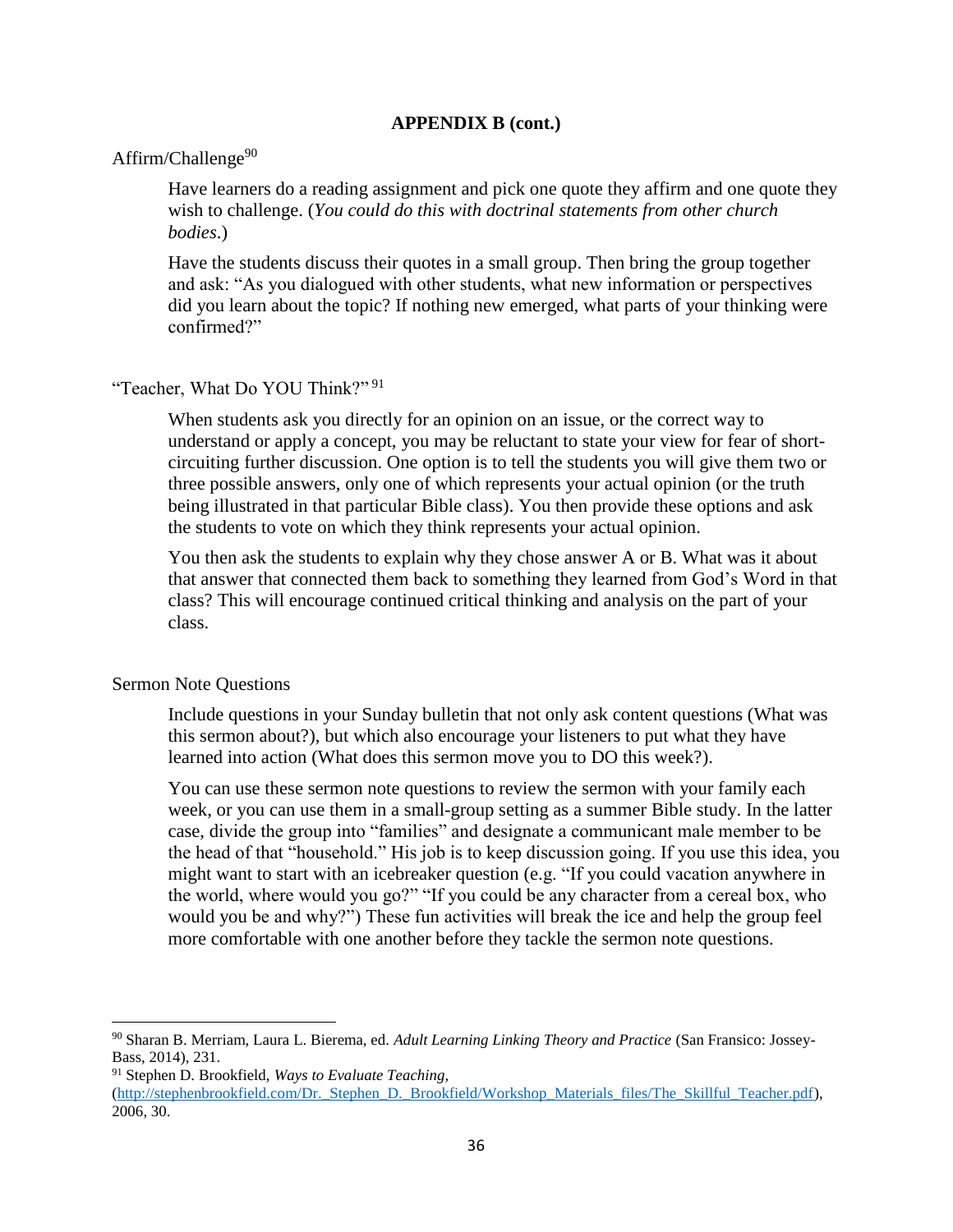## Snowballing<sup>92</sup>

Students begin this activity by privately reflecting on a question or issue. They then create progressively larger dialogic groups by doubling the size of their group every few minutes until by the end of the activity everyone is reconvened in the large group. At each stage, as students move from pairs to quartets, and quartets to octets, they recap the chief point of difference, or the chief question that emerged in their previous round of conversation.

## Jigsawing or Chunking <sup>93</sup>

Divide the class into groups. Assign a different part of the lesson to each small group to master and present to the whole class.

Example: Form four equal-sized groups. Each group will be assigned part of the story of Job. Group 1: Job 3, 31 (Job); Group Two: Job 4 (Eliphaz); Group 3: Job 8 (Bildad); Group 4: Job 11 (Zophar).

Your small group has fifteen minutes to read your assigned chapter together and share impressions about the person you have been assigned. Choose one person to report what you have learned about your character to the class.

#### Ask for Multiples

 $\overline{\phantom{a}}$ 

Asking your class for multiple examples of an answer can encourage deeper thinking. I once asked this question on a lesson from Daniel 4:

God humbled Nebuchadnezzar through boanthropy (a psychological disorder where one thinks he is a cow). Although God's Son, Jesus, never suffered boanthropy, how was he treated like an animal throughout his life for *our* sake? List *at least* three examples.

I think it was pretty easy for the class to come up with two examples: Jesus was treated like an animal at his birth when placed in a manger, and when he was slaughtered at the cross. But by asking the class to come up with at least a third example they had to think a little harder about how Jesus had often been treated like an animal. I was pleased when I received these creative, yet biblically-sound answers: "Jesus was like an ant because he lifted way more than his weight—the world's sins." "Jesus was like a salmon because he swam against the stream." The student who had come up with these examples was visibly excited to share with the class because he wasn't just regurgitating something he had heard before. He was sharing an answer he had personally crafted after careful thought.

<sup>92</sup> Stephen D. Brookfield, *Ways to Evaluate Teaching,*

[<sup>\(</sup>http://stephenbrookfield.com/Dr.\\_Stephen\\_D.\\_Brookfield/Workshop\\_Materials\\_files/The\\_Skillful\\_Teacher.pdf\)](http://stephenbrookfield.com/Dr._Stephen_D._Brookfield/Workshop_Materials_files/The_Skillful_Teacher.pdf), 2006, 11-12, accessed January 4, 2015.

<sup>93</sup> Barbara Bruce, *7 Ways of Teaching the Bible to Adults* (Nashville: Abingdon Press, 2000), 42.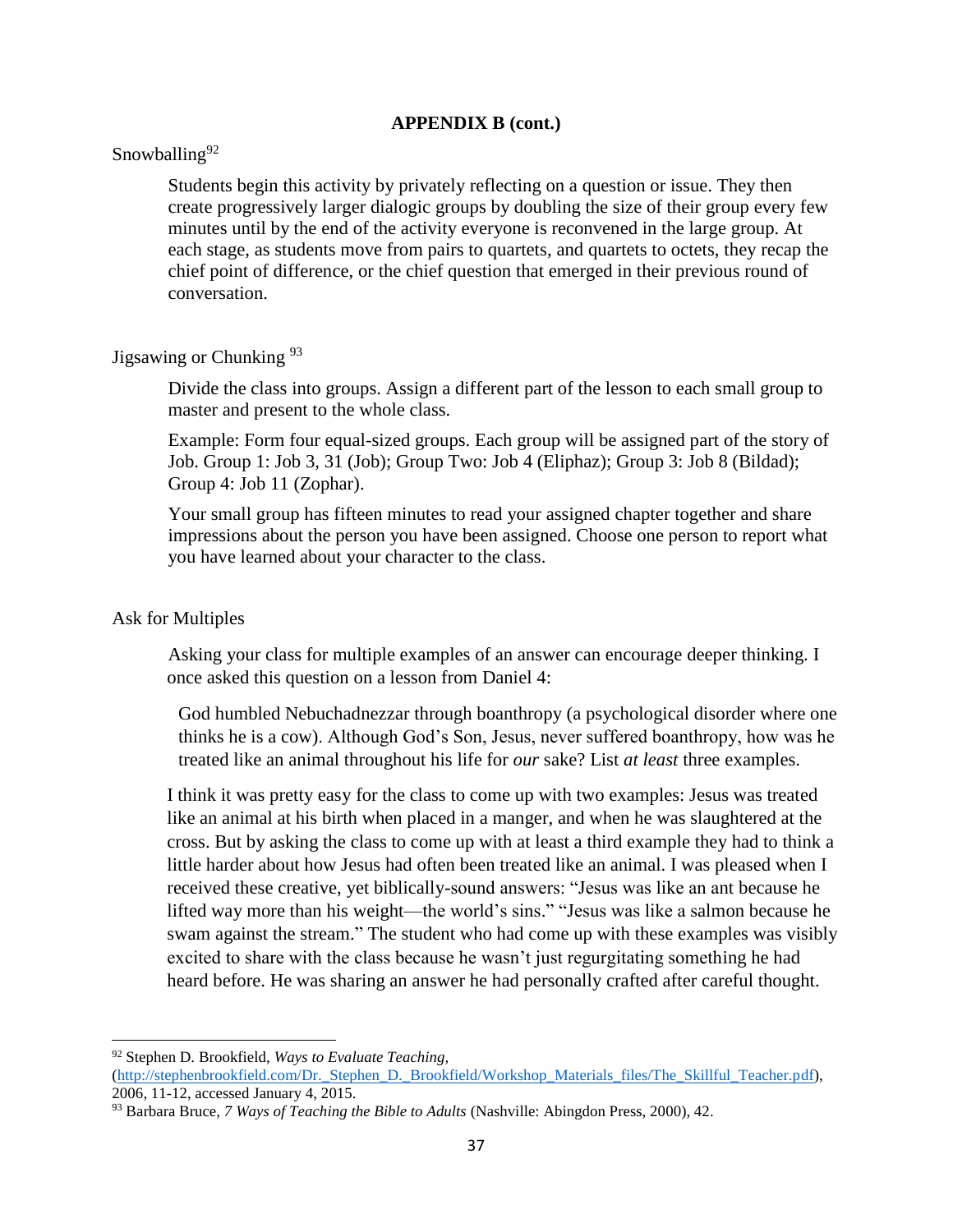## **APPENDIX C**

## **Malcom Knowles' Six Assumptions Regarding the Nature of Adult Learners**<sup>94</sup>

#### Self-concept

Everyone has their own particular view of themselves and their situation. Knowles considered that as a person matures, their self-concept moves from one of dependency towards that of a self-directed human being. On returning to an educational environment, however, the conditioning of their school experience can cause adult learners to revert to a dependent mode—a condition that is at odds with their adult status. Knowles advocates the use of learning activities that help adult learners make this transition from dependency to selfdirectedness.

#### Experience

Adults identify very strongly with their experiences. These form part of their identity. Therefore, to acknowledge experience is also to acknowledge the person. (In other words, let your adult learners share their experiences in class.)

#### Readiness to Learn

Adults are ready to learn that which they see as necessary to maintain and enhance their lives. (In other words, help your adult learners see why the material is worth learning.)

#### Orientation to Learning

Adults do not learn "subjects" but learn in order to complete tasks or solve problems they encounter in their daily lives. This learning demands an immediacy of results: tasks and problems need to be tackled "now" rather than on some distant future occasion. Postponed application is not an option. (In other words, every lesson should offer adult learners the opportunity to put into practice what they have learned.)

#### Motivation

Incentives such as increased job satisfaction, self-esteem, and quality of life, or just the need to keep growing and developing, become more important in giving adults a reason to learn.

#### The Need to Know

Knowles surmised that adult learners need to be a made aware of what they need to know in order to commit fully to learning.

*Knowles' assumptions are not without critics. They say that the assumptions ignore the social context within which learning takes place, and that they are culturally and politically specific because Knowles primarily studied white, middle to high income earners.*<sup>95</sup>

<sup>94</sup> Jim Gould, *Achieving QTLS Learning Theory and Classroom Practice in the Lifelong Learning Sector, 2nd Edition*  (Los Angeles: SAGE, 2012), 94-95.

<sup>95</sup> Gould, *Achieving*, 107.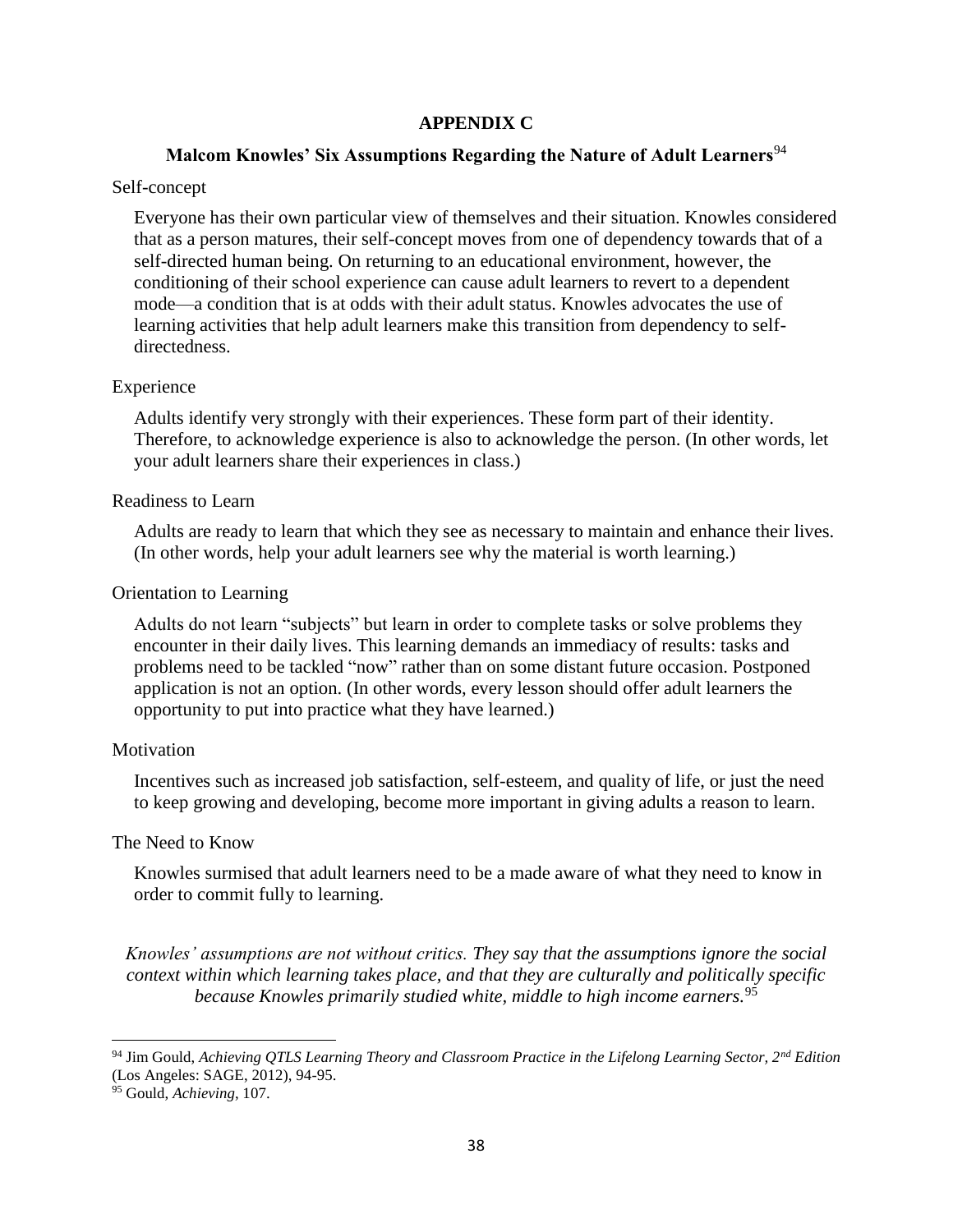## **APPENDIX D**

## **Bible Class Teacher Evaluation Form**

| Date:  |                                                                                                                   |                                                                                        |  |
|--------|-------------------------------------------------------------------------------------------------------------------|----------------------------------------------------------------------------------------|--|
| Class: |                                                                                                                   |                                                                                        |  |
|        | Teacher:                                                                                                          |                                                                                        |  |
|        | Evaluator:                                                                                                        |                                                                                        |  |
|        | The Teacher's Appearance                                                                                          |                                                                                        |  |
|        | $\triangleright$ Attire                                                                                           |                                                                                        |  |
|        | $\triangleright$ Grooming                                                                                         |                                                                                        |  |
|        | <b>The Lesson Plan</b>                                                                                            |                                                                                        |  |
|        | $\triangleright$ Was the lesson objective clear? (e.g. "By the end of this lesson I want the participants to KNOW |                                                                                        |  |
|        |                                                                                                                   |                                                                                        |  |
|        | The lesson shouldn't just make spiritual smarty-pants out of participants. It should encourage                    | participants to "build their house on the rock"—that is, put God's Word into practice. |  |

- $\triangleright$  Did the teacher grab the participants' attention at the beginning of the lesson and make clear why the material was worth studying? Did the teacher include a learning activity in the intro?
- $\triangleright$  Was the lesson plan organized?
- $\triangleright$  Did the teacher summarize the main truths at the end of the lesson?
- $\triangleright$  Did the lesson capitalize on the way adults learn?
	- o Did it offer self-directed, problem-solving opportunities? Or did you pull a "Pre-chew Charlie" and simply tell the class everything you learned in your Bible study prep?
	- o Did it invite adults to share their experience?
	- o Was there immediate application?

## **Lesson Plan Execution**

- $\triangleright$  Did the class start and end on time?
- $\triangleright$  Were the student handouts, projector, screen, speaker volume, etc. in place before class?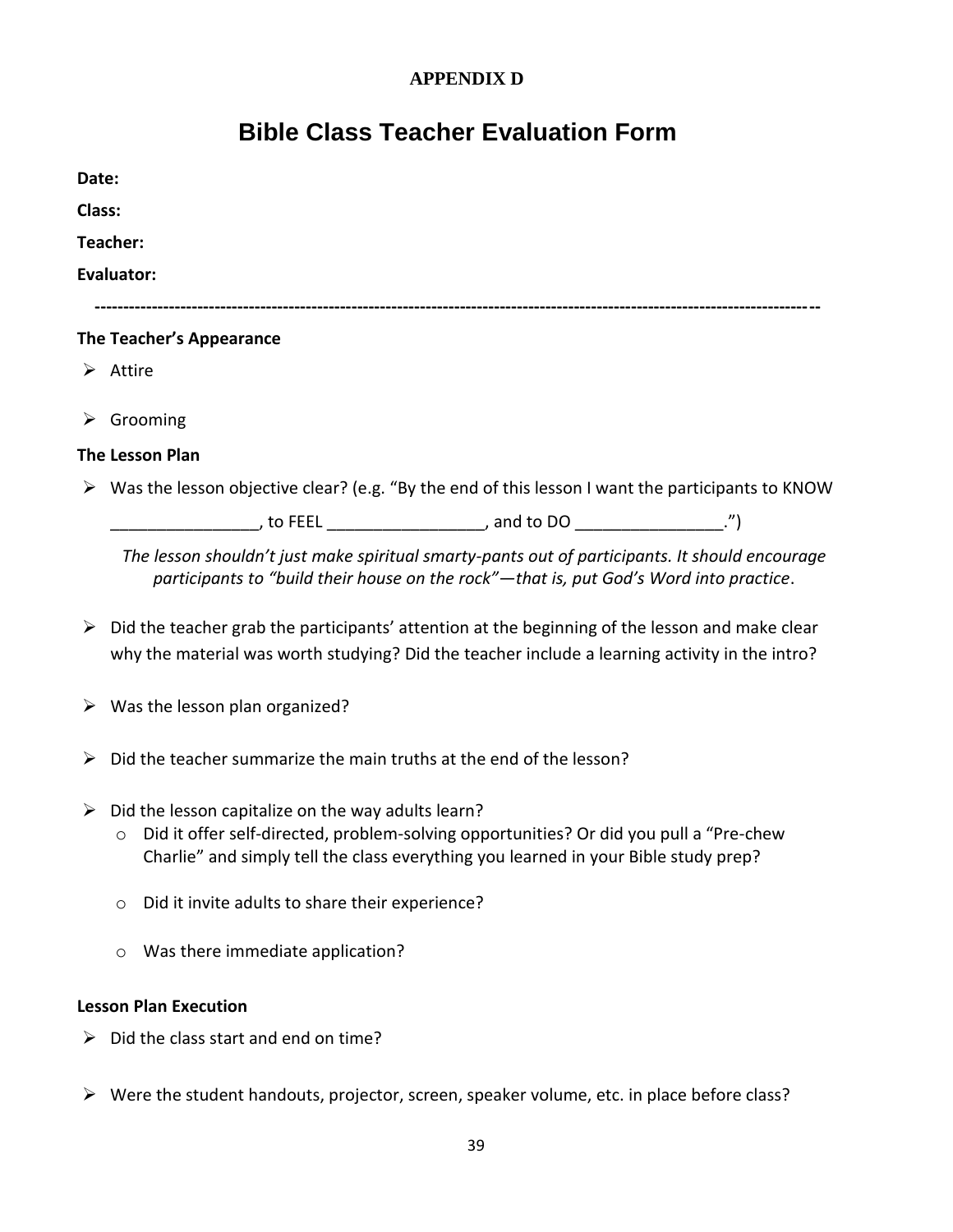## **Lesson Plan Execution (cont.)**

- $\triangleright$  Was the PowerPoint professionally done (high resolution pictures, readable fonts, few and purposeful animations, etc.)?
- $\triangleright$  Did the teacher know the lesson well?
- $\triangleright$  Did the teacher stay on track with the lesson plan without stifling teachable moments?
- $\triangleright$  Presentation Volume (Were questions and answers from the class repeated so those in the back could hear them?)
- $\triangleright$  Articulation
- $\triangleright$  Speed of Speech
- $\triangleright$  Command of Language
- $\triangleright$  Distracting Mannerisms
- $\triangleright$  Eye Contact
- $\triangleright$  Enthusiasm for Material
- Use of Questions
	- o Were the questions clear?
	- o Were the questions engaging (open questions) or simply fact questions (closed questions)?
	- o Was sufficient wait time demonstrated before calling on a respondent?
	- o Were a variety of people called on to answer?

Other Comments:

What changes (if any) would you, the teacher, make to this lesson if you were to teach it again? Why?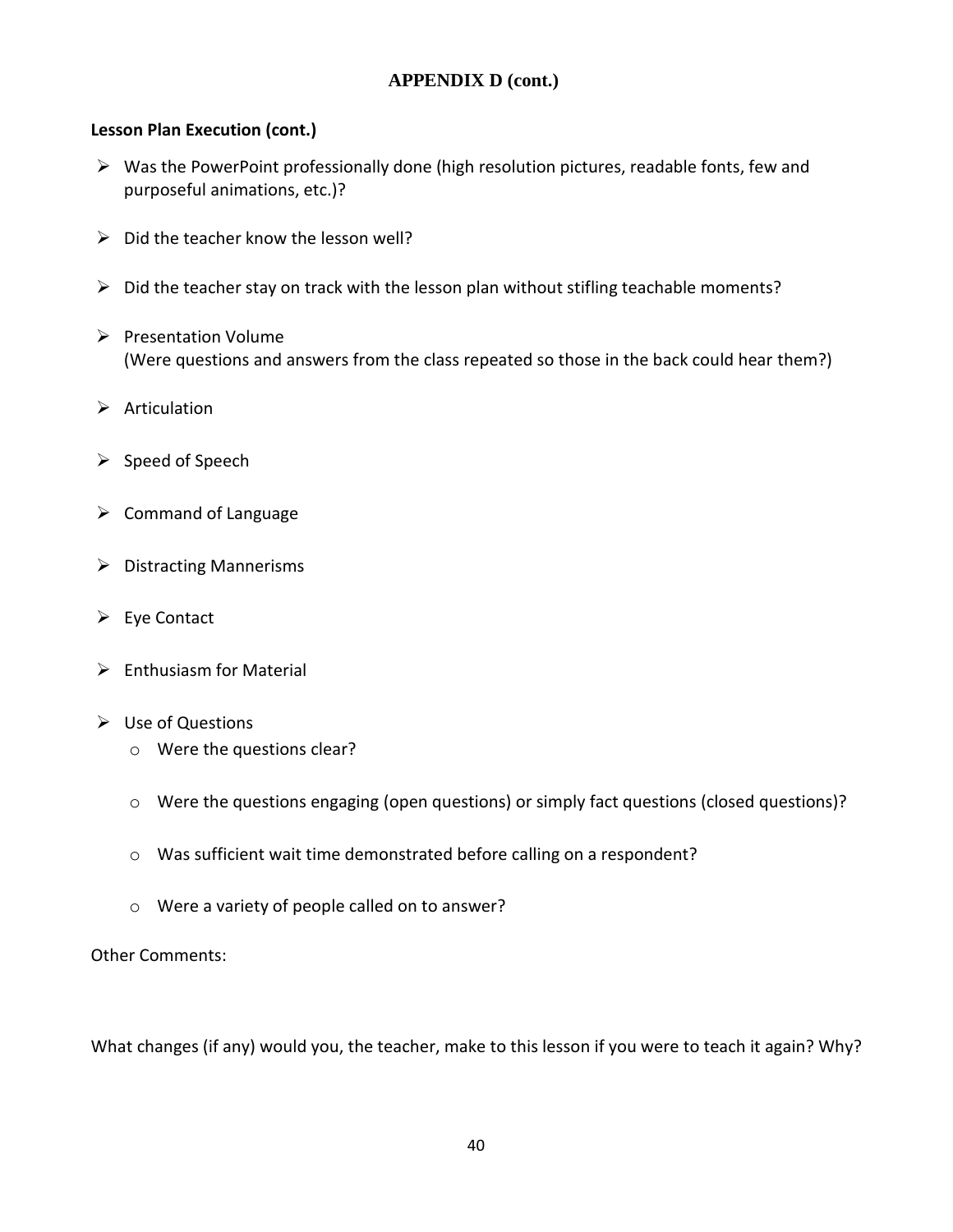## **APPENDIX E**

#### **Bible Study Resources**

*I scoured the web but didn't find many resources that are worth your time. A lot of online Bible studies were either too simplistic or more like devotions, or even papers. Here is what I did find:*

*Teach the Word* newsletter from WELS Adult Discipleship (free)

[http://visitor.r20.constantcontact.com/manage/optin?v=001YkmmIsds1mou-](http://visitor.r20.constantcontact.com/manage/optin?v=001YkmmIsds1mou-_QYeIKzdqgulj42BT3D) [\\_QYeIKzdqgulj42BT3D](http://visitor.r20.constantcontact.com/manage/optin?v=001YkmmIsds1mou-_QYeIKzdqgulj42BT3D) If that link doesn't work, contact NPH directly.

Northwestern Publishing House

Of course you know about the Bible studies they have for sale, but do you know about the NPH Online Bible Study Workshop Archives? Once you log on to your NPH account, you should be able to access this for free (or for a one-time fee). It's a collection of Bible studies that were submitted to NPH by WELS pastors. If you're looking for some ideas, it's a decent place to start. Speak to NPH's subscription services for more information.

NPH's Whole Bible Project (\$300) provides short lessons for every book of the Bible. It's a good thought-starter for any course you may be writing.

#### The Seelsorger Website (www.seelsorger.org/site/)

This was started by WELS pastor Rick Tuttle as a place for confessional Lutherans to upload Bible studies and worship material. It's free, but you'll need to contact Rick for a password.

## [whatdoesthismean.org/bible-studies.html](http://www.whatdoesthismean.org/bible-studies.html)

A website by a LCMS pastor who provides free weekly Bible studies.

## Small Group Bible Study Resources

Jon Hein "Small Groups: The Concerns & The Inevitability" (paper presented at Cottonbelt Conference, Hiram, GA. May 4-6, 2015)

## Sticky Church by Larry Osborn

Osborn stresses that small groups are primarily a way of closing the back door. However, he stresses sermon-based small groups only. That could rob the church of the ability to use small groups to do some good things like membership training, community service, etc.

The other thing Osborn urges is that the groups stay together for quite a while. That could discourage people from trying small groups. <sup>96</sup>

<sup>&</sup>lt;sup>96</sup> Jon Hein, June 25, 2015 email to author.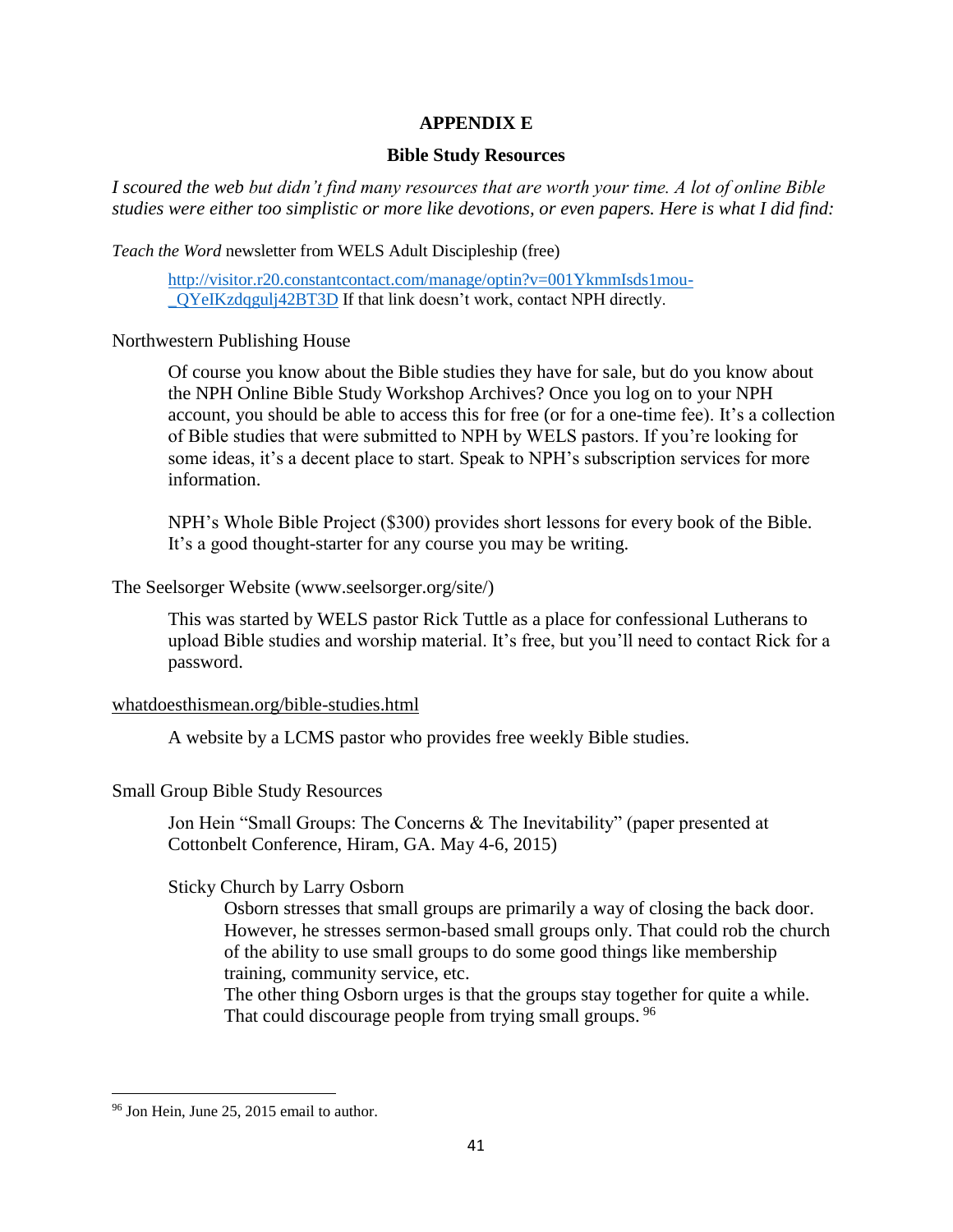Small Group Bible Study Resources (cont.)

Activate: An Entirely New Approach to Small Groups by Nelson Searcy Good advice on how to organize small groups, though we would probably encourage more pastoral oversight than Searcy does. <sup>97</sup>

- Leading Life-Changing Small Groups by Bill Donahue Helpful in training small group leaders on how to ask good Bible study questions. <sup>98</sup>
- Leading Small Groups with Purpose by Steve Gladen Teaches small group leaders how to forge a sense of community within their small group.<sup>99</sup>

#### Dialogic Education Resources

Paul D. Nitz "A Practical Overview of Dialogue Education" paper supplied via email by Professor Tom Kock.

Learning to Listen, Learning to Teach (Jane Vella, 1994 & 2002)

Taking Learning to Task (Jane Vella, 2001)

On Teaching and Learning, subtitled "Putting the Principles and Practices of Dialogue Education into Action (Jane Vella, 2008)

Dialogue Education at Work: A Case Book (Jane Vella and Associates, 2004)

globalearningpartners.com "At Global Learning Partners we believe in the transformative power of learning through dialogue. Our mission is to collaborate with you in achieving your mission by facilitating meaningful personal, professional, and organizational development."

See also, authors: Malcom Knowles, Kurt Lewin. <sup>100</sup>

#### Interactive Skits for a Family-style Bible Study

"Crazy & Creative Bible Stories for Preteens" and other books by Steven James

I'm also happy to share the Bible studies I have written. Some studies do a better job than others using the techniques encouraged in this paper. Still, you're welcome to adapt them to your needs. Email me at [habbsdan@gmail.com.](mailto:habbsdan@gmail.com) - Daniel Habben

 $97$  Jon Hein, June 25, 2015 email to author.

<sup>98</sup> Hein, June 25 email.

<sup>&</sup>lt;sup>99</sup> Hein, June 25 email.

<sup>&</sup>lt;sup>100</sup> Paul D. Nitz "A Practical Overview of Dialogue Education" paper supplied via email (Revised May 2014): 6.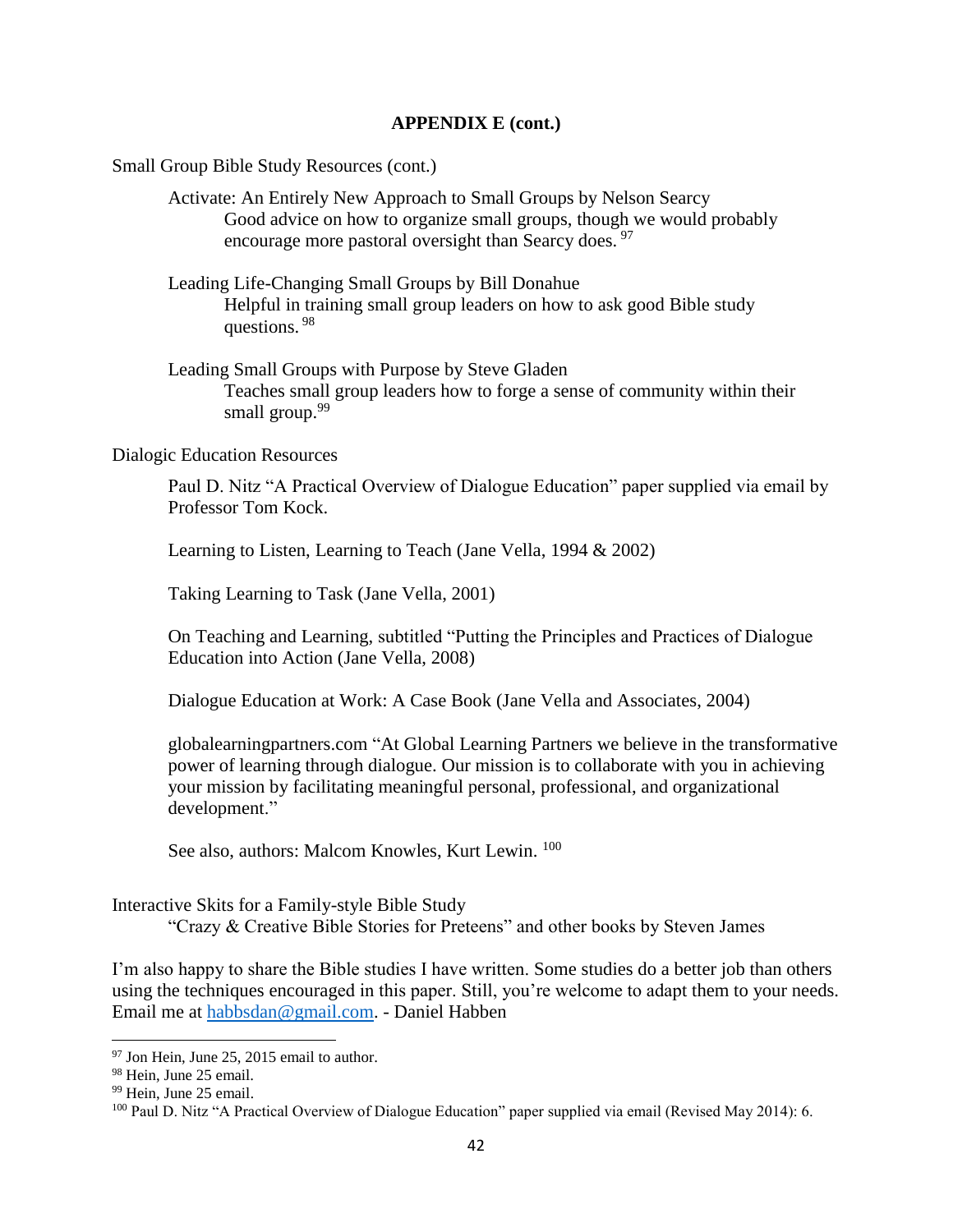## **APPENDIX F**

*You worked hard on putting that Bible study together; now work hard to promote it! I use bulletin inserts like the ones below (which I have sized to fit these pages) and also add a small blurb in the bulletin to promote that particular Sunday's Bible study. Others have even made "movie trailer" video clips to promote their upcoming studies.*



So much more than a lion tamer.



Daniel's diligence beyond the den.

Class starts TODAY!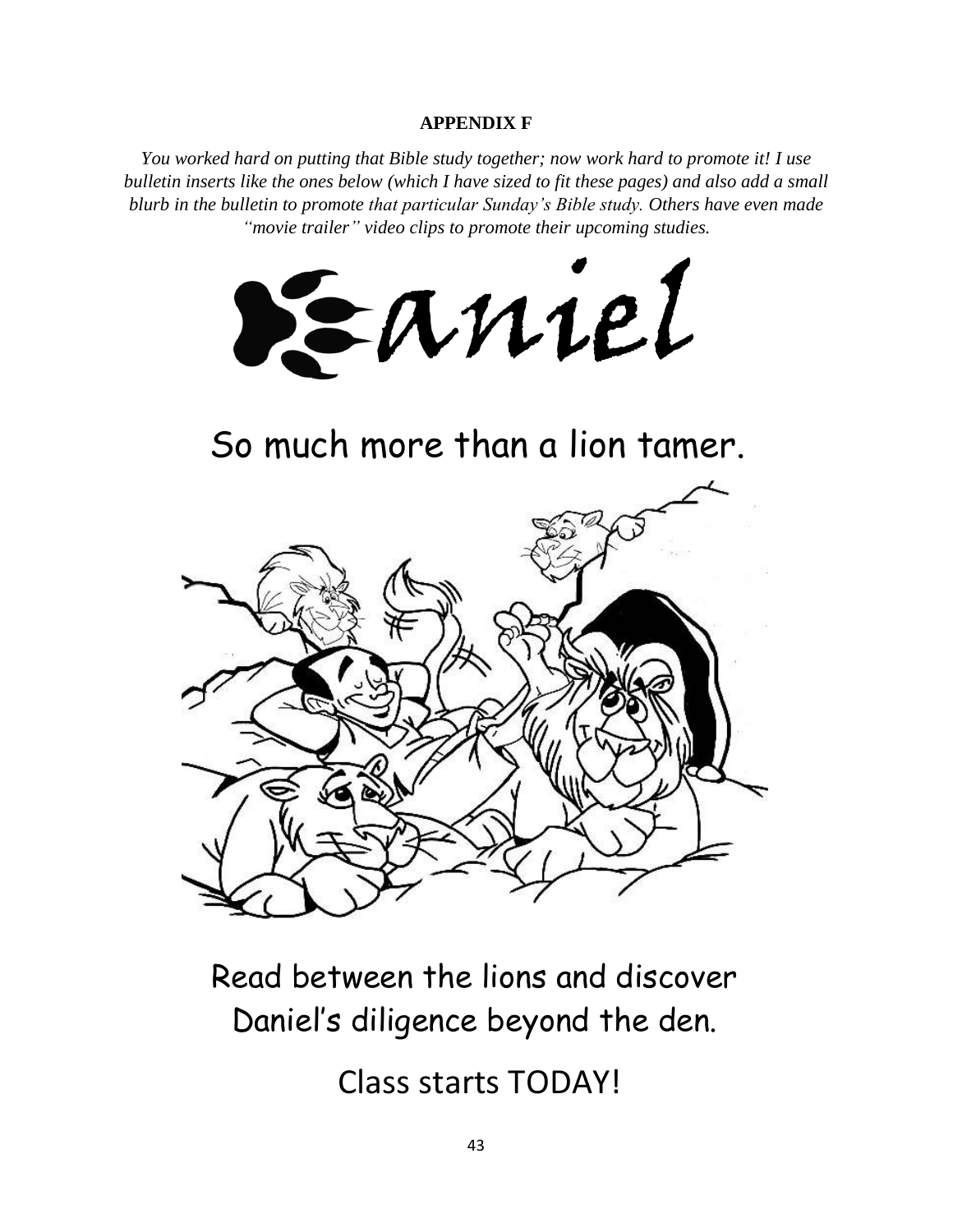

44 Starts TODAY in a Bible Class Near You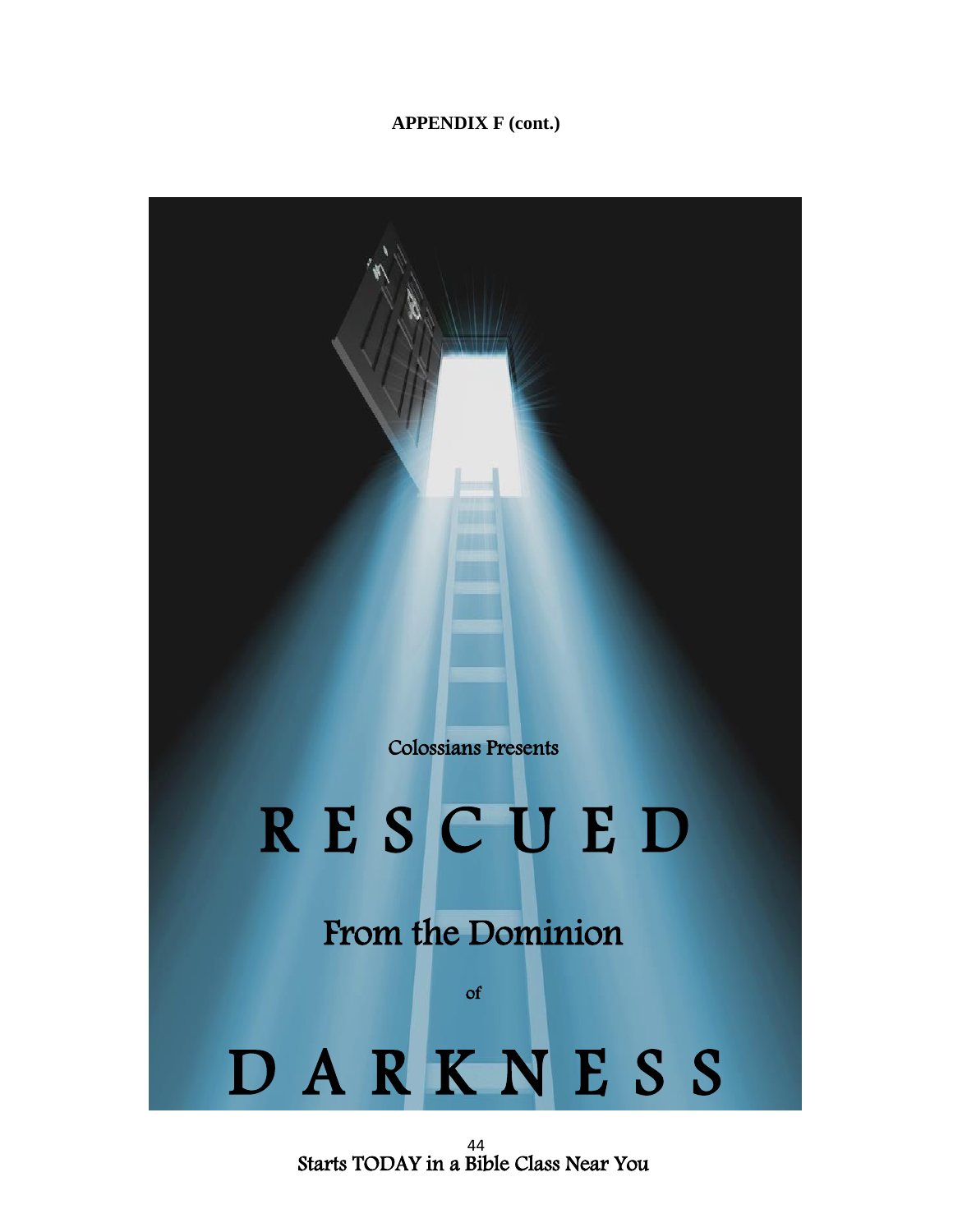#### **BIBLIOGRAPHY**

- Augustine. *De Catechizandis Rudibus.* Translated by S. D. F. Salmond, http://www.logoslibrary.org/augustine/uninstructed/.
- Augustine. *De Doctrina Christiana*. http://faculty.georgetown.edu/jod/augustine/ddc.html.
- "Augustine." http://ancienthistory.about.com/cs/earlychurch/p/staugustine.html.
- Brookfield, Stephen D. *Ways to Evaluate Teaching.* [http://stephenbrookfield.com/Dr.\\_Stephen\\_D.\\_Brookfield/Workshop\\_Materials\\_files/The](http://stephenbrookfield.com/Dr._Stephen_D._Brookfield/Workshop_Materials_files/The_Skillful_Teacher.pdf) [\\_Skillful\\_Teacher.pdf,](http://stephenbrookfield.com/Dr._Stephen_D._Brookfield/Workshop_Materials_files/The_Skillful_Teacher.pdf) 2006.
- Brown, C. L. "USA Basketball Helped Shape Duke Blue Devils' Title Run." [http://espn.go.com/blog/collegebasketballnation/post/\\_/id/106868/usa-basketball-helped](http://espn.go.com/blog/collegebasketballnation/post/_/id/106868/usa-basketball-helped-shape-duke-blue-devils-title-run)[shape-duke-blue-devils-title-run.](http://espn.go.com/blog/collegebasketballnation/post/_/id/106868/usa-basketball-helped-shape-duke-blue-devils-title-run) April 7, 2015.
- Bruce, Barbara. *7 Ways of Teaching the Bible to Adults.* Nashville: Abingdon Press, 2000.
- Canning, Raymond. *Teaching and Learning: An Augustinian Perspective.* [http://aejt.com.au/\\_\\_data/assets/pdf\\_file/0007/395647/AEJT\\_3.4\\_Canning.pdf.](http://aejt.com.au/__data/assets/pdf_file/0007/395647/AEJT_3.4_Canning.pdf)
- Clement of Alexandria. *Paedagogus.* http://www.earlychristianwritings.com/text/clementinstructor-book1.html.
- Dillon, Christine. *Telling the Gospel Through Story: Evangelism That Keeps Hearers Wanting More.* Downers Grove: Intervarsity Press, 2012.
- Gould, Jim. *Achieving QTLS Learning Theory and Classroom Practice in the Lifelong Learning Sector, 2nd Edition.* Los Angeles: SAGE, 2012.
- Hein, Jon. Email to author. June 25, 2015.
- Holy Bible, New International Version, NIV Copyright ©1973, 1978, 1984, 2011 by Biblica, Inc.
- Immerwahr, John. "St. Augustine: Seven Augustinian Principles" *The National Teaching & Learning Forum* Vol. 18, No. 4 (2009). [http://www46.homepage.villanova.edu/john.immerwahr/TP101/NTLF\\_Immer.pdf.](http://www46.homepage.villanova.edu/john.immerwahr/TP101/NTLF_Immer.pdf)

Immerwahr, John. www.teachphilosophy101.org.

Kan, Anthony. "Msg. #170 Teaching Objectives - Action Verbs" *Tomorrow's Professor.* http://cgi.stanford.edu/~dept-ctl/tomprof/posting.php?ID=170.

Kock, Thomas. Email to author. October, 2014.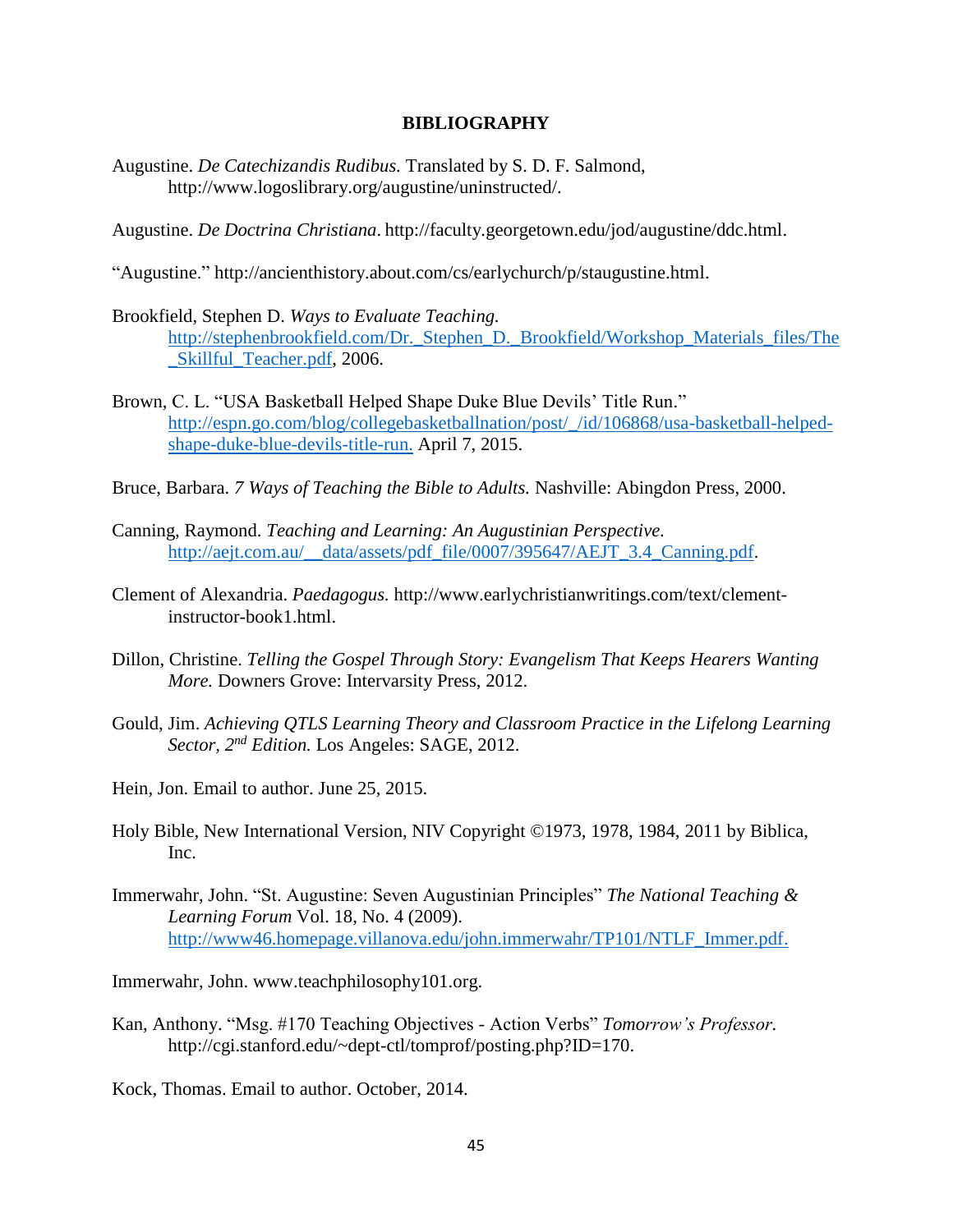#### **BIBLIOGRAPHY (cont.)**

Lee, Heekap, ed. *Faith-based Education that Constructs.* Wipf & Stock: Eugene, Oregon, 2010.

- McCloskey, Gary N. "Encounters of Learning: Saint Augustine on Education," Presented at the 10th Annual Augustinian Week, St. Augustine – Pilgrim on the Way to Truth, Prague, Czech Republic, (April, 2008).
- McCloskey, Gary N. "Threads to be Woven: Characteristics of Augustinian Pedagogy," Presented at The O.S.A. Educators International Congress, Rome, Italy (July 2005).
- Melick, Rick and Shera. *Teaching that Transforms.* Nashville: B&H Academic, 2010.
- Merriam, Sharan B., Laura L. Bierema, ed. *Adult Learning Linking Theory and Practice.* San Francisco: Jossey-Bass, 2014.
- Nitz, Paul D. "A Practical Overview of Dialogue Education" paper supplied via email. Revised May, 2014.
- Powell, S.D. "Learning Modalities." [http://www.education.com/reference/article/learning](http://www.education.com/reference/article/learning-modalities/)[modalities/.](http://www.education.com/reference/article/learning-modalities/) Jul 24, 2013.
- Taylor, Edward W., Patricia Cranton and Associates, *The Handbook of Transformative Learning.*  United States: Jossey-Bass, 2012.
- Torosyan, Roben. "Reminders for Improving Classroom Discussion." *The Teaching Professor.* November 2006, [http://digitalcommons.fairfield.edu/.](http://digitalcommons.fairfield.edu/)
- Turner, Paul. *The Hallelujah Highway A History of the Catechumenate.* Stevens Point, WI: Liturgy Training Publications, 2000.
- Vella, Jane, ed. *Dialogue Education at Work.* San Francisco: Jossey-Bass, 2004.
- Vella, Jane. *On Teaching and Learning*. San Francisco: Jossey-Bass, 2008.
- Vella, Jane. *Taking Learning to Task.* San Francisco: Jossey-Bass, 2001.
- Wilhoit, James C. and Leland Ryken. *Effective Bible Teaching.* Grand Rapids: Baker Academic, 2012.
- Wilkinson, Bruce. *The Seven Laws of the Learner.* Colorado Springs: Multnomah Books, 1992.

Yarnold, Edward. *Cyril of Jerusalem.* London: Routledge, 2000.